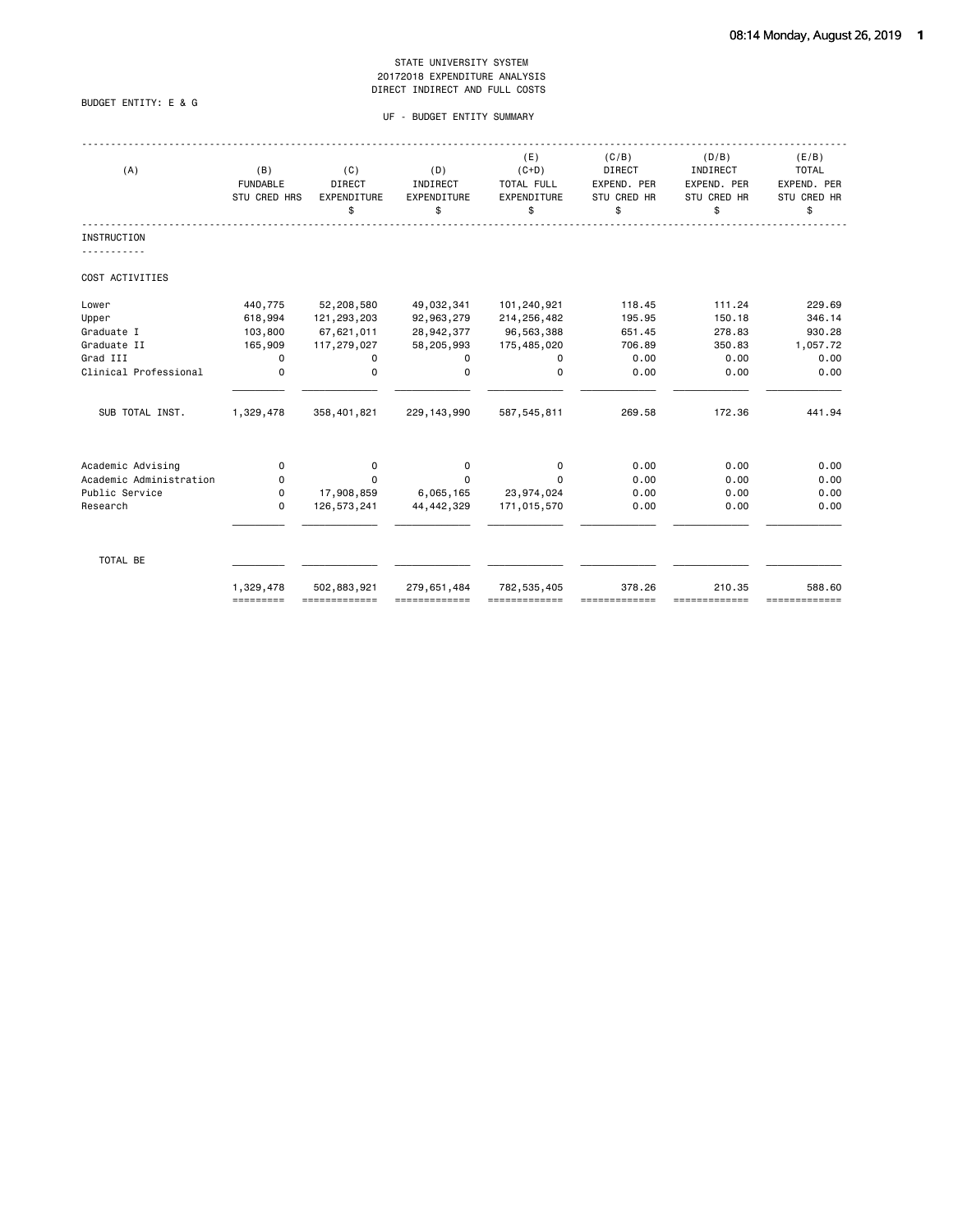# BUDGET ENTITY: E & G

# UF - BY DISCIPLINE

# DIS CODE: 01 Agriculture Science

| (A)                                          | (B)<br><b>FUNDABLE</b><br>STU CRED HRS | (C)<br>DIRECT<br>EXPENDITURE<br>\$ | (D)<br>INDIRECT<br>EXPENDITURE<br>\$ | (E)<br>$(C+D)$<br>TOTAL FULL<br>EXPENDITURE<br>\$ | (C/B)<br>DIRECT<br>EXPEND. PER<br><b>STU CRED HR</b><br>\$ | (D/B)<br>INDIRECT<br>EXPEND. PER<br>STU CRED HR<br>\$ | (E/B)<br><b>TOTAL</b><br>EXPEND. PER<br>STU CRED HR<br>\$ |
|----------------------------------------------|----------------------------------------|------------------------------------|--------------------------------------|---------------------------------------------------|------------------------------------------------------------|-------------------------------------------------------|-----------------------------------------------------------|
| <b>INSTRUCTION</b>                           |                                        |                                    |                                      |                                                   |                                                            |                                                       |                                                           |
| COST ACTIVITIES                              |                                        |                                    |                                      |                                                   |                                                            |                                                       |                                                           |
| Lower                                        | 11,387                                 | 447,532                            | 689,184                              | 1,136,716                                         | 39.30                                                      | 60.52                                                 | 99.83                                                     |
| Upper                                        | 34,023                                 | 5,771,066                          | 6,729,729                            | 12,500,795                                        | 169.62                                                     | 197.80                                                | 367.42                                                    |
| Graduate I                                   | 3,758                                  | 3,231,687                          | 1,822,650                            | 5,054,337                                         | 859.95                                                     | 485.01                                                | 1,344.95                                                  |
| Graduate II                                  | 6,428                                  | 5,890,570                          | 3,249,255                            | 9,139,825                                         | 916.39                                                     | 505.48                                                | 1,421.88                                                  |
| Grad III                                     | 0                                      | 0                                  | 0                                    | 0                                                 | 0.00                                                       | 0.00                                                  | 0.00                                                      |
| Clinical Professional                        | $\mathbf 0$                            | $\mathbf 0$                        | $\Omega$                             | $\Omega$                                          | 0.00                                                       | 0.00                                                  | 0.00                                                      |
| SUB TOTAL INST.                              | 55,596                                 | 15,340,855                         | 12,490,818                           | 27,831,673                                        | 275.93                                                     | 224.67                                                | 500.61                                                    |
|                                              |                                        |                                    |                                      |                                                   |                                                            | 0.00                                                  | 0.00                                                      |
| Academic Advising<br>Academic Administration | 0<br>0                                 | 0<br>$\Omega$                      | 0<br>$\Omega$                        | 0<br>$\Omega$                                     | 0.00<br>0.00                                               | 0.00                                                  | 0.00                                                      |
| Public Service                               | 0                                      | 71,384                             | 33,726                               | 105,110                                           | 0.00                                                       | 0.00                                                  | 0.00                                                      |
| Research                                     | 0                                      | 5,474,702                          | 3,027,216                            | 8,501,918                                         | 0.00                                                       | 0.00                                                  | 0.00                                                      |
|                                              |                                        |                                    |                                      |                                                   |                                                            |                                                       |                                                           |
| TOTAL DIS                                    |                                        |                                    |                                      |                                                   |                                                            |                                                       |                                                           |
|                                              | 55,596<br>=========                    | 20,886,942                         | 15,551,760                           | 36,438,702                                        | 375.69                                                     | 279.73<br>==========                                  | 655.42<br>=============                                   |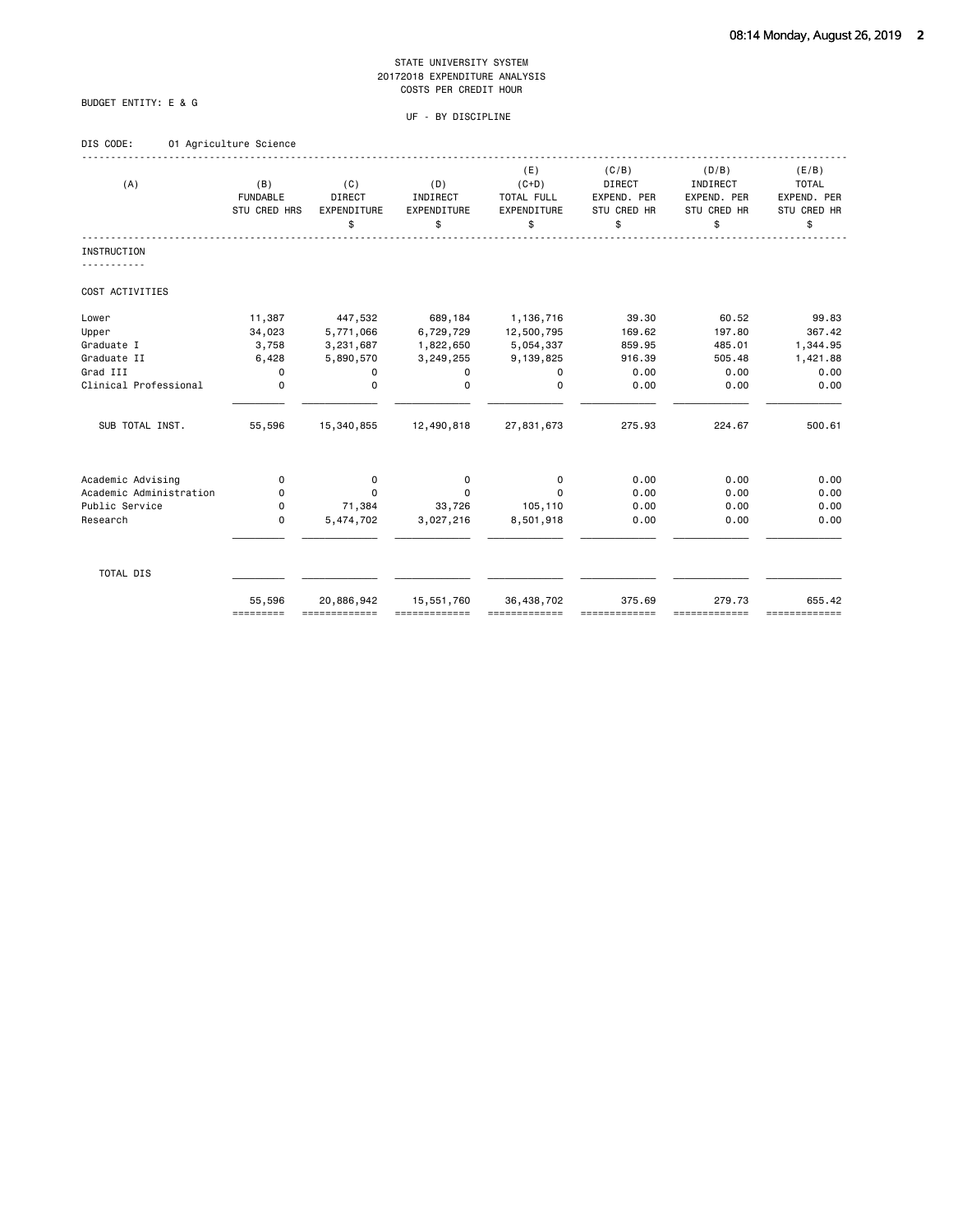# BUDGET ENTITY: E & G

# UF - BY DISCIPLINE

# DIS CODE: 03 Natural Resources and Conservation

| (A)                     | (B)<br><b>FUNDABLE</b><br>STU CRED HRS | (C)<br>DIRECT<br><b>EXPENDITURE</b><br>\$ | (D)<br>INDIRECT<br>EXPENDITURE<br>\$ | (E)<br>$(C+D)$<br>TOTAL FULL<br>EXPENDITURE<br>\$ | (C/B)<br><b>DIRECT</b><br>EXPEND. PER<br>STU CRED HR<br>\$ | (D/B)<br>INDIRECT<br>EXPEND. PER<br>STU CRED HR<br>\$ | (E/B)<br><b>TOTAL</b><br>EXPEND. PER<br>STU CRED HR<br>\$ |
|-------------------------|----------------------------------------|-------------------------------------------|--------------------------------------|---------------------------------------------------|------------------------------------------------------------|-------------------------------------------------------|-----------------------------------------------------------|
| <b>INSTRUCTION</b>      |                                        |                                           |                                      |                                                   |                                                            |                                                       |                                                           |
| COST ACTIVITIES         |                                        |                                           |                                      |                                                   |                                                            |                                                       |                                                           |
| Lower                   | 10,343                                 | 337,399                                   | 597,645                              | 935,044                                           | 32.62                                                      | 57.78                                                 | 90.40                                                     |
| Upper                   | 7,793                                  | 1,261,763                                 | 1, 147, 796                          | 2,409,559                                         | 161.91                                                     | 147.29                                                | 309.20                                                    |
| Graduate I              | 1,402                                  | 1,187,626                                 | 923,050                              | 2,110,676                                         | 847.09                                                     | 658.38                                                | 1,505.48                                                  |
| Graduate II             | 2,995                                  | 2,947,417                                 | 3, 155, 293                          | 6,102,710                                         | 984.11                                                     | 1,053.52                                              | 2,037.63                                                  |
| Grad III                | $\mathbf 0$                            | 0                                         | 0                                    | 0                                                 | 0.00                                                       | 0.00                                                  | 0.00                                                      |
| Clinical Professional   | $\mathbf 0$                            | $\mathbf 0$                               | $\Omega$                             | $\Omega$                                          | 0.00                                                       | 0.00                                                  | 0.00                                                      |
| SUB TOTAL INST.         | 22,533                                 | 5,734,205                                 | 5,823,784                            | 11,557,989                                        | 254.48                                                     | 258.46                                                | 512.94                                                    |
| Academic Advising       | 0                                      | 0                                         | 0                                    | $\mathbf 0$                                       | 0.00                                                       | 0.00                                                  | 0.00                                                      |
| Academic Administration | 0                                      | $\Omega$                                  | $\Omega$                             | $\Omega$                                          | 0.00                                                       | 0.00                                                  | 0.00                                                      |
| Public Service          | 0                                      | 152,014                                   | 62,007                               | 214,021                                           | 0.00                                                       | 0.00                                                  | 0.00                                                      |
| Research                | 0                                      | 2,077,395                                 | 1,309,828                            | 3,387,223                                         | 0.00                                                       | 0.00                                                  | 0.00                                                      |
| TOTAL DIS               |                                        |                                           |                                      |                                                   |                                                            |                                                       |                                                           |
|                         | 22,533<br>=========                    | 7,963,613<br>-------------                | 7,195,619                            | 15, 159, 232                                      | 353.42                                                     | 319.34<br>-------------                               | 672.76<br>=============                                   |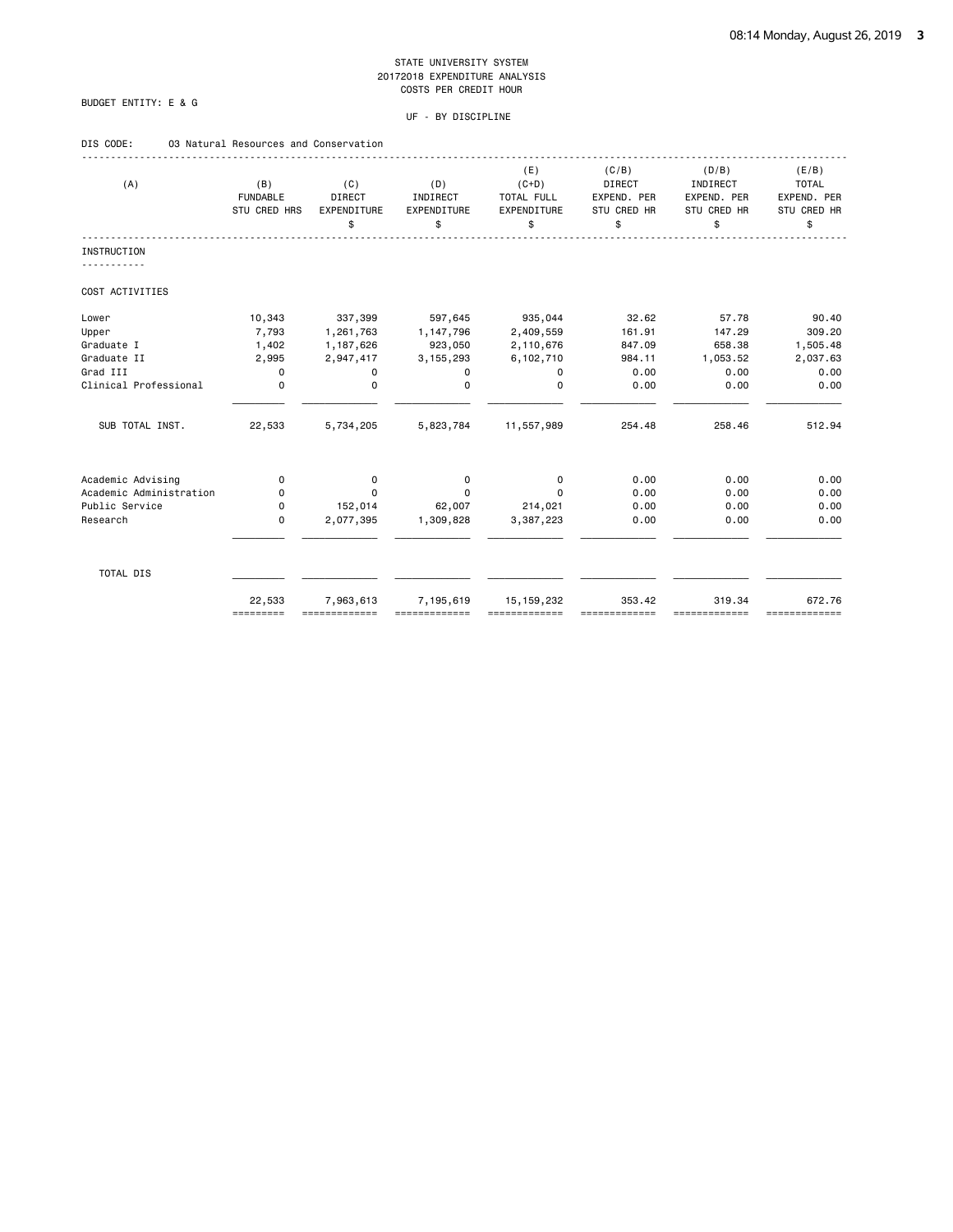# BUDGET ENTITY: E & G

# UF - BY DISCIPLINE

# DIS CODE: 04 Architecture & Environmental Design

| (A)                     | (B)<br><b>FUNDABLE</b><br>STU CRED HRS | (C)<br>DIRECT<br>EXPENDITURE<br>\$ | (D)<br>INDIRECT<br>EXPENDITURE<br>\$ | (E)<br>$(C+D)$<br>TOTAL FULL<br>EXPENDITURE<br>\$ | (C/B)<br>DIRECT<br>EXPEND. PER<br>STU CRED HR<br>\$ | (D/B)<br>INDIRECT<br>EXPEND. PER<br>STU CRED HR<br>\$ | (E/B)<br><b>TOTAL</b><br>EXPEND. PER<br>STU CRED HR<br>\$ |
|-------------------------|----------------------------------------|------------------------------------|--------------------------------------|---------------------------------------------------|-----------------------------------------------------|-------------------------------------------------------|-----------------------------------------------------------|
| <b>INSTRUCTION</b>      |                                        |                                    |                                      |                                                   |                                                     |                                                       |                                                           |
| COST ACTIVITIES         |                                        |                                    |                                      |                                                   |                                                     |                                                       |                                                           |
| Lower                   | 8,736                                  | 1,218,240                          | 925,420                              | 2,143,660                                         | 139.45                                              | 105.93                                                | 245.38                                                    |
| Upper                   | 9,341                                  | 2,241,337                          | 2,013,655                            | 4,254,992                                         | 239.95                                              | 215.57                                                | 455.52                                                    |
| Graduate I              | 3,029                                  | 2,222,422                          | 1,041,484                            | 3,263,906                                         | 733.71                                              | 343.84                                                | 1,077.55                                                  |
| Graduate II             | 1,530                                  | 1,830,986                          | 690,426                              | 2,521,412                                         | 1,196.72                                            | 451.26                                                | 1,647.98                                                  |
| Grad III                | $\mathbf 0$                            | 0                                  | 0                                    | 0                                                 | 0.00                                                | 0.00                                                  | 0.00                                                      |
| Clinical Professional   | $\mathbf 0$                            | $\mathbf 0$                        | 0                                    | $\Omega$                                          | 0.00                                                | 0.00                                                  | 0.00                                                      |
| SUB TOTAL INST.         | 22,636                                 | 7,512,986                          | 4,670,985                            | 12, 183, 971                                      | 331.90                                              | 206.35                                                | 538.26                                                    |
| Academic Advising       | 0                                      | 0                                  | 0                                    | 0                                                 | 0.00                                                | 0.00                                                  | 0.00                                                      |
| Academic Administration | 0                                      | $\Omega$                           | $\Omega$                             | $\Omega$                                          | 0.00                                                | 0.00                                                  | 0.00                                                      |
| Public Service          | 0                                      | 344,440                            | 143,402                              | 487,842                                           | 0.00                                                | 0.00                                                  | 0.00                                                      |
| Research                | $\mathbf 0$                            | 1,534,956                          | 728,147                              | 2,263,103                                         | 0.00                                                | 0.00                                                  | 0.00                                                      |
| TOTAL DIS               |                                        |                                    |                                      |                                                   |                                                     |                                                       |                                                           |
|                         | 22,636<br>=========                    | 9,392,382                          | 5,542,534                            | 14,934,916                                        | 414.93                                              | 244.85<br>==========                                  | 659.79<br>=============                                   |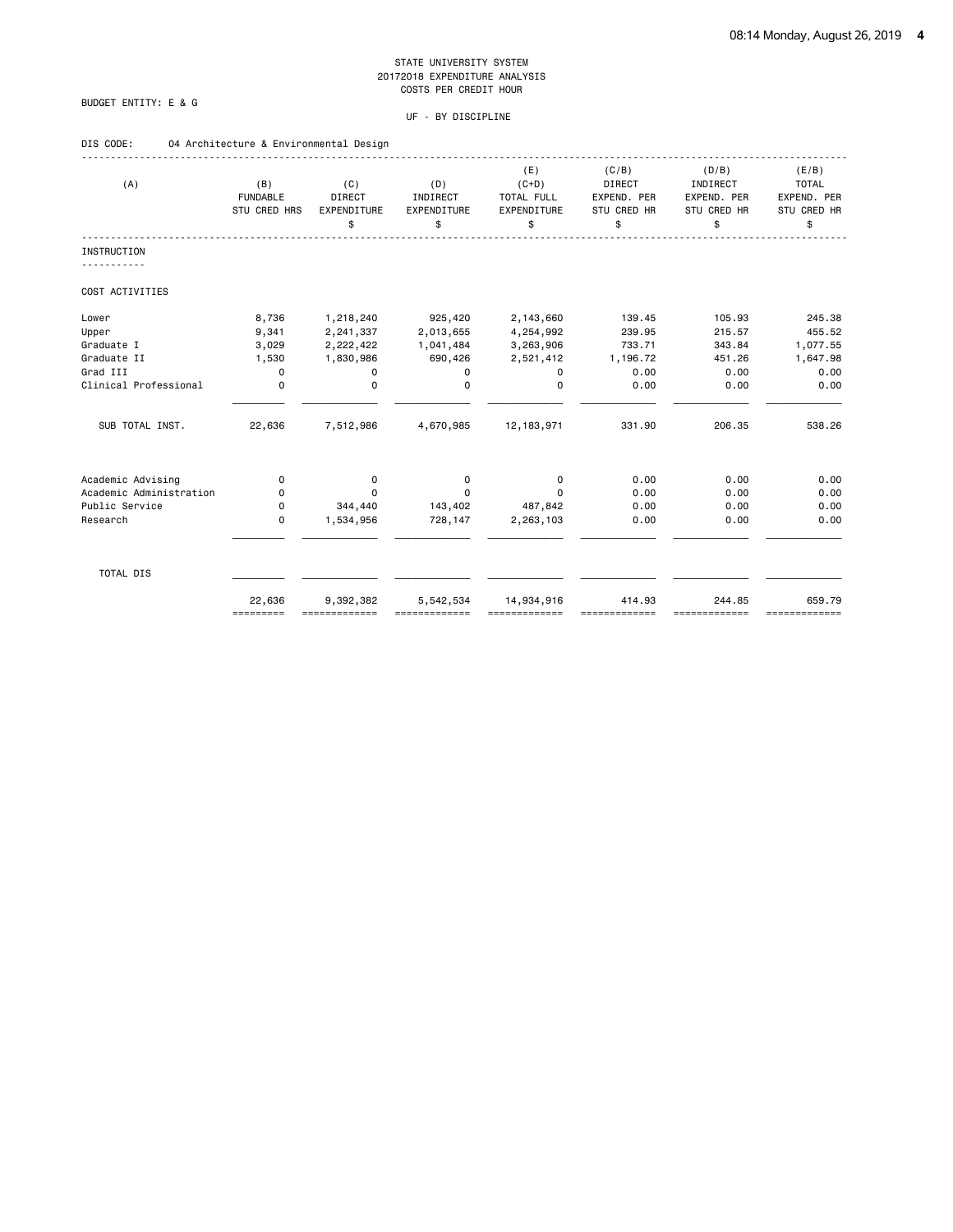# BUDGET ENTITY: E & G

#### UF - BY DISCIPLINE

| DIS CODE:               | 05 Area, Ethnic, Cultural, Gender, and Group Studies |                                           |                                      |                                                   |                                                     |                                                       |                                                           |
|-------------------------|------------------------------------------------------|-------------------------------------------|--------------------------------------|---------------------------------------------------|-----------------------------------------------------|-------------------------------------------------------|-----------------------------------------------------------|
| (A)                     | (B)<br><b>FUNDABLE</b><br>STU CRED HRS               | (C)<br><b>DIRECT</b><br>EXPENDITURE<br>\$ | (D)<br>INDIRECT<br>EXPENDITURE<br>\$ | (E)<br>$(C+D)$<br>TOTAL FULL<br>EXPENDITURE<br>\$ | (C/B)<br>DIRECT<br>EXPEND. PER<br>STU CRED HR<br>\$ | (D/B)<br>INDIRECT<br>EXPEND. PER<br>STU CRED HR<br>\$ | (E/B)<br><b>TOTAL</b><br>EXPEND. PER<br>STU CRED HR<br>\$ |
| <b>INSTRUCTION</b>      |                                                      |                                           |                                      |                                                   |                                                     |                                                       |                                                           |
|                         |                                                      |                                           |                                      |                                                   |                                                     |                                                       |                                                           |
| COST ACTIVITIES         |                                                      |                                           |                                      |                                                   |                                                     |                                                       |                                                           |
| Lower                   | 3,645                                                | 2,235,519                                 | 936,010                              | 3, 171, 529                                       | 613.31                                              | 256.79                                                | 870.10                                                    |
| Upper                   | 4,729                                                | 3,786,567                                 | 2,304,282                            | 6,090,849                                         | 800.71                                              | 487.27                                                | 1,287.98                                                  |
| Graduate I              | 875                                                  | 2, 181, 144                               | 688,116                              | 2,869,260                                         | 2,492.74                                            | 786.42                                                | 3,279.15                                                  |
| Graduate II             | 331                                                  | 767,181                                   | 247,484                              | 1,014,665                                         | 2,317.77                                            | 747.69                                                | 3,065.45                                                  |
| Grad III                | 0                                                    | $\mathbf 0$                               | 0                                    | 0                                                 | 0.00                                                | 0.00                                                  | 0.00                                                      |
| Clinical Professional   | $\Omega$                                             | $\Omega$                                  | $\Omega$                             | $\Omega$                                          | 0.00                                                | 0.00                                                  | 0.00                                                      |
| SUB TOTAL INST.         | 9,580                                                | 8,970,410                                 | 4,175,892                            | 13, 146, 302                                      | 936.37                                              | 435.90                                                | 1,372.27                                                  |
| Academic Advising       | $\mathbf 0$                                          | 0                                         | $\mathbf 0$                          | $\mathbf 0$                                       | 0.00                                                | 0.00                                                  | 0.00                                                      |
| Academic Administration | 0                                                    | $\Omega$                                  | $\Omega$                             | 0                                                 | 0.00                                                | 0.00                                                  | 0.00                                                      |
| Public Service          | 0                                                    | 965,729                                   | 324,294                              | 1,290,023                                         | 0.00                                                | 0.00                                                  | 0.00                                                      |
| Research                | 0                                                    | 2,861,126                                 | 798,083                              | 3,659,209                                         | 0.00                                                | 0.00                                                  | 0.00                                                      |
| TOTAL DIS               |                                                      |                                           |                                      |                                                   |                                                     |                                                       |                                                           |
|                         | 9,580                                                | 12,797,265                                | 5,298,269                            | 18,095,534                                        | 1,335.83                                            | 553.06                                                | 1,888.89                                                  |

========= ============= ============= ============= ============= ============= =============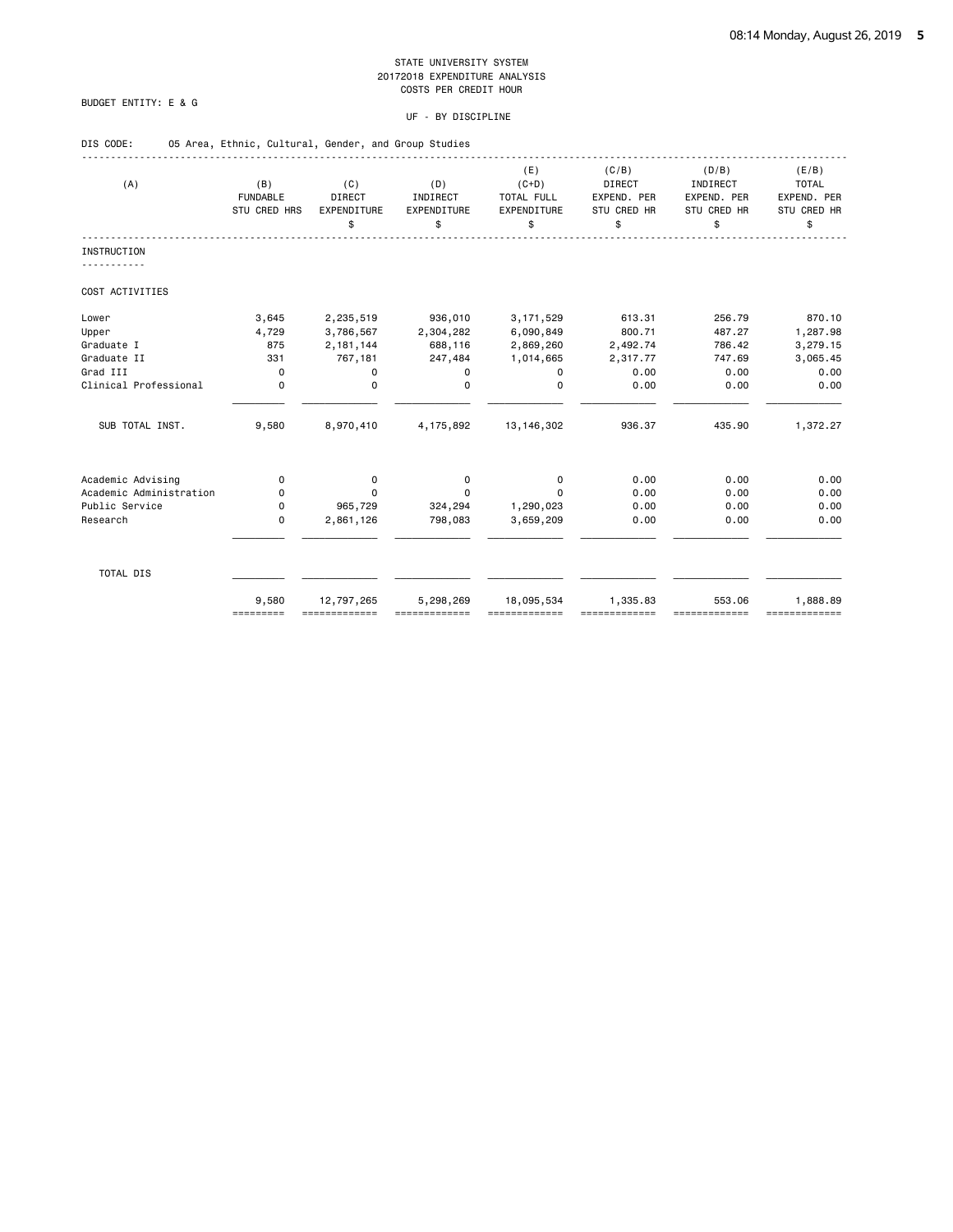# BUDGET ENTITY: E & G

# UF - BY DISCIPLINE

# DIS CODE: 09 Mass Communications

| (A)                     | (B)<br><b>FUNDABLE</b><br>STU CRED HRS | (C)<br><b>DIRECT</b><br>EXPENDITURE<br>\$ | (D)<br>INDIRECT<br>EXPENDITURE<br>\$ | (E)<br>$(C+D)$<br>TOTAL FULL<br>EXPENDITURE<br>\$ | (C/B)<br><b>DIRECT</b><br>EXPEND. PER<br>STU CRED HR<br>\$ | (D/B)<br>INDIRECT<br>EXPEND. PER<br><b>STU CRED HR</b><br>\$ | (E/B)<br><b>TOTAL</b><br>EXPEND. PER<br>STU CRED HR<br>\$ |
|-------------------------|----------------------------------------|-------------------------------------------|--------------------------------------|---------------------------------------------------|------------------------------------------------------------|--------------------------------------------------------------|-----------------------------------------------------------|
| <b>INSTRUCTION</b>      |                                        |                                           |                                      |                                                   |                                                            |                                                              |                                                           |
| COST ACTIVITIES         |                                        |                                           |                                      |                                                   |                                                            |                                                              |                                                           |
| Lower                   | 6,730                                  | 476,440                                   | 593,425                              | 1,069,865                                         | 70.79                                                      | 88.18                                                        | 158.97                                                    |
| Upper                   | 43,432                                 | 6,932,585                                 | 6,927,627                            | 13,860,212                                        | 159.62                                                     | 159.51                                                       | 319.12                                                    |
| Graduate I              | 1,254                                  | 1,484,951                                 | 838,495                              | 2,323,446                                         | 1,184.17                                                   | 668.66                                                       | 1,852.83                                                  |
| Graduate II             | 1,208                                  | 1,678,727                                 | 914,379                              | 2,593,106                                         | 1,389.67                                                   | 756.94                                                       | 2,146.61                                                  |
| Grad III                | $\mathbf 0$                            | 0                                         | 0                                    | 0                                                 | 0.00                                                       | 0.00                                                         | 0.00                                                      |
| Clinical Professional   | $\mathbf 0$                            | $\mathbf 0$                               | 0                                    | 0                                                 | 0.00                                                       | 0.00                                                         | 0.00                                                      |
| SUB TOTAL INST.         | 52,624                                 | 10,572,704                                | 9,273,926                            | 19,846,630                                        | 200.91                                                     | 176.23                                                       | 377.14                                                    |
| Academic Advising       | 0                                      | 0                                         | 0                                    | 0                                                 | 0.00                                                       | 0.00                                                         | 0.00                                                      |
| Academic Administration | 0                                      | $\Omega$                                  | 0                                    | $\Omega$                                          | 0.00                                                       | 0.00                                                         | 0.00                                                      |
| Public Service          | 0                                      | 394,446                                   | 149,872                              | 544,318                                           | 0.00                                                       | 0.00                                                         | 0.00                                                      |
| Research                | $\mathbf 0$                            | 1,942,815                                 | 804,311                              | 2,747,126                                         | 0.00                                                       | 0.00                                                         | 0.00                                                      |
| TOTAL DIS               |                                        |                                           |                                      |                                                   |                                                            |                                                              |                                                           |
|                         | 52,624<br>=========                    | 12,909,965<br>-------------               | 10,228,109                           | 23, 138, 074<br>-------------                     | 245.32                                                     | 194.36<br>==========                                         | 439.69<br>=============                                   |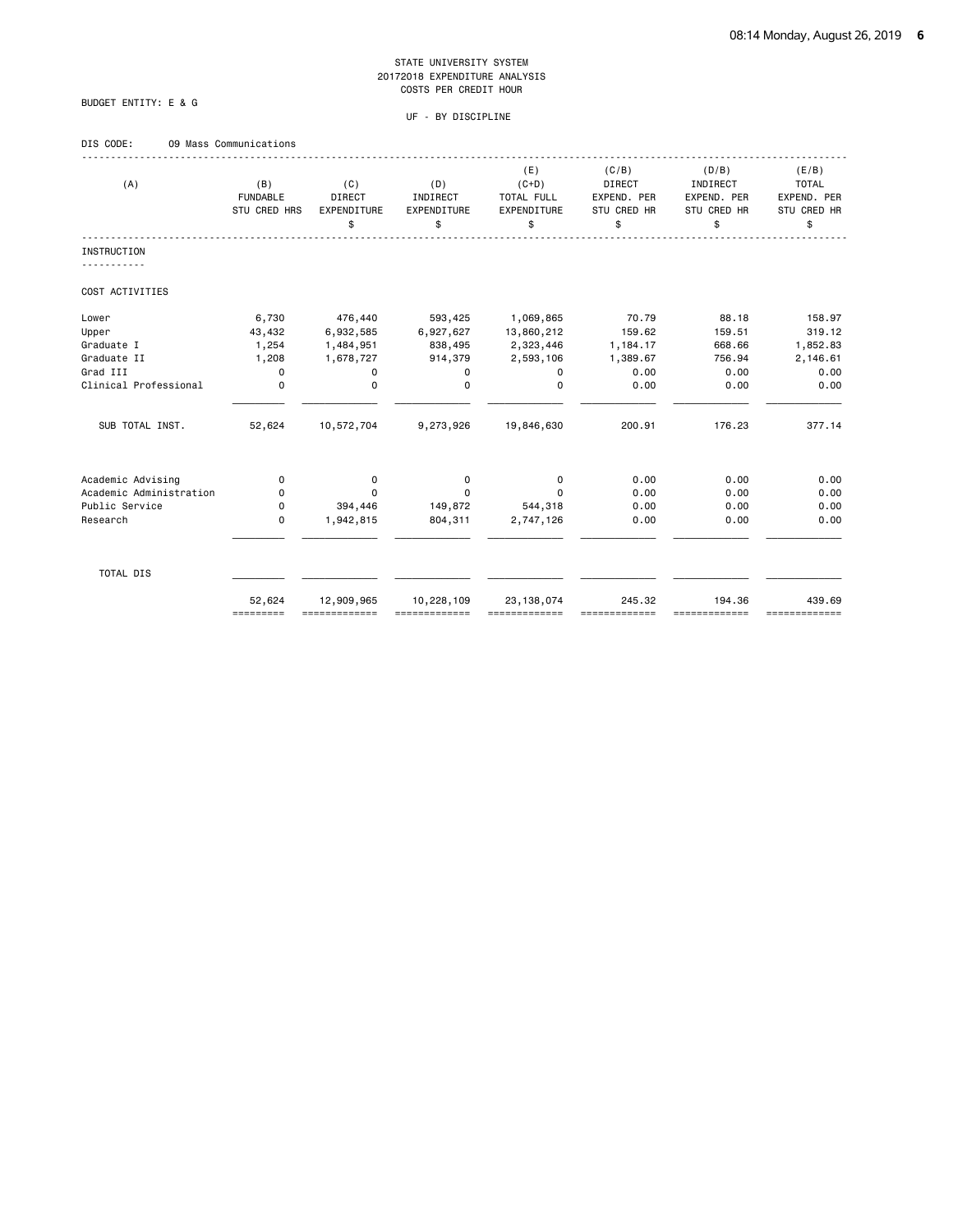# BUDGET ENTITY: E & G

| DIS CODE: |  | 11 Computer and Information Sciences & Support Srvs |  |
|-----------|--|-----------------------------------------------------|--|
|           |  |                                                     |  |

| (A)                     | (B)<br><b>FUNDABLE</b><br>STU CRED HRS | (C)<br><b>DIRECT</b><br>EXPENDITURE<br>\$ | (D)<br>INDIRECT<br>EXPENDITURE<br>\$ | (E)<br>$(C+D)$<br>TOTAL FULL<br>EXPENDITURE<br>\$ | (C/B)<br><b>DIRECT</b><br>EXPEND. PER<br>STU CRED HR<br>\$ | (D/B)<br>INDIRECT<br>EXPEND. PER<br>STU CRED HR<br>\$ | (E/B)<br><b>TOTAL</b><br>EXPEND. PER<br>STU CRED HR<br>\$ |
|-------------------------|----------------------------------------|-------------------------------------------|--------------------------------------|---------------------------------------------------|------------------------------------------------------------|-------------------------------------------------------|-----------------------------------------------------------|
| <b>INSTRUCTION</b>      |                                        |                                           |                                      |                                                   |                                                            |                                                       |                                                           |
|                         |                                        |                                           |                                      |                                                   |                                                            |                                                       |                                                           |
| COST ACTIVITIES         |                                        |                                           |                                      |                                                   |                                                            |                                                       |                                                           |
| Lower                   | 402                                    | 77,198                                    | 40,907                               | 118,105                                           | 192.03                                                     | 101.76                                                | 293.79                                                    |
| Upper                   | 21,392                                 | 3, 193, 357                               | 2,770,645                            | 5,964,002                                         | 149.28                                                     | 129.52                                                | 278.80                                                    |
| Graduate I              | 7,683                                  | 1,756,786                                 | 721,472                              | 2,478,258                                         | 228.66                                                     | 93.90                                                 | 322.56                                                    |
| Graduate II             | 3,333                                  | 1,350,688                                 | 486,990                              | 1,837,678                                         | 405.25                                                     | 146.11                                                | 551.36                                                    |
| Grad III                | 0                                      | 0                                         | 0                                    | 0                                                 | 0.00                                                       | 0.00                                                  | 0.00                                                      |
| Clinical Professional   | $\mathbf 0$                            | $\mathbf 0$                               | $\mathbf 0$                          | $\mathbf 0$                                       | 0.00                                                       | 0.00                                                  | 0.00                                                      |
| SUB TOTAL INST.         | 32,810                                 | 6,378,028                                 | 4,020,014                            | 10,398,042                                        | 194.39                                                     | 122.52                                                | 316.92                                                    |
| Academic Advising       | $\mathbf 0$                            | 0                                         | $\mathbf 0$                          | 0                                                 | 0.00                                                       | 0.00                                                  | 0.00                                                      |
| Academic Administration | 0                                      | $\Omega$                                  | $\Omega$                             | 0                                                 | 0.00                                                       | 0.00                                                  | 0.00                                                      |
| Public Service          | 0                                      | 497,155                                   | 146,996                              | 644,151                                           | 0.00                                                       | 0.00                                                  | 0.00                                                      |
| Research                | $\mathbf 0$                            | 4,206,419                                 | 1,488,336                            | 5,694,755                                         | 0.00                                                       | 0.00                                                  | 0.00                                                      |
|                         |                                        |                                           |                                      |                                                   |                                                            |                                                       |                                                           |
| TOTAL DIS               |                                        |                                           |                                      |                                                   |                                                            |                                                       |                                                           |
|                         | 32,810                                 | 11,081,603                                | 5,655,346                            | 16,736,949                                        | 337.75                                                     | 172.37                                                | 510.12                                                    |
|                         | =========                              | =============                             |                                      |                                                   |                                                            | -------------                                         | =============                                             |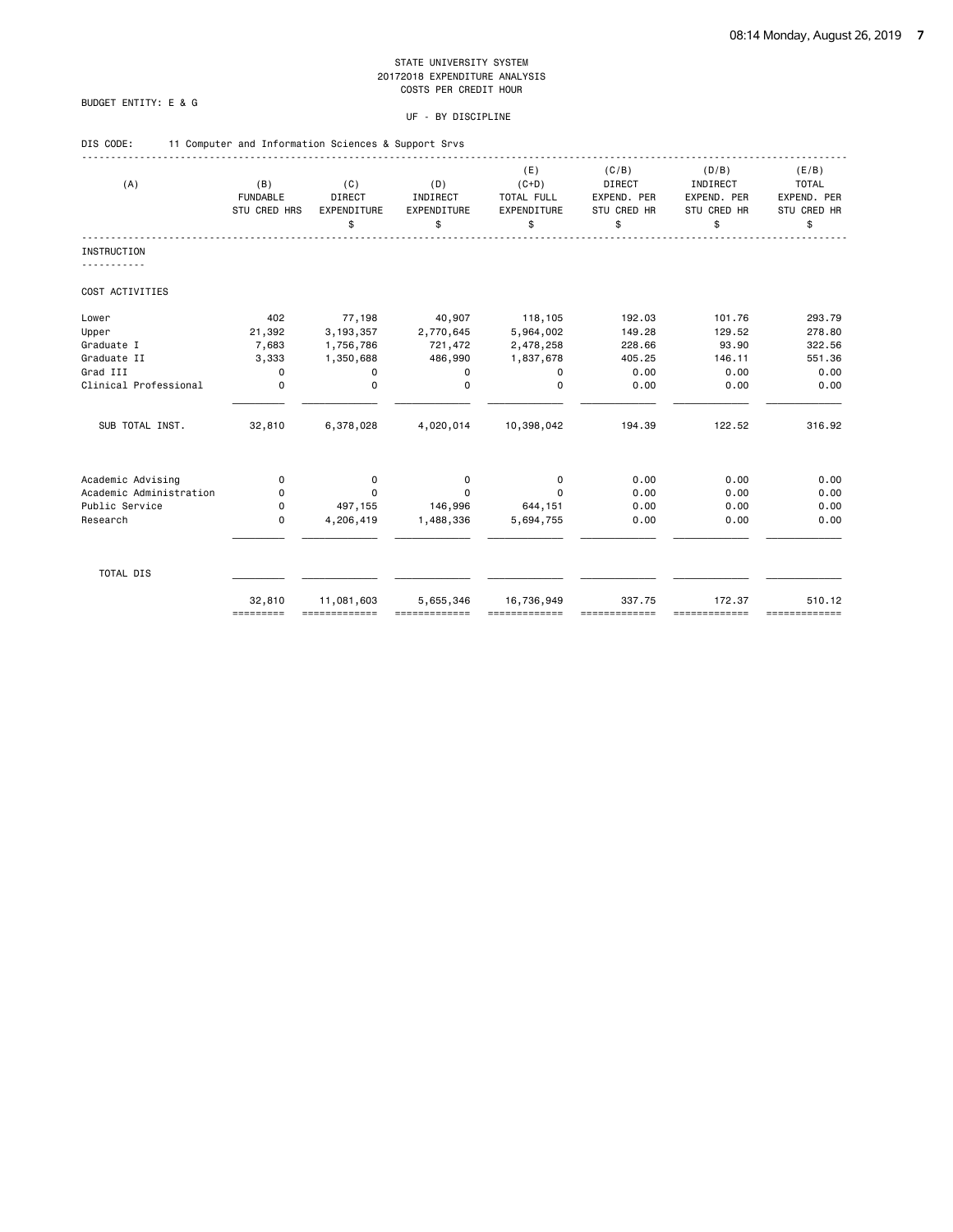UF - BY DISCIPLINE

# BUDGET ENTITY: E & G

# DIS CODE: 13 Education

| (A)                     | (B)<br><b>FUNDABLE</b><br>STU CRED HRS | (C)<br>DIRECT<br><b>EXPENDITURE</b><br>\$ | (D)<br>INDIRECT<br>EXPENDITURE<br>\$ | (E)<br>$(C+D)$<br>TOTAL FULL<br>EXPENDITURE<br>\$ | (C/B)<br><b>DIRECT</b><br>EXPEND. PER<br>STU CRED HR<br>\$ | (D/B)<br>INDIRECT<br>EXPEND. PER<br>STU CRED HR<br>\$ | (E/B)<br><b>TOTAL</b><br>EXPEND. PER<br>STU CRED HR<br>\$ |
|-------------------------|----------------------------------------|-------------------------------------------|--------------------------------------|---------------------------------------------------|------------------------------------------------------------|-------------------------------------------------------|-----------------------------------------------------------|
| <b>INSTRUCTION</b>      |                                        |                                           |                                      |                                                   |                                                            |                                                       |                                                           |
| COST ACTIVITIES         |                                        |                                           |                                      |                                                   |                                                            |                                                       |                                                           |
| Lower                   | 3,955                                  | 569,523                                   | 418,254                              | 987,777                                           | 144.00                                                     | 105.75                                                | 249.75                                                    |
| Upper                   | 24,973                                 | 4,865,572                                 | 3,222,113                            | 8,087,685                                         | 194.83                                                     | 129.02                                                | 323.86                                                    |
| Graduate I              | 12,091                                 | 5,760,394                                 | 3,058,337                            | 8,818,731                                         | 476.42                                                     | 252.94                                                | 729.36                                                    |
| Graduate II             | 9,241                                  | 8,367,301                                 | 5, 121, 423                          | 13,488,724                                        | 905.45                                                     | 554.21                                                | 1,459.66                                                  |
| Grad III                | 0                                      | 0                                         | $\mathbf 0$                          | 0                                                 | 0.00                                                       | 0.00                                                  | 0.00                                                      |
| Clinical Professional   | $\mathbf 0$                            | $\mathbf 0$                               | $\Omega$                             | $\Omega$                                          | 0.00                                                       | 0.00                                                  | 0.00                                                      |
| SUB TOTAL INST.         | 50,260                                 | 19,562,790                                | 11,820,127                           | 31,382,917                                        | 389.23                                                     | 235.18                                                | 624.41                                                    |
| Academic Advising       | 0                                      | 0                                         | 0                                    | $\mathbf 0$                                       | 0.00                                                       | 0.00                                                  | 0.00                                                      |
| Academic Administration | 0                                      | $\Omega$                                  | $\Omega$                             | $\Omega$                                          | 0.00                                                       | 0.00                                                  | 0.00                                                      |
| Public Service          | 0                                      | 551,324                                   | 205,027                              | 756,351                                           | 0.00                                                       | 0.00                                                  | 0.00                                                      |
| Research                | 0                                      | 3,949,049                                 | 1,491,426                            | 5,440,475                                         | 0.00                                                       | 0.00                                                  | 0.00                                                      |
| TOTAL DIS               |                                        |                                           |                                      |                                                   |                                                            |                                                       |                                                           |
|                         | 50,260<br>=========                    | 24,063,163                                | 13,516,580                           | 37,579,743                                        | 478.77                                                     | 268.93<br>==========                                  | 747.71<br>===========                                     |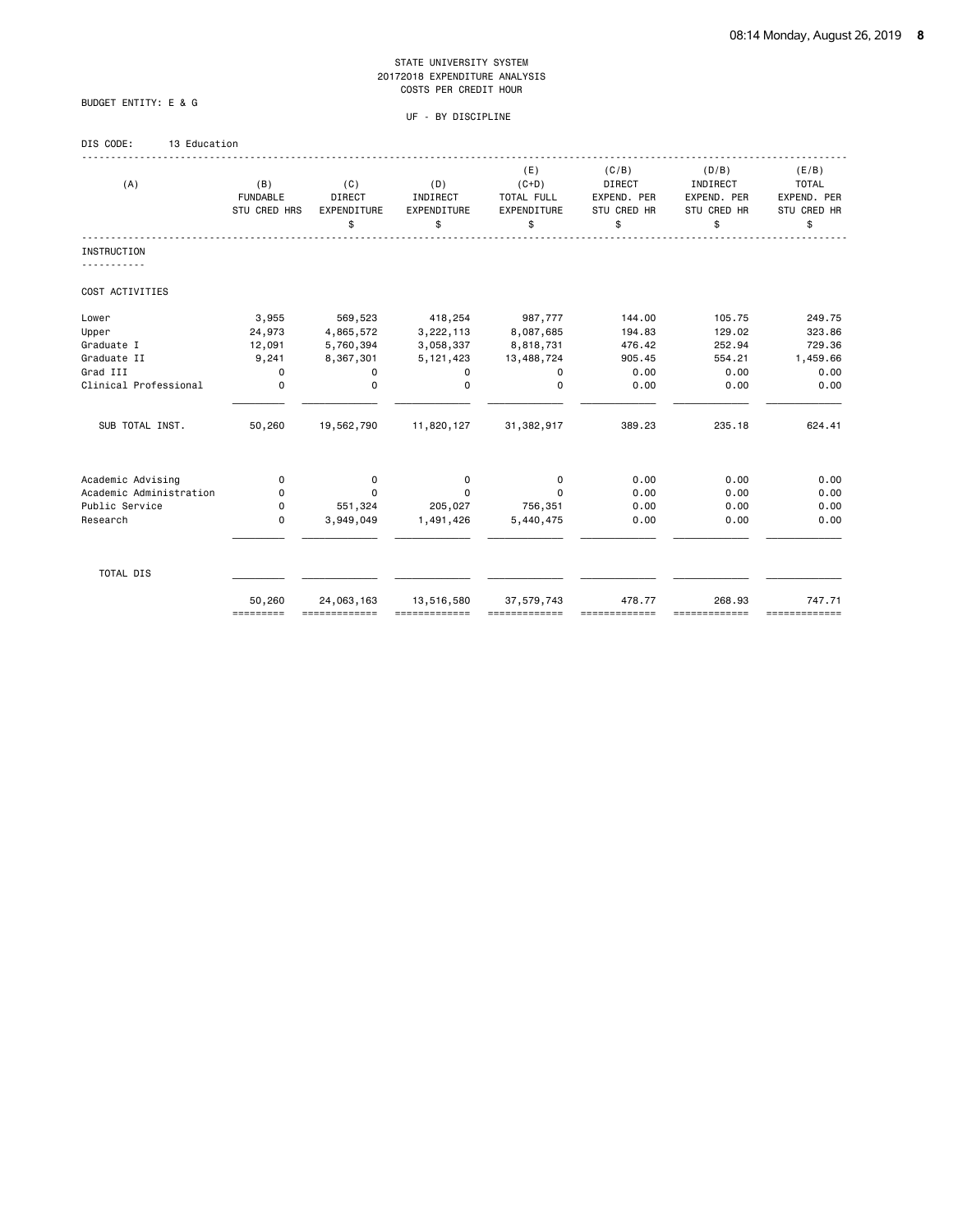UF - BY DISCIPLINE

# DIS CODE: 14 Engineering

BUDGET ENTITY: E & G

| (A)                     | (B)<br><b>FUNDABLE</b><br>STU CRED HRS | (C)<br>DIRECT<br>EXPENDITURE<br>\$ | (D)<br>INDIRECT<br>EXPENDITURE<br>\$ | (E)<br>$(C+D)$<br>TOTAL FULL<br><b>EXPENDITURE</b><br>\$ | (C/B)<br><b>DIRECT</b><br>EXPEND. PER<br>STU CRED HR<br>\$ | (D/B)<br>INDIRECT<br>EXPEND. PER<br>STU CRED HR<br>\$ | (E/B)<br><b>TOTAL</b><br>EXPEND. PER<br>STU CRED HR<br>\$ |
|-------------------------|----------------------------------------|------------------------------------|--------------------------------------|----------------------------------------------------------|------------------------------------------------------------|-------------------------------------------------------|-----------------------------------------------------------|
| INSTRUCTION             |                                        |                                    |                                      |                                                          |                                                            |                                                       |                                                           |
| COST ACTIVITIES         |                                        |                                    |                                      |                                                          |                                                            |                                                       |                                                           |
| Lower                   | 17,376                                 | 2,042,280                          | 1,104,748                            | 3, 147, 028                                              | 117.53                                                     | 63.58                                                 | 181.11                                                    |
| Upper                   | 78,500                                 | 20,691,878                         | 13,415,205                           | 34, 107, 083                                             | 263.59                                                     | 170.89                                                | 434.49                                                    |
| Graduate I              | 17,357                                 | 10,881,173                         | 2,752,665                            | 13,633,838                                               | 626.90                                                     | 158.59                                                | 785.50                                                    |
| Graduate II             | 16,614                                 | 17,968,455                         | 4,139,335                            | 22, 107, 790                                             | 1,081.52                                                   | 249.15                                                | 1,330.67                                                  |
| Grad III                | 0                                      | 0                                  | 0                                    | 0                                                        | 0.00                                                       | 0.00                                                  | 0.00                                                      |
| Clinical Professional   | 0                                      | 0                                  | $\Omega$                             | 0                                                        | 0.00                                                       | 0.00                                                  | 0.00                                                      |
| SUB TOTAL INST.         | 129,847                                | 51,583,786                         | 21,411,953                           | 72,995,739                                               | 397.27                                                     | 164.90                                                | 562.17                                                    |
| Academic Advising       | 0                                      | 0                                  | 0                                    | 0                                                        | 0.00                                                       | 0.00                                                  | 0.00                                                      |
| Academic Administration | 0                                      | 0                                  | $\Omega$                             | $\Omega$                                                 | 0.00                                                       | 0.00                                                  | 0.00                                                      |
| Public Service          | 0                                      | 2,626,302                          | 626,786                              | 3,253,088                                                | 0.00                                                       | 0.00                                                  | 0.00                                                      |
| Research                | 0                                      | 27,772,501                         | 9,054,441                            | 36,826,942                                               | 0.00                                                       | 0.00                                                  | 0.00                                                      |
| TOTAL DIS               |                                        |                                    |                                      |                                                          |                                                            |                                                       |                                                           |
|                         | 129,847<br>=========                   | 81,982,588<br>=============        | 31,093,180                           | 113,075,768<br>=============                             | 631.38                                                     | 239.46<br>-------------                               | 870.84<br>=============                                   |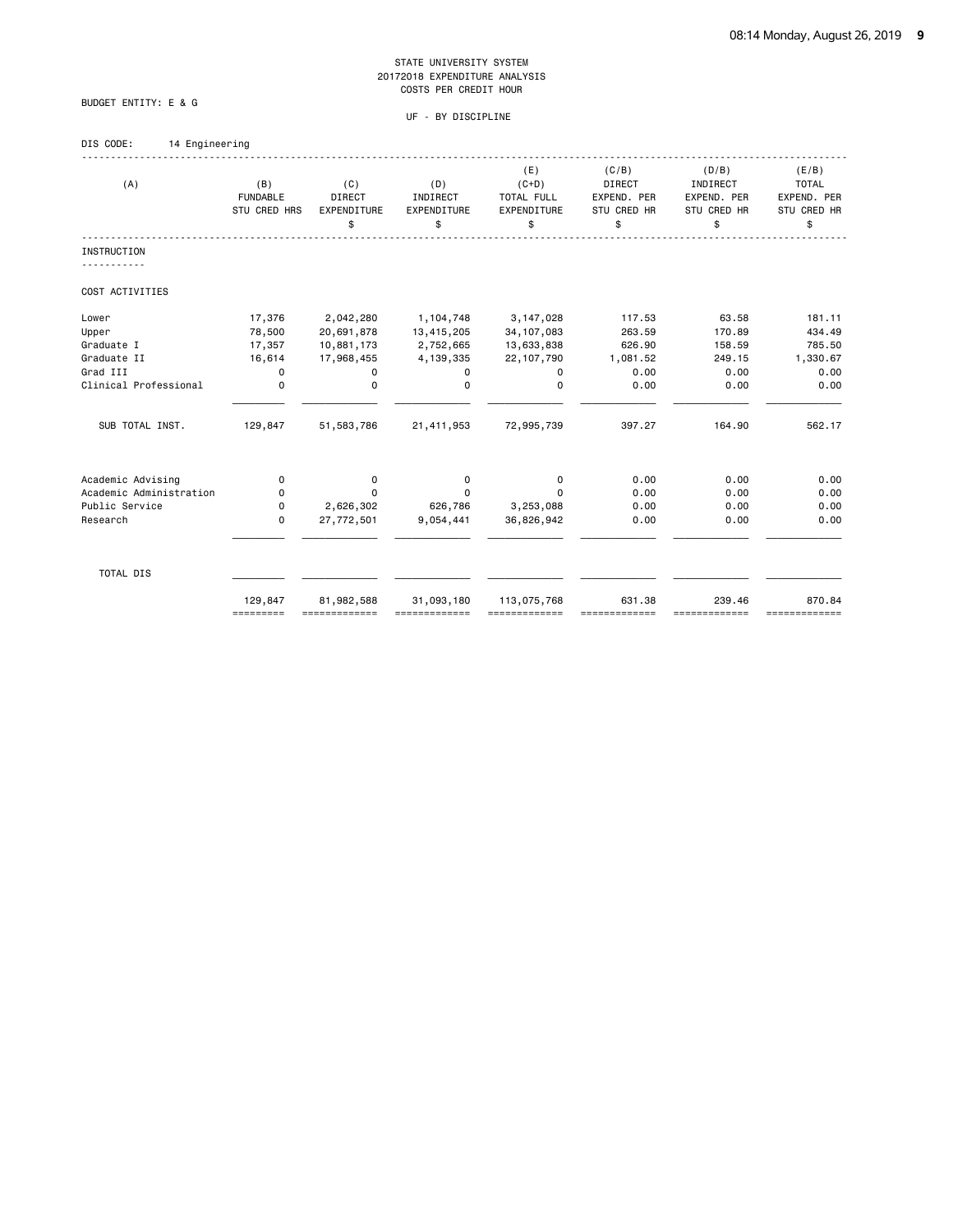# BUDGET ENTITY: E & G

| DIS CODE: |  |  |  |  | 15 Engineering Technologies and Engineering-Related Fields |  |
|-----------|--|--|--|--|------------------------------------------------------------|--|
|-----------|--|--|--|--|------------------------------------------------------------|--|

| (A)                     | (B)<br><b>FUNDABLE</b><br>STU CRED HRS | (C)<br><b>DIRECT</b><br>EXPENDITURE<br>\$ | (D)<br>INDIRECT<br>EXPENDITURE<br>\$ | (E)<br>$(C+D)$<br>TOTAL FULL<br>EXPENDITURE<br>\$ | (C/B)<br><b>DIRECT</b><br>EXPEND. PER<br><b>STU CRED HR</b><br>\$ | (D/B)<br>INDIRECT<br>EXPEND. PER<br>STU CRED HR<br>\$ | (E/B)<br><b>TOTAL</b><br>EXPEND. PER<br>STU CRED HR<br>\$ |
|-------------------------|----------------------------------------|-------------------------------------------|--------------------------------------|---------------------------------------------------|-------------------------------------------------------------------|-------------------------------------------------------|-----------------------------------------------------------|
| <b>INSTRUCTION</b>      |                                        |                                           |                                      |                                                   |                                                                   |                                                       |                                                           |
| COST ACTIVITIES         |                                        |                                           |                                      |                                                   |                                                                   |                                                       |                                                           |
| Lower                   | 2,778                                  | 240,950                                   | 212,458                              | 453,408                                           | 86.74                                                             | 76.48                                                 | 163.21                                                    |
| Upper                   | 8,312                                  | 1,338,579                                 | 1,268,428                            | 2,607,007                                         | 161.04                                                            | 152.60                                                | 313.64                                                    |
| Graduate I              | 1,391                                  | 689,834                                   | 279,857                              | 969,691                                           | 495.93                                                            | 201.19                                                | 697.12                                                    |
| Graduate II             | 340                                    | 168,558                                   | 69,095                               | 237,653                                           | 495.76                                                            | 203.22                                                | 698.98                                                    |
| Grad III                | $\mathbf 0$                            | 0                                         | 0                                    | $\mathbf 0$                                       | 0.00                                                              | 0.00                                                  | 0.00                                                      |
| Clinical Professional   | $\mathbf 0$                            | $\mathbf 0$                               | $\Omega$                             | 0                                                 | 0.00                                                              | 0.00                                                  | 0.00                                                      |
| SUB TOTAL INST.         | 12,821                                 | 2,437,922                                 | 1,829,838                            | 4,267,760                                         | 190.15                                                            | 142.72                                                | 332.87                                                    |
| Academic Advising       | 0                                      | 0                                         | 0                                    | 0                                                 | 0.00                                                              | 0.00                                                  | 0.00                                                      |
| Academic Administration | 0                                      | $\mathbf 0$                               | $\Omega$                             | $\Omega$                                          | 0.00                                                              | 0.00                                                  | 0.00                                                      |
| Public Service          | 0                                      | 159,402                                   | 73,480                               | 232,882                                           | 0.00                                                              | 0.00                                                  | 0.00                                                      |
| Research                | 0                                      | 676,929                                   | 281,817                              | 958,746                                           | 0.00                                                              | 0.00                                                  | 0.00                                                      |
|                         |                                        |                                           |                                      |                                                   |                                                                   |                                                       |                                                           |
| TOTAL DIS               |                                        |                                           |                                      |                                                   |                                                                   |                                                       |                                                           |
|                         | 12,821<br>=========                    | 3,274,253                                 | 2,185,135                            | 5,459,388                                         | 255.38                                                            | 170.43<br>==========                                  | 425.82<br>=============                                   |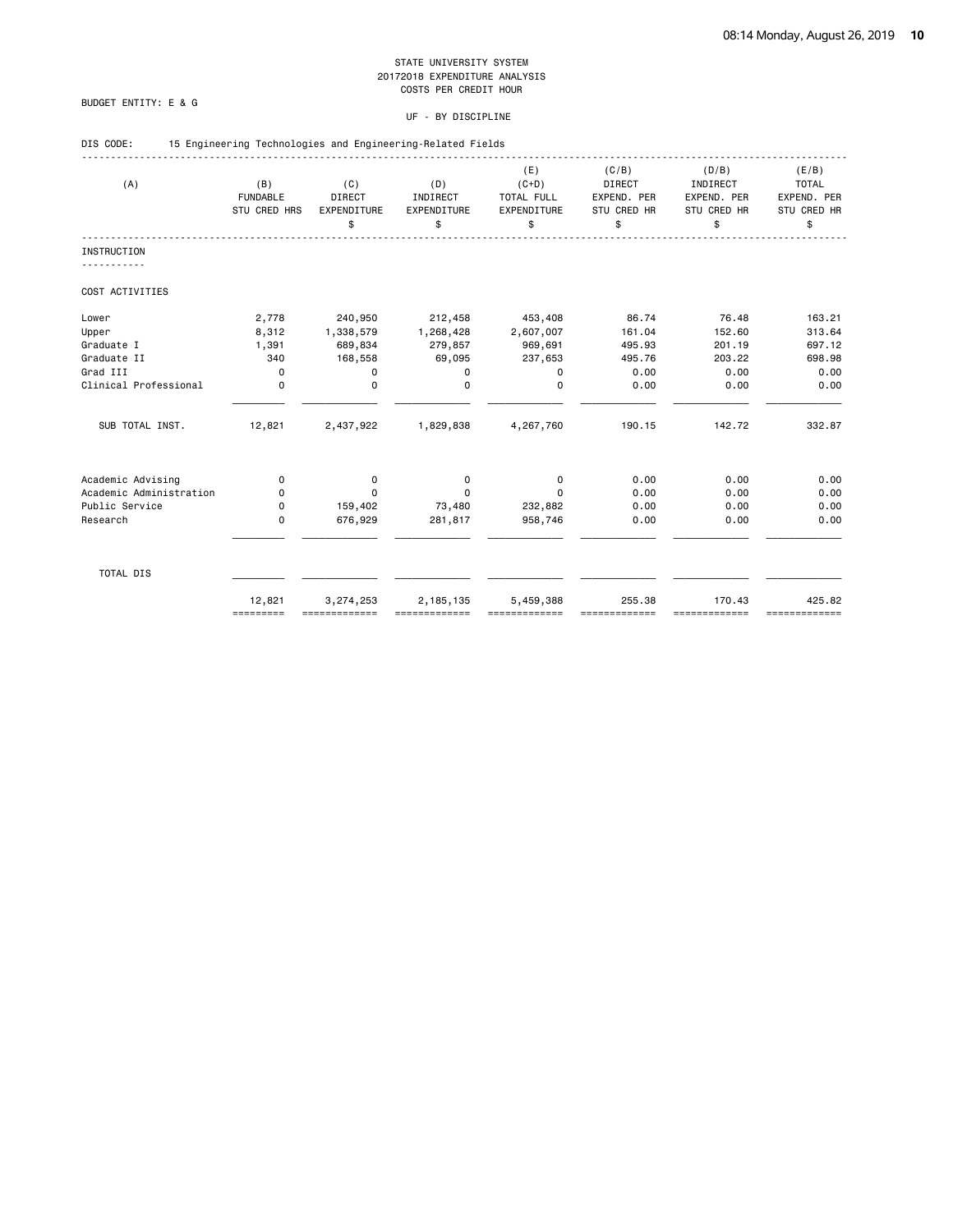# BUDGET ENTITY: E & G

# UF - BY DISCIPLINE

# DIS CODE: 16 Foreign Languages

| (A)                     | (B)<br><b>FUNDABLE</b><br>STU CRED HRS | (C)<br>DIRECT<br>EXPENDITURE<br>\$ | (D)<br>INDIRECT<br>EXPENDITURE<br>\$ | (E)<br>$(C+D)$<br>TOTAL FULL<br>EXPENDITURE<br>\$ | (C/B)<br><b>DIRECT</b><br>EXPEND. PER<br>STU CRED HR<br>\$ | (D/B)<br>INDIRECT<br>EXPEND. PER<br><b>STU CRED HR</b><br>\$ | (E/B)<br><b>TOTAL</b><br>EXPEND. PER<br>STU CRED HR<br>\$ |
|-------------------------|----------------------------------------|------------------------------------|--------------------------------------|---------------------------------------------------|------------------------------------------------------------|--------------------------------------------------------------|-----------------------------------------------------------|
| <b>INSTRUCTION</b>      |                                        |                                    |                                      |                                                   |                                                            |                                                              |                                                           |
| COST ACTIVITIES         |                                        |                                    |                                      |                                                   |                                                            |                                                              |                                                           |
| Lower                   | 25,341                                 | 4,617,321                          | 5,074,544                            | 9,691,865                                         | 182.21                                                     | 200.25                                                       | 382.46                                                    |
| Upper                   | 13,916                                 | 4,259,311                          | 2,909,505                            | 7,168,816                                         | 306.07                                                     | 209.08                                                       | 515.15                                                    |
| Graduate I              | 444                                    | 484,549                            | 261,044                              | 745,593                                           | 1,091.33                                                   | 587.94                                                       | 1,679.26                                                  |
| Graduate II             | 1,307                                  | 1,169,039                          | 683,556                              | 1,852,595                                         | 894.44                                                     | 523.00                                                       | 1,417.44                                                  |
| Grad III                | 0                                      | 0                                  | 0                                    | 0                                                 | 0.00                                                       | 0.00                                                         | 0.00                                                      |
| Clinical Professional   | 0                                      | $\mathbf 0$                        | $\Omega$                             | $\Omega$                                          | 0.00                                                       | 0.00                                                         | 0.00                                                      |
| SUB TOTAL INST.         | 41,008                                 | 10,530,219                         | 8,928,649                            | 19,458,868                                        | 256.78                                                     | 217.73                                                       | 474.51                                                    |
| Academic Advising       | 0                                      | 0                                  | 0                                    | 0                                                 | 0.00                                                       | 0.00                                                         | 0.00                                                      |
| Academic Administration | 0                                      | $\Omega$                           | $\Omega$                             | $\Omega$                                          | 0.00                                                       | 0.00                                                         | 0.00                                                      |
| Public Service          | 0                                      | 355,090                            | 193,696                              | 548,786                                           | 0.00                                                       | 0.00                                                         | 0.00                                                      |
| Research                | 0                                      | 1,791,241                          | 839,070                              | 2,630,311                                         | 0.00                                                       | 0.00                                                         | 0.00                                                      |
| TOTAL DIS               |                                        |                                    |                                      |                                                   |                                                            |                                                              |                                                           |
|                         | 41,008<br>=========                    | 12,676,549                         | 9,961,415                            | 22,637,964                                        | 309.12                                                     | 242.91<br>=============                                      | 552.04<br>=============                                   |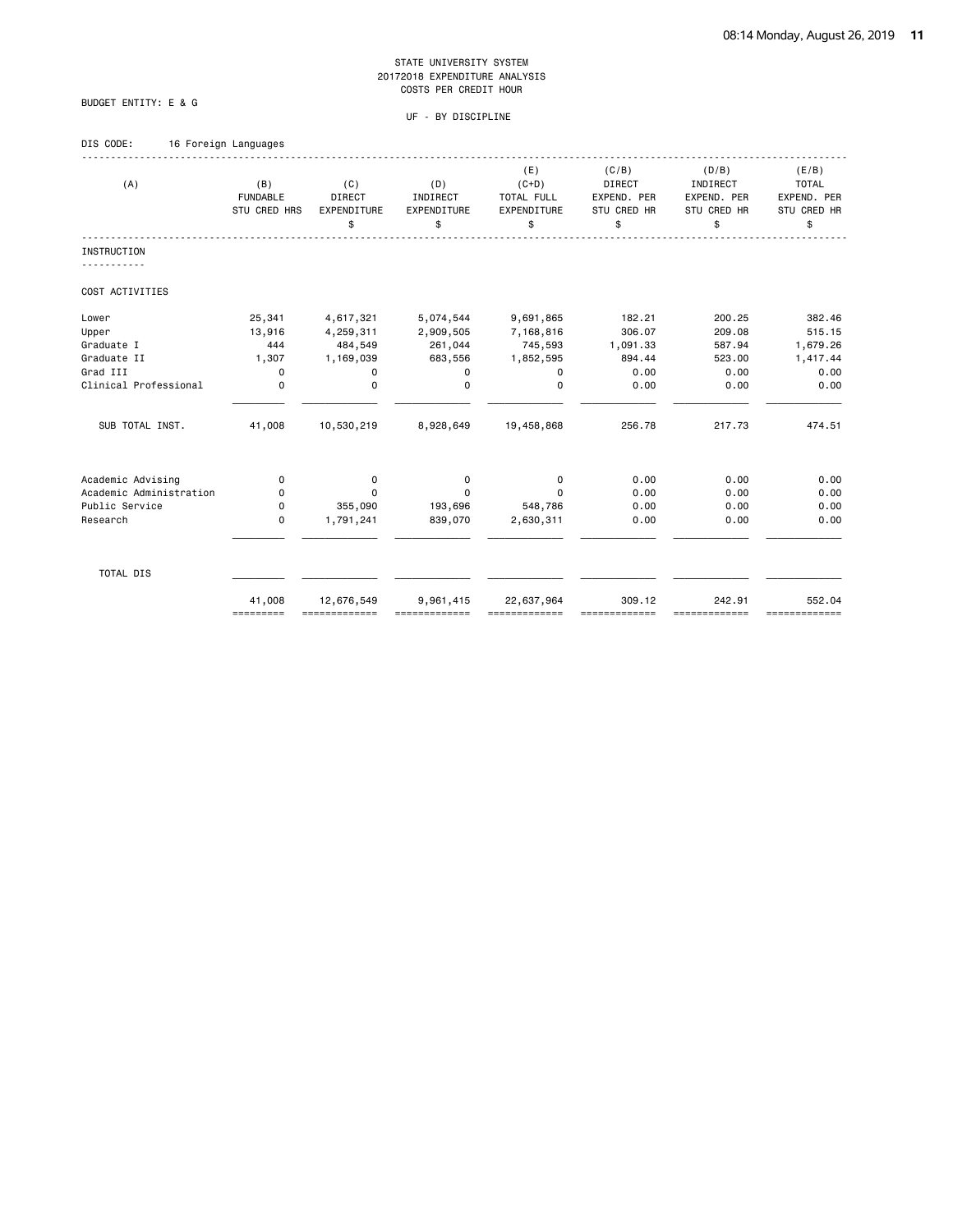# BUDGET ENTITY: E & G

| DIS CODE: |  | 19 Home Economics/Human Sciences |  |
|-----------|--|----------------------------------|--|
|           |  |                                  |  |

| (A)                     | (B)<br><b>FUNDABLE</b><br>STU CRED HRS | (C)<br><b>DIRECT</b><br>EXPENDITURE<br>\$ | (D)<br>INDIRECT<br>EXPENDITURE<br>\$ | (E)<br>$(C+D)$<br>TOTAL FULL<br>EXPENDITURE<br>\$ | (C/B)<br><b>DIRECT</b><br>EXPEND. PER<br>STU CRED HR<br>\$ | (D/B)<br>INDIRECT<br>EXPEND. PER<br>STU CRED HR<br>\$ | (E/B)<br><b>TOTAL</b><br>EXPEND. PER<br>STU CRED HR<br>\$ |
|-------------------------|----------------------------------------|-------------------------------------------|--------------------------------------|---------------------------------------------------|------------------------------------------------------------|-------------------------------------------------------|-----------------------------------------------------------|
| <b>INSTRUCTION</b>      |                                        |                                           |                                      |                                                   |                                                            |                                                       |                                                           |
| COST ACTIVITIES         |                                        |                                           |                                      |                                                   |                                                            |                                                       |                                                           |
| Lower                   | 0                                      | 0                                         | 0                                    | 0                                                 | 0.00                                                       | 0.00                                                  | 0.00                                                      |
| Upper                   | 7,370                                  | 938,991                                   | 1,040,293                            | 1,979,284                                         | 127.41                                                     | 141.15                                                | 268.56                                                    |
| Graduate I              | 423                                    | 418,534                                   | 240,662                              | 659,196                                           | 989.44                                                     | 568.94                                                | 1,558.38                                                  |
| Graduate II             | 92                                     | 85,529                                    | 48,288                               | 133,817                                           | 929.67                                                     | 524.87                                                | 1,454.54                                                  |
| Grad III                | $\mathbf 0$                            | 0                                         | 0                                    | $\mathbf 0$                                       | 0.00                                                       | 0.00                                                  | 0.00                                                      |
| Clinical Professional   | $\mathbf 0$                            | $\mathbf 0$                               | $\Omega$                             | $\mathbf 0$                                       | 0.00                                                       | 0.00                                                  | 0.00                                                      |
| SUB TOTAL INST.         | 7,885                                  | 1,443,054                                 | 1,329,243                            | 2,772,297                                         | 183.01                                                     | 168.58                                                | 351.59                                                    |
| Academic Advising       | 0                                      | 0                                         | 0                                    | 0                                                 | 0.00                                                       | 0.00                                                  | 0.00                                                      |
| Academic Administration | 0                                      | $\mathbf 0$                               | 0                                    | $\Omega$                                          | 0.00                                                       | 0.00                                                  | 0.00                                                      |
| Public Service          | 0                                      | 20,238                                    | 15,697                               | 35,935                                            | 0.00                                                       | 0.00                                                  | 0.00                                                      |
| Research                | $\mathbf 0$                            | 554,500                                   | 306,705                              | 861,205                                           | 0.00                                                       | 0.00                                                  | 0.00                                                      |
| TOTAL DIS               |                                        |                                           |                                      |                                                   |                                                            |                                                       |                                                           |
|                         | 7,885<br>=========                     | 2,017,792                                 | 1,651,645                            | 3,669,437                                         | 255.90                                                     | 209.47<br>=========                                   | 465.37<br>=============                                   |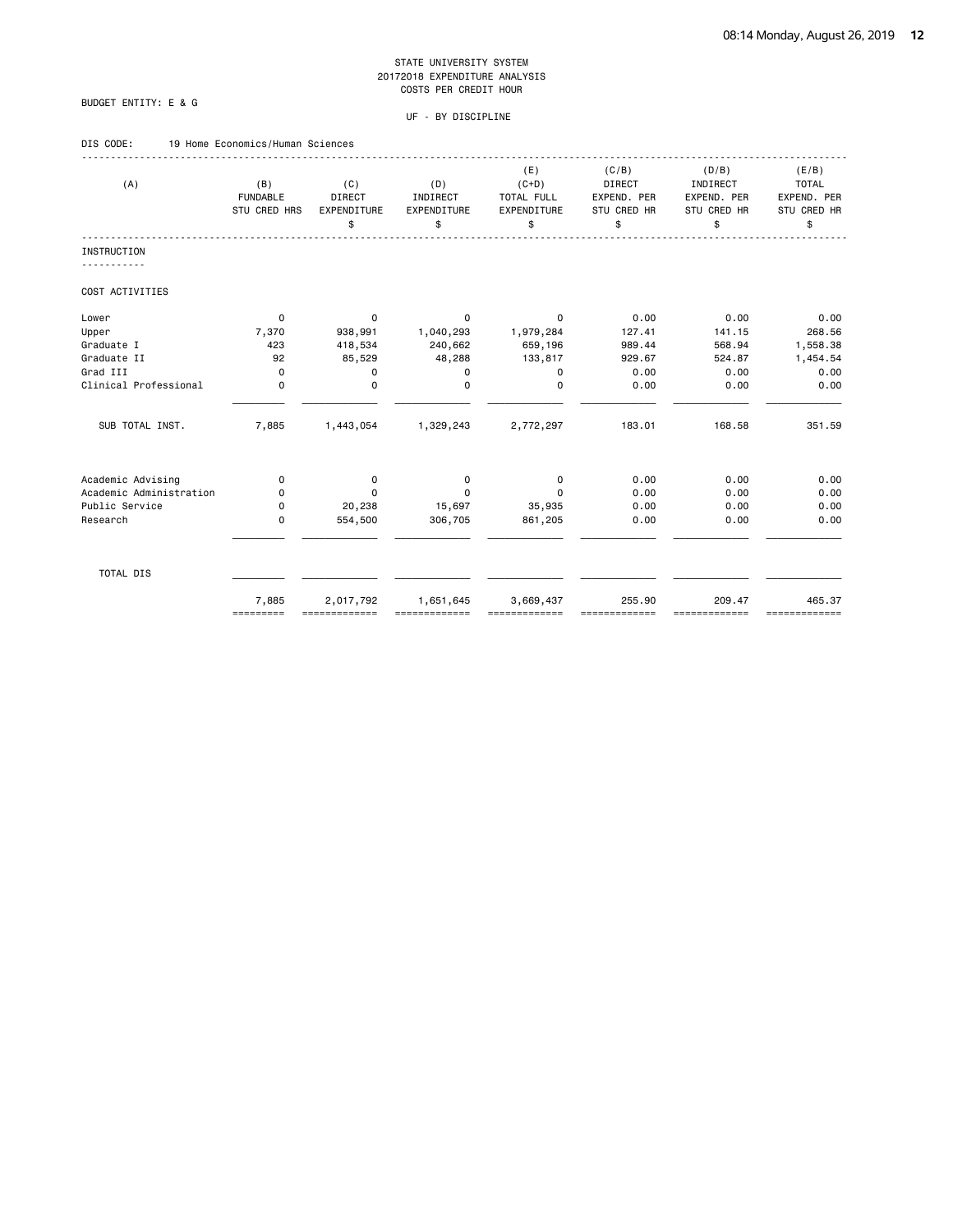# BUDGET ENTITY: E & G

| DIS CODE: | 22 Law |
|-----------|--------|
|-----------|--------|

| (A)                     | (B)<br><b>FUNDABLE</b><br>STU CRED HRS | (C)<br><b>DIRECT</b><br>EXPENDITURE<br>\$ | (D)<br>INDIRECT<br>EXPENDITURE<br>\$ | (E)<br>$(C+D)$<br>TOTAL FULL<br>EXPENDITURE<br>\$ | (C/B)<br>DIRECT<br>EXPEND. PER<br>STU CRED HR<br>\$ | (D/B)<br>INDIRECT<br>EXPEND. PER<br>STU CRED HR<br>\$ | (E/B)<br><b>TOTAL</b><br>EXPEND. PER<br>STU CRED HR<br>\$ |
|-------------------------|----------------------------------------|-------------------------------------------|--------------------------------------|---------------------------------------------------|-----------------------------------------------------|-------------------------------------------------------|-----------------------------------------------------------|
| INSTRUCTION             |                                        |                                           |                                      |                                                   |                                                     |                                                       |                                                           |
| COST ACTIVITIES         |                                        |                                           |                                      |                                                   |                                                     |                                                       |                                                           |
| Lower                   | 0                                      | 0                                         | 0                                    | 0                                                 | 0.00                                                | 0.00                                                  | 0.00                                                      |
| Upper                   | 0                                      | 0                                         | $\Omega$                             | $\Omega$                                          | 0.00                                                | 0.00                                                  | 0.00                                                      |
| Graduate I              | 2,137                                  | 1,814,488                                 | 457,542                              | 2,272,030                                         | 849.08                                              | 214.10                                                | 1,063.19                                                  |
| Graduate II             | 28,176                                 | 14,468,436                                | 5,032,370                            | 19,500,806                                        | 513.50                                              | 178.60                                                | 692.11                                                    |
| Grad III                | 0                                      | 0                                         | 0                                    | 0                                                 | 0.00                                                | 0.00                                                  | 0.00                                                      |
| Clinical Professional   | 0                                      | 0                                         | 0                                    | 0                                                 | 0.00                                                | 0.00                                                  | 0.00                                                      |
| SUB TOTAL INST.         | 30,313                                 | 16,282,924                                | 5,489,912                            | 21,772,836                                        | 537.16                                              | 181.11                                                | 718.27                                                    |
| Academic Advising       | 0                                      | 0                                         | 0                                    | 0                                                 | 0.00                                                | 0.00                                                  | 0.00                                                      |
| Academic Administration | 0                                      | $\mathbf 0$                               | $\Omega$                             | $\Omega$                                          | 0.00                                                | 0.00                                                  | 0.00                                                      |
| Public Service          | 0                                      | 34,687                                    | 6,861                                | 41,548                                            | 0.00                                                | 0.00                                                  | 0.00                                                      |
| Research                | 0                                      | 3,735,360                                 | 864,506                              | 4,599,866                                         | 0.00                                                | 0.00                                                  | 0.00                                                      |
| TOTAL DIS               |                                        |                                           |                                      |                                                   |                                                     |                                                       |                                                           |
|                         | 30,313<br>=========                    | 20,052,971<br>=============               | 6,361,279                            | 26,414,250<br>=============                       | 661.53                                              | 209.85<br>=============                               | 871.38<br>=============                                   |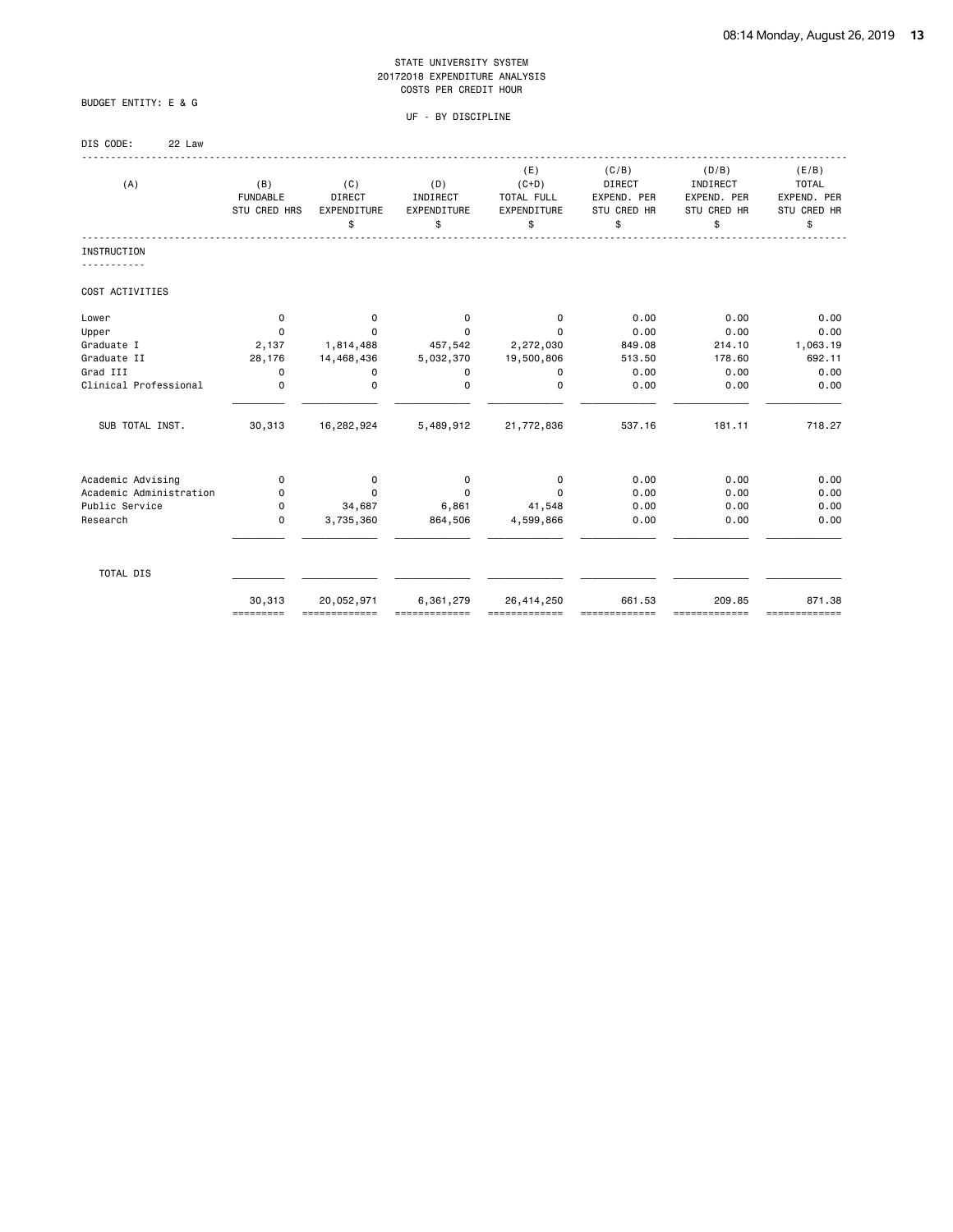BUDGET ENTITY: E & G

| DIS CODE: | 23 Letters |
|-----------|------------|
|           |            |

| (A)                     | (B)<br><b>FUNDABLE</b><br>STU CRED HRS | (C)<br><b>DIRECT</b><br>EXPENDITURE<br>\$ | (D)<br>INDIRECT<br>EXPENDITURE<br>\$ | (E)<br>$(C+D)$<br>TOTAL FULL<br>EXPENDITURE<br>\$ | (C/B)<br><b>DIRECT</b><br>EXPEND. PER<br>STU CRED HR<br>\$ | (D/B)<br>INDIRECT<br>EXPEND. PER<br><b>STU CRED HR</b><br>\$ | (E/B)<br><b>TOTAL</b><br>EXPEND. PER<br>STU CRED HR<br>\$ |
|-------------------------|----------------------------------------|-------------------------------------------|--------------------------------------|---------------------------------------------------|------------------------------------------------------------|--------------------------------------------------------------|-----------------------------------------------------------|
| <b>INSTRUCTION</b>      |                                        |                                           |                                      |                                                   |                                                            |                                                              |                                                           |
| COST ACTIVITIES         |                                        |                                           |                                      |                                                   |                                                            |                                                              |                                                           |
| Lower                   | 21,446                                 | 3,282,966                                 | 3,636,824                            | 6,919,790                                         | 153.08                                                     | 169.58                                                       | 322.66                                                    |
| Upper                   | 19,529                                 | 4,590,989                                 | 4,854,476                            | 9,445,465                                         | 235.09                                                     | 248.58                                                       | 483.66                                                    |
| Graduate I              | 628                                    | 562,316                                   | 302,613                              | 864,929                                           | 895.41                                                     | 481.87                                                       | 1,377.28                                                  |
| Graduate II             | 1,831                                  | 951,597                                   | 583,490                              | 1,535,087                                         | 519.71                                                     | 318.67                                                       | 838.39                                                    |
| Grad III                | $\mathbf 0$                            | 0                                         | 0                                    | 0                                                 | 0.00                                                       | 0.00                                                         | 0.00                                                      |
| Clinical Professional   | $\Omega$                               | 0                                         | $\Omega$                             | $\Omega$                                          | 0.00                                                       | 0.00                                                         | 0.00                                                      |
| SUB TOTAL INST.         | 43,434                                 | 9,387,868                                 | 9,377,403                            | 18,765,271                                        | 216.14                                                     | 215.90                                                       | 432.04                                                    |
| Academic Advising       | 0                                      | 0                                         | 0                                    | 0                                                 | 0.00                                                       | 0.00                                                         | 0.00                                                      |
| Academic Administration | 0                                      | 0                                         | $\Omega$                             | $\Omega$                                          | 0.00                                                       | 0.00                                                         | 0.00                                                      |
| Public Service          | 0                                      | 501,631                                   | 197,973                              | 699,604                                           | 0.00                                                       | 0.00                                                         | 0.00                                                      |
| Research                | $\mathbf 0$                            | 1,968,244                                 | 896,227                              | 2,864,471                                         | 0.00                                                       | 0.00                                                         | 0.00                                                      |
| TOTAL DIS               |                                        |                                           |                                      |                                                   |                                                            |                                                              |                                                           |
|                         | 43,434<br>=========                    | 11,857,743                                | 10,471,603                           | 22,329,346                                        | 273.01                                                     | 241.09<br>===========                                        | 514.10<br>=============                                   |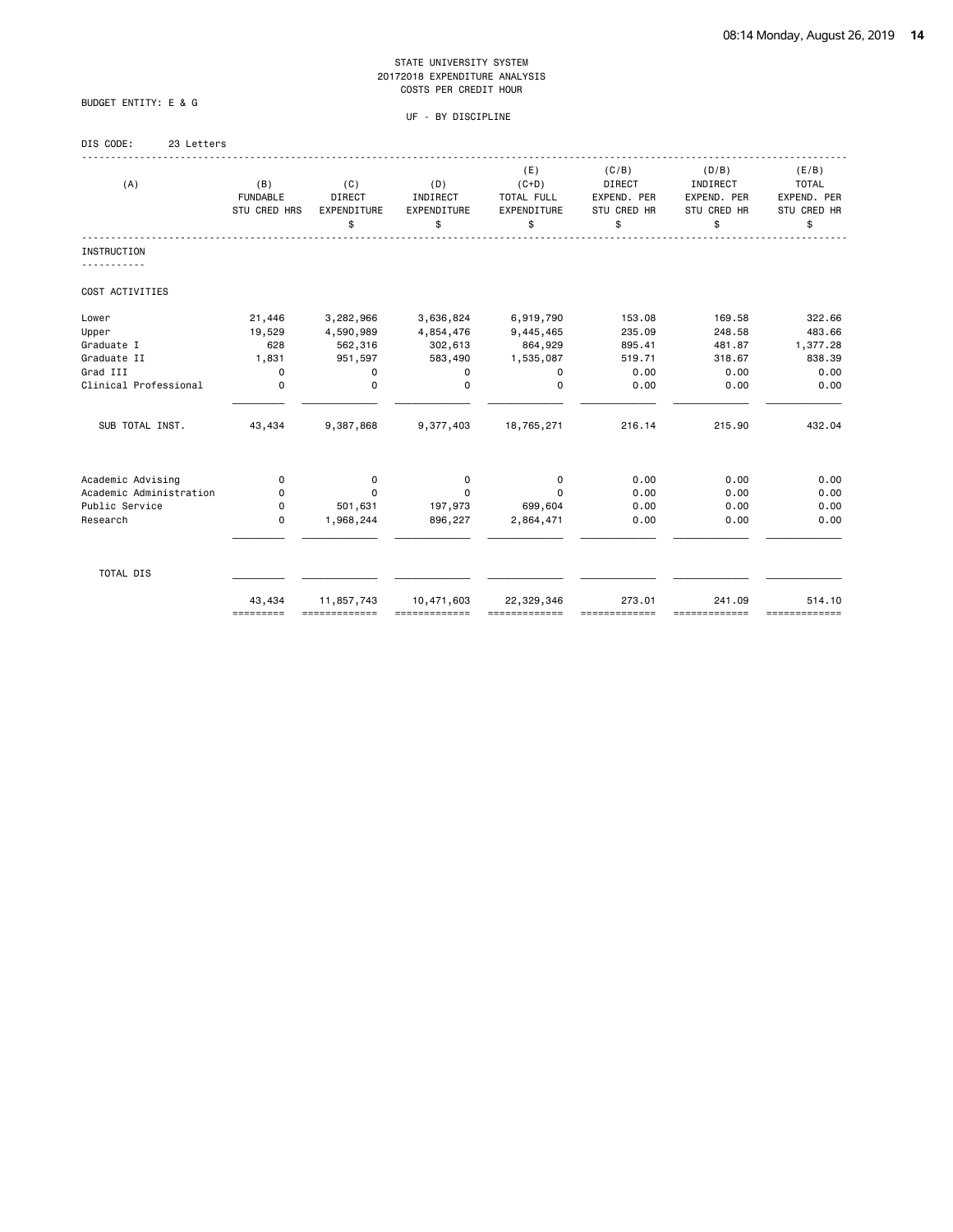# BUDGET ENTITY: E & G

#### UF - BY DISCIPLINE

# DIS CODE: 24 Liberal/General Studies

| (A)                     | (B)<br><b>FUNDABLE</b><br>STU CRED HRS | (C)<br><b>DIRECT</b><br>EXPENDITURE<br>\$ | (D)<br>INDIRECT<br>EXPENDITURE<br>\$ | (E)<br>$(C+D)$<br>TOTAL FULL<br>EXPENDITURE<br>\$ | (C/B)<br><b>DIRECT</b><br>EXPEND. PER<br>STU CRED HR<br>\$ | (D/B)<br>INDIRECT<br>EXPEND. PER<br>STU CRED HR<br>\$ | (E/B)<br><b>TOTAL</b><br>EXPEND. PER<br>STU CRED HR<br>\$ |
|-------------------------|----------------------------------------|-------------------------------------------|--------------------------------------|---------------------------------------------------|------------------------------------------------------------|-------------------------------------------------------|-----------------------------------------------------------|
| <b>INSTRUCTION</b>      |                                        |                                           |                                      |                                                   |                                                            |                                                       |                                                           |
|                         |                                        |                                           |                                      |                                                   |                                                            |                                                       |                                                           |
| COST ACTIVITIES         |                                        |                                           |                                      |                                                   |                                                            |                                                       |                                                           |
| Lower                   | 4,015                                  | 653,544                                   | 1,868,882                            | 2,522,426                                         | 162.78                                                     | 465.47                                                | 628.25                                                    |
| Upper                   | 1,373                                  | 405,803                                   | 696,641                              | 1,102,444                                         | 295.56                                                     | 507.39                                                | 802.95                                                    |
| Graduate I              | $\Omega$                               | 0                                         | $\Omega$                             | 0                                                 | 0.00                                                       | 0.00                                                  | 0.00                                                      |
| Graduate II             | 0                                      | 0                                         | $\Omega$                             | 0                                                 | 0.00                                                       | 0.00                                                  | 0.00                                                      |
| Grad III                | $\Omega$                               | 0                                         | 0                                    | $\Omega$                                          | 0.00                                                       | 0.00                                                  | 0.00                                                      |
| Clinical Professional   | $\mathbf 0$                            | $\mathbf 0$                               | $\mathbf 0$                          | $\mathbf 0$                                       | 0.00                                                       | 0.00                                                  | 0.00                                                      |
| SUB TOTAL INST.         | 5,388                                  | 1,059,347                                 | 2,565,523                            | 3,624,870                                         | 196.61                                                     | 476.15                                                | 672.77                                                    |
| Academic Advising       | 0                                      | 0                                         | $\mathbf 0$                          | 0                                                 | 0.00                                                       | 0.00                                                  | 0.00                                                      |
| Academic Administration | 0                                      | $\Omega$                                  | $\Omega$                             | $\Omega$                                          | 0.00                                                       | 0.00                                                  | 0.00                                                      |
| Public Service          | $\mathbf 0$                            | 72,049                                    | 37,941                               | 109,990                                           | 0.00                                                       | 0.00                                                  | 0.00                                                      |
| Research                | $\mathbf 0$                            | 124,745                                   | 62,412                               | 187,157                                           | 0.00                                                       | 0.00                                                  | 0.00                                                      |
| TOTAL DIS               |                                        |                                           |                                      |                                                   |                                                            |                                                       |                                                           |
|                         | 5,388<br>=========                     | 1,256,142<br>=============                | 2,665,876                            | 3,922,018                                         | 233.14                                                     | 494.78<br>==========                                  | 727.92<br>=============                                   |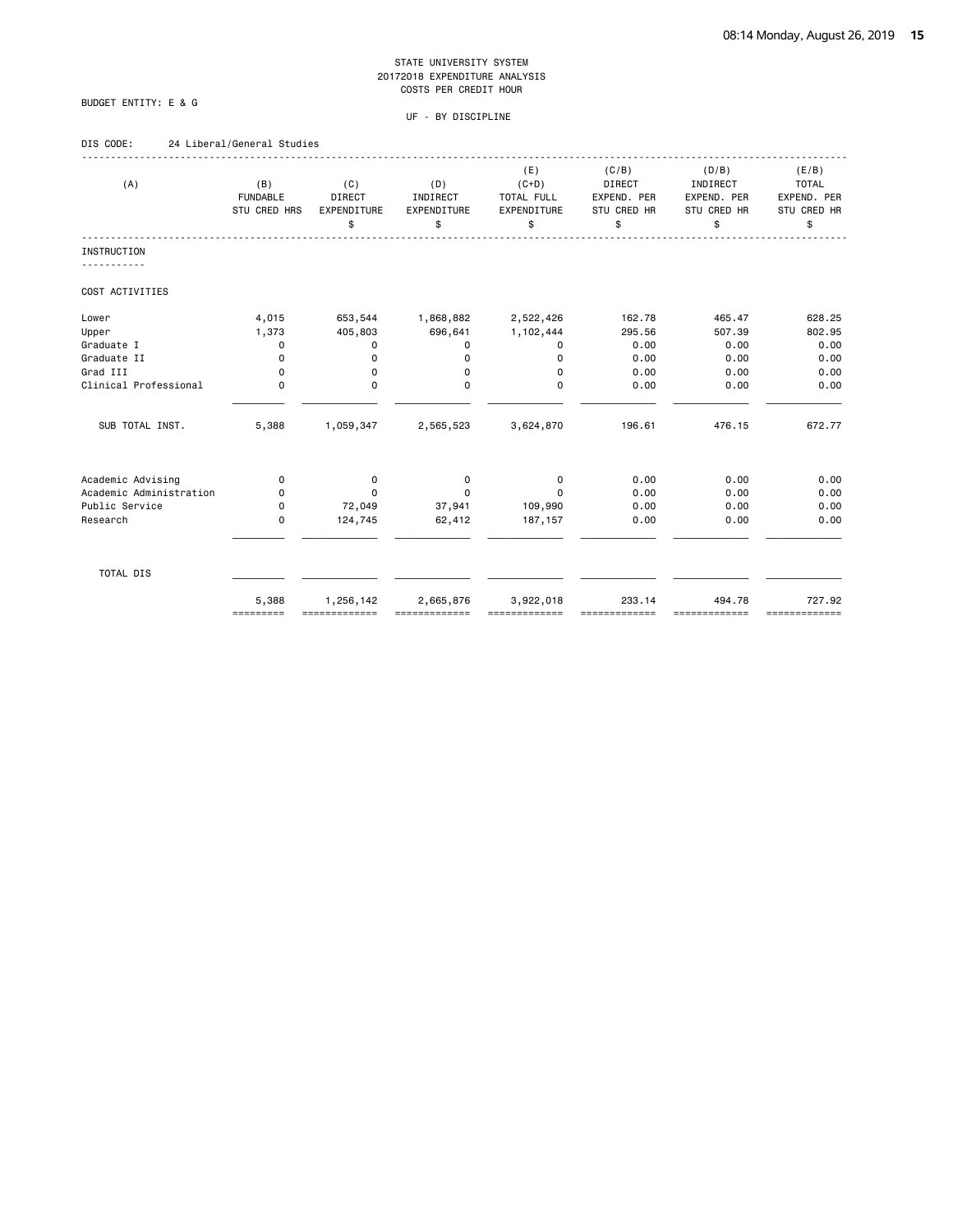# BUDGET ENTITY: E & G

# UF - BY DISCIPLINE

# DIS CODE: 26 Life Sciences

| (A)                     | (B)<br><b>FUNDABLE</b><br>STU CRED HRS | (C)<br>DIRECT<br>EXPENDITURE<br>\$ | (D)<br>INDIRECT<br>EXPENDITURE<br>\$ | (E)<br>$(C+D)$<br>TOTAL FULL<br>EXPENDITURE<br>\$ | (C/B)<br><b>DIRECT</b><br>EXPEND. PER<br>STU CRED HR<br>\$ | (D/B)<br>INDIRECT<br>EXPEND. PER<br>STU CRED HR<br>\$ | (E/B)<br><b>TOTAL</b><br>EXPEND. PER<br>STU CRED HR<br>\$ |
|-------------------------|----------------------------------------|------------------------------------|--------------------------------------|---------------------------------------------------|------------------------------------------------------------|-------------------------------------------------------|-----------------------------------------------------------|
| <b>INSTRUCTION</b>      |                                        |                                    |                                      |                                                   |                                                            |                                                       |                                                           |
| COST ACTIVITIES         |                                        |                                    |                                      |                                                   |                                                            |                                                       |                                                           |
| Lower                   | 40,219                                 | 4,665,124                          | 3,992,647                            | 8,657,771                                         | 115.99                                                     | 99.27                                                 | 215.27                                                    |
| Upper                   | 45,963                                 | 7,661,111                          | 4,966,978                            | 12,628,089                                        | 166.68                                                     | 108.06                                                | 274.74                                                    |
| Graduate I              | 3,144                                  | 2,861,867                          | 1,245,759                            | 4,107,626                                         | 910.26                                                     | 396.23                                                | 1,306.50                                                  |
| Graduate II             | 8,753                                  | 9,402,348                          | 7,609,075                            | 17,011,423                                        | 1,074.19                                                   | 869.31                                                | 1,943.50                                                  |
| Grad III                | 0                                      | 0                                  | 0                                    | 0                                                 | 0.00                                                       | 0.00                                                  | 0.00                                                      |
| Clinical Professional   | $\mathbf 0$                            | $\mathbf 0$                        | $\Omega$                             | $\Omega$                                          | 0.00                                                       | 0.00                                                  | 0.00                                                      |
| SUB TOTAL INST.         | 98,079                                 | 24,590,449                         | 17,814,459                           | 42,404,908                                        | 250.72                                                     | 181.63                                                | 432.35                                                    |
| Academic Advising       | 0                                      | 0                                  | 0                                    | 0                                                 | 0.00                                                       | 0.00                                                  | 0.00                                                      |
| Academic Administration | 0                                      | $\Omega$                           | $\Omega$                             | $\Omega$                                          | 0.00                                                       | 0.00                                                  | 0.00                                                      |
| Public Service          | 0                                      | 1,135,466                          | 411,779                              | 1,547,245                                         | 0.00                                                       | 0.00                                                  | 0.00                                                      |
| Research                | 0                                      | 11,621,726                         | 4,523,845                            | 16, 145, 571                                      | 0.00                                                       | 0.00                                                  | 0.00                                                      |
| TOTAL DIS               |                                        |                                    |                                      |                                                   |                                                            |                                                       |                                                           |
|                         | 98,079<br>=========                    | 37, 347, 642                       | 22,750,083                           | 60,097,725                                        | 380.79                                                     | 231.96<br>==========                                  | 612.75<br>=============                                   |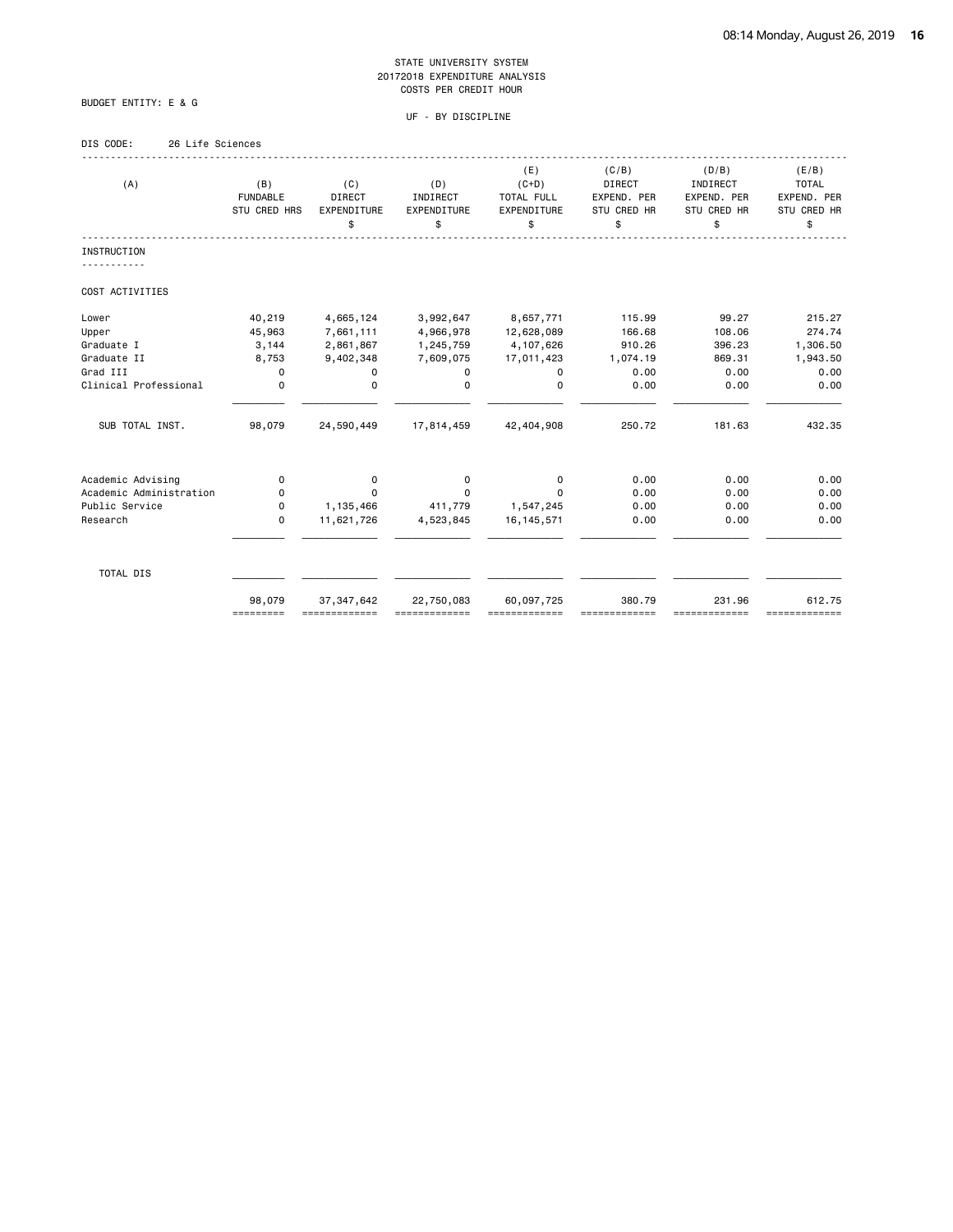UF - BY DISCIPLINE

# DIS CODE: 27 Mathematics

BUDGET ENTITY: E & G

| (A)                     | (B)<br><b>FUNDABLE</b><br>STU CRED HRS | (C)<br><b>DIRECT</b><br>EXPENDITURE<br>\$ | (D)<br>INDIRECT<br>EXPENDITURE<br>\$ | (E)<br>$(C+D)$<br>TOTAL FULL<br>EXPENDITURE<br>\$ | (C/B)<br>DIRECT<br>EXPEND. PER<br><b>STU CRED HR</b><br>\$ | (D/B)<br>INDIRECT<br>EXPEND. PER<br>STU CRED HR<br>\$ | (E/B)<br><b>TOTAL</b><br>EXPEND. PER<br>STU CRED HR<br>\$ |
|-------------------------|----------------------------------------|-------------------------------------------|--------------------------------------|---------------------------------------------------|------------------------------------------------------------|-------------------------------------------------------|-----------------------------------------------------------|
| <b>INSTRUCTION</b>      |                                        |                                           |                                      |                                                   |                                                            |                                                       |                                                           |
| COST ACTIVITIES         |                                        |                                           |                                      |                                                   |                                                            |                                                       |                                                           |
| Lower                   | 62,672                                 | 3,602,533                                 | 5,713,947                            | 9,316,480                                         | 57.48                                                      | 91.17                                                 | 148.65                                                    |
| Upper                   | 17,420                                 | 2,491,455                                 | 1,954,665                            | 4,446,120                                         | 143.02                                                     | 112.21                                                | 255.23                                                    |
| Graduate I              | 1,017                                  | 577,724                                   | 312,253                              | 889,977                                           | 568.07                                                     | 307.03                                                | 875.10                                                    |
| Graduate II             | 3,153                                  | 2,817,835                                 | 1,435,945                            | 4,253,780                                         | 893.70                                                     | 455.42                                                | 1,349.12                                                  |
| Grad III                | $\mathbf 0$                            | 0                                         | 0                                    | 0                                                 | 0.00                                                       | 0.00                                                  | 0.00                                                      |
| Clinical Professional   | $\mathbf 0$                            | 0                                         | $\Omega$                             | $\Omega$                                          | 0.00                                                       | 0.00                                                  | 0.00                                                      |
| SUB TOTAL INST.         | 84,262                                 | 9,489,547                                 | 9,416,810                            | 18,906,357                                        | 112.62                                                     | 111.76                                                | 224.38                                                    |
| Academic Advising       | 0                                      | 0                                         | 0                                    | 0                                                 | 0.00                                                       | 0.00                                                  | 0.00                                                      |
| Academic Administration | 0                                      | $\Omega$                                  | 0                                    | $\Omega$                                          | 0.00                                                       | 0.00                                                  | 0.00                                                      |
| Public Service          | 0                                      | 433,885                                   | 174,468                              | 608,353                                           | 0.00                                                       | 0.00                                                  | 0.00                                                      |
| Research                | $\Omega$                               | 2,529,347                                 | 1,062,669                            | 3,592,016                                         | 0.00                                                       | 0.00                                                  | 0.00                                                      |
| TOTAL DIS               |                                        |                                           |                                      |                                                   |                                                            |                                                       |                                                           |
|                         | 84,262<br>=========                    | 12,452,780                                | 10,653,947                           | 23, 106, 727                                      | 147.79                                                     | 126.44<br>==========                                  | 274.22<br>=============                                   |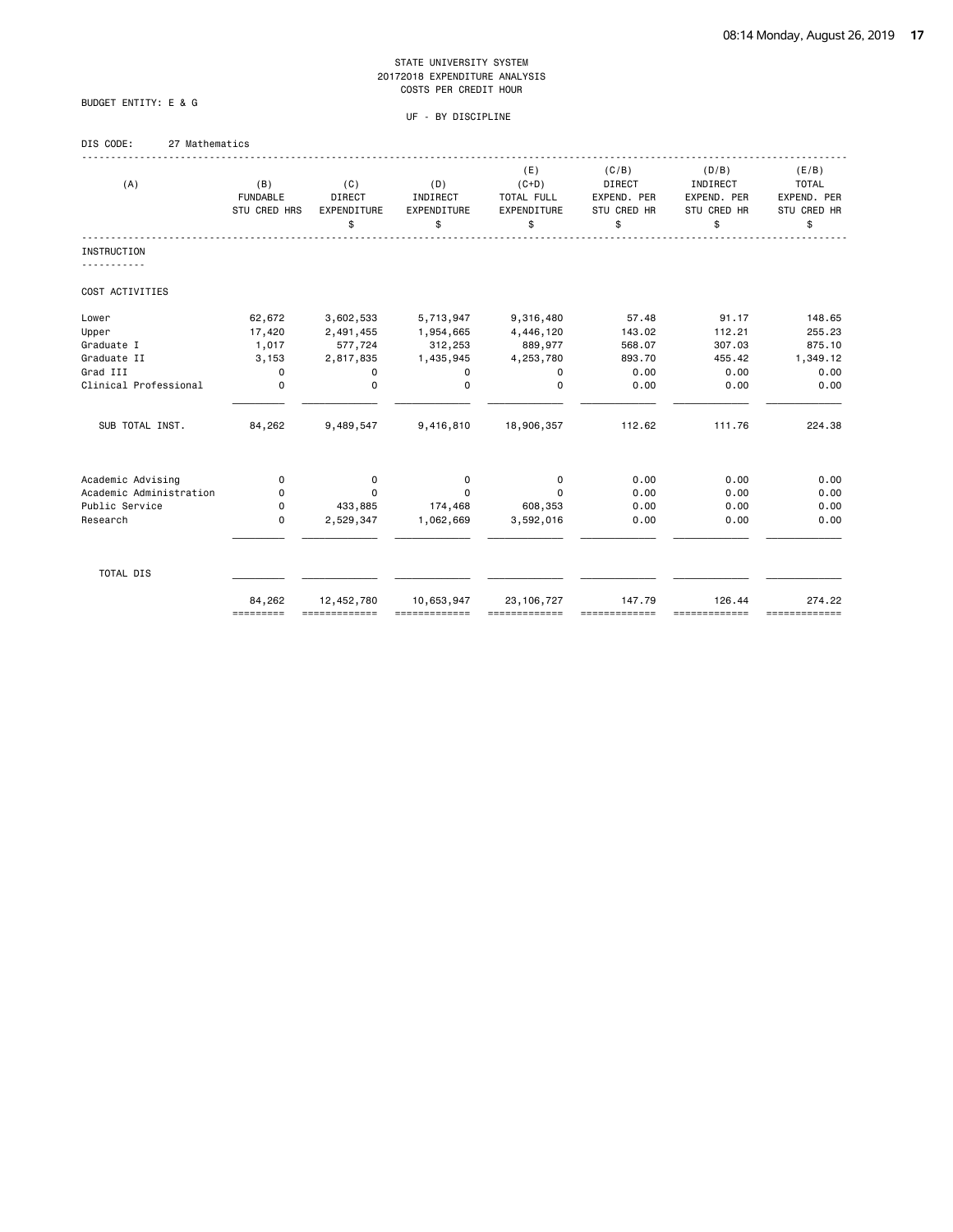# BUDGET ENTITY: E & G

DIS CODE: 28 Military Science, Leadership and Operational Art

#### UF - BY DISCIPLINE

| (A)                     | (B)<br><b>FUNDABLE</b><br><b>STU CRED HRS</b> | (C)<br>DIRECT<br><b>EXPENDITURE</b><br>\$ | (D)<br>INDIRECT<br>EXPENDITURE<br>\$ | (E)<br>$(C+D)$<br>TOTAL FULL<br>EXPENDITURE<br>\$ | (C/B)<br>DIRECT<br>EXPEND. PER<br>STU CRED HR<br>\$ | (D/B)<br>INDIRECT<br>EXPEND. PER<br>STU CRED HR<br>\$ | (E/B)<br><b>TOTAL</b><br>EXPEND. PER<br>STU CRED HR<br>\$ |
|-------------------------|-----------------------------------------------|-------------------------------------------|--------------------------------------|---------------------------------------------------|-----------------------------------------------------|-------------------------------------------------------|-----------------------------------------------------------|
| <b>INSTRUCTION</b>      |                                               |                                           |                                      |                                                   |                                                     |                                                       |                                                           |
|                         |                                               |                                           |                                      |                                                   |                                                     |                                                       |                                                           |
| COST ACTIVITIES         |                                               |                                           |                                      |                                                   |                                                     |                                                       |                                                           |
| Lower                   | $\Omega$                                      | 0                                         | $\Omega$                             | $\Omega$                                          | 0.00                                                | 0.00                                                  | 0.00                                                      |
| Upper                   | 0                                             | 0                                         | 0                                    | $\Omega$                                          | 0.00                                                | 0.00                                                  | 0.00                                                      |
| Graduate I              | 0                                             | $\Omega$                                  | $\Omega$                             | $\mathbf 0$                                       | 0.00                                                | 0.00                                                  | 0.00                                                      |
| Graduate II             | 0                                             | $\mathbf 0$                               | $\Omega$                             | $\mathbf 0$                                       | 0.00                                                | 0.00                                                  | 0.00                                                      |
| Grad III                | 0                                             | 0                                         | 0                                    | $\Omega$                                          | 0.00                                                | 0.00                                                  | 0.00                                                      |
| Clinical Professional   | 0                                             | $\Omega$                                  | $\Omega$                             | $\Omega$                                          | 0.00                                                | 0.00                                                  | 0.00                                                      |
| SUB TOTAL INST.         | $\Omega$                                      | $\mathbf 0$                               | $\mathbf 0$                          | $\mathbf 0$                                       | 0.00                                                | 0.00                                                  | 0.00                                                      |
| Academic Advising       | $\Omega$                                      | $\Omega$                                  | $\Omega$                             | $\mathbf 0$                                       | 0.00                                                | 0.00                                                  | 0.00                                                      |
| Academic Administration | 0                                             | 0                                         | $\Omega$                             | 0                                                 | 0.00                                                | 0.00                                                  | 0.00                                                      |
| Public Service          | $\Omega$                                      | 0                                         | $\Omega$                             | $\Omega$                                          | 0.00                                                | 0.00                                                  | 0.00                                                      |
| Research                | $\Omega$                                      | $\mathbf 0$                               | $\Omega$                             | $\Omega$                                          | 0.00                                                | 0.00                                                  | 0.00                                                      |
| TOTAL DIS               |                                               |                                           |                                      |                                                   |                                                     |                                                       |                                                           |
|                         | $\mathbf 0$                                   | 0                                         | $\mathbf 0$                          | 0                                                 | 0.00                                                | 0.00                                                  | 0.00                                                      |

========= ============= ============= ============= ============= ============= =============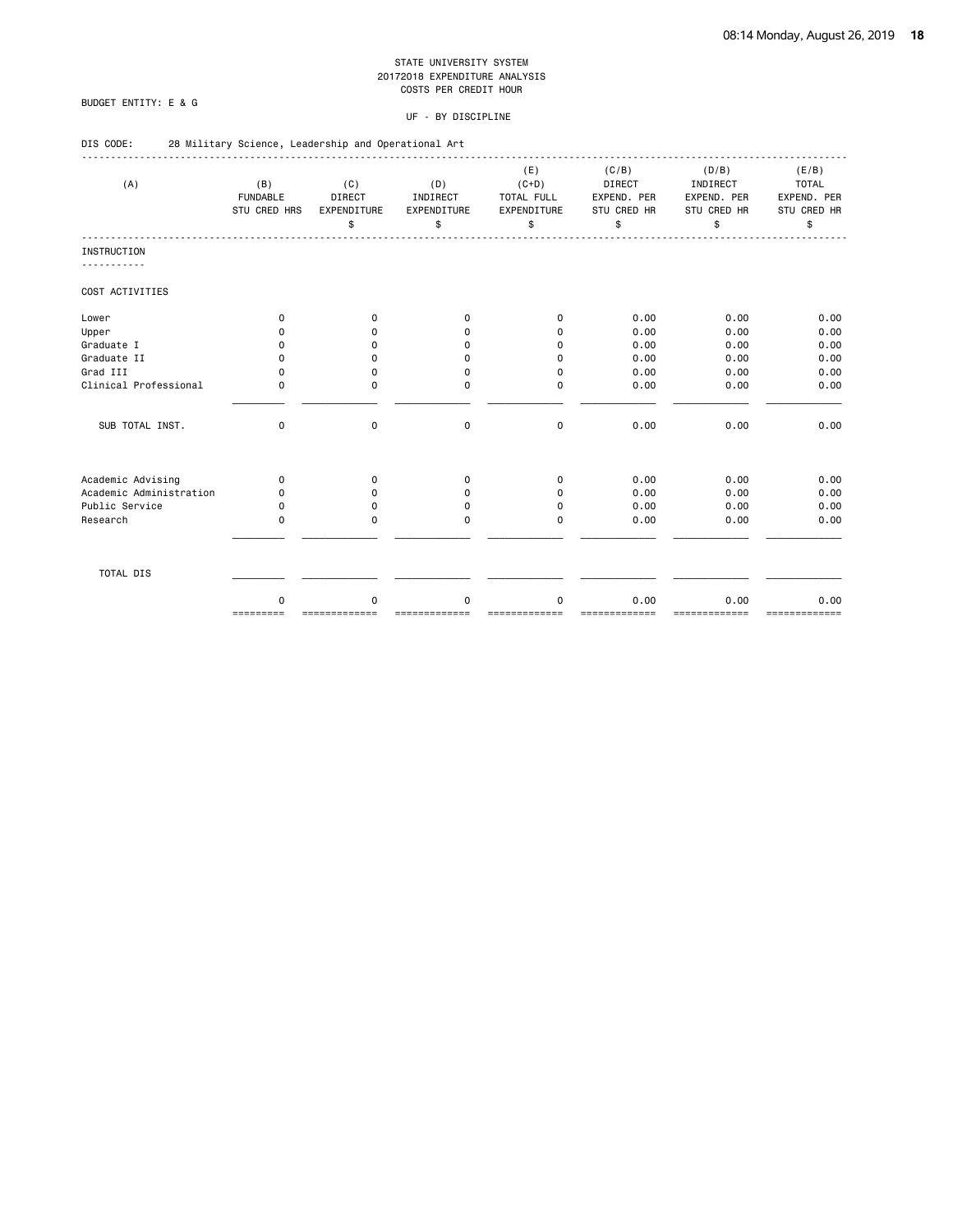# BUDGET ENTITY: E & G

|  | DIS CODE: |  |  |  |  |  |  |  | 30 Multi-/Interdisciplinary Studies, General |  |  |
|--|-----------|--|--|--|--|--|--|--|----------------------------------------------|--|--|
|--|-----------|--|--|--|--|--|--|--|----------------------------------------------|--|--|

|                         |                     |                             |             | (E)         | (C/B)         | (D/B)                   | (E/B)                   |
|-------------------------|---------------------|-----------------------------|-------------|-------------|---------------|-------------------------|-------------------------|
| (A)                     | (B)                 | (C)                         | (D)         | $(C+D)$     | <b>DIRECT</b> | INDIRECT                | <b>TOTAL</b>            |
|                         | <b>FUNDABLE</b>     | <b>DIRECT</b>               | INDIRECT    | TOTAL FULL  | EXPEND. PER   | EXPEND. PER             | EXPEND. PER             |
|                         | STU CRED HRS        | EXPENDITURE                 | EXPENDITURE | EXPENDITURE | STU CRED HR   | STU CRED HR             | STU CRED HR             |
|                         |                     | \$                          | \$          | \$          | \$            | \$                      | \$                      |
| <b>INSTRUCTION</b>      |                     |                             |             |             |               |                         |                         |
| COST ACTIVITIES         |                     |                             |             |             |               |                         |                         |
| Lower                   | 27,806              | 4,324,416                   | 2,079,803   | 6,404,219   | 155.52        | 74.80                   | 230.32                  |
| Upper                   | 4,293               | 1,004,207                   | 268,088     | 1,272,295   | 233.92        | 62.45                   | 296.37                  |
| Graduate I              | 0                   | $\mathbf 0$                 | $\Omega$    | $\mathbf 0$ | 0.00          | 0.00                    | 0.00                    |
| Graduate II             | $\mathbf 0$         | 39,892                      | 3,784       | 43,676      | 0.00          | 0.00                    | 0.00                    |
| Grad III                | $\mathbf 0$         | 0                           | 0           | 0           | 0.00          | 0.00                    | 0.00                    |
| Clinical Professional   | $\Omega$            | $\mathbf 0$                 | $\Omega$    | $\Omega$    | 0.00          | 0.00                    | 0.00                    |
| SUB TOTAL INST.         | 32,099              | 5,368,515                   | 2,351,675   | 7,720,190   | 167.25        | 73.26                   | 240.51                  |
| Academic Advising       | 0                   | 0                           | 0           | 0           | 0.00          | 0.00                    | 0.00                    |
| Academic Administration | 0                   | $\Omega$                    | 0           | $\Omega$    | 0.00          | 0.00                    | 0.00                    |
| Public Service          | 0                   | 629,829                     | 89,812      | 719,641     | 0.00          | 0.00                    | 0.00                    |
| Research                | $\mathbf 0$         | 5,597,306                   | 970,053     | 6,567,359   | 0.00          | 0.00                    | 0.00                    |
| TOTAL DIS               |                     |                             |             |             |               |                         |                         |
|                         |                     |                             |             |             |               |                         |                         |
|                         | 32,099<br>========= | 11,595,651<br>============= | 3,411,540   | 15,007,191  | 361.25        | 106.28<br>============= | 467.53<br>============= |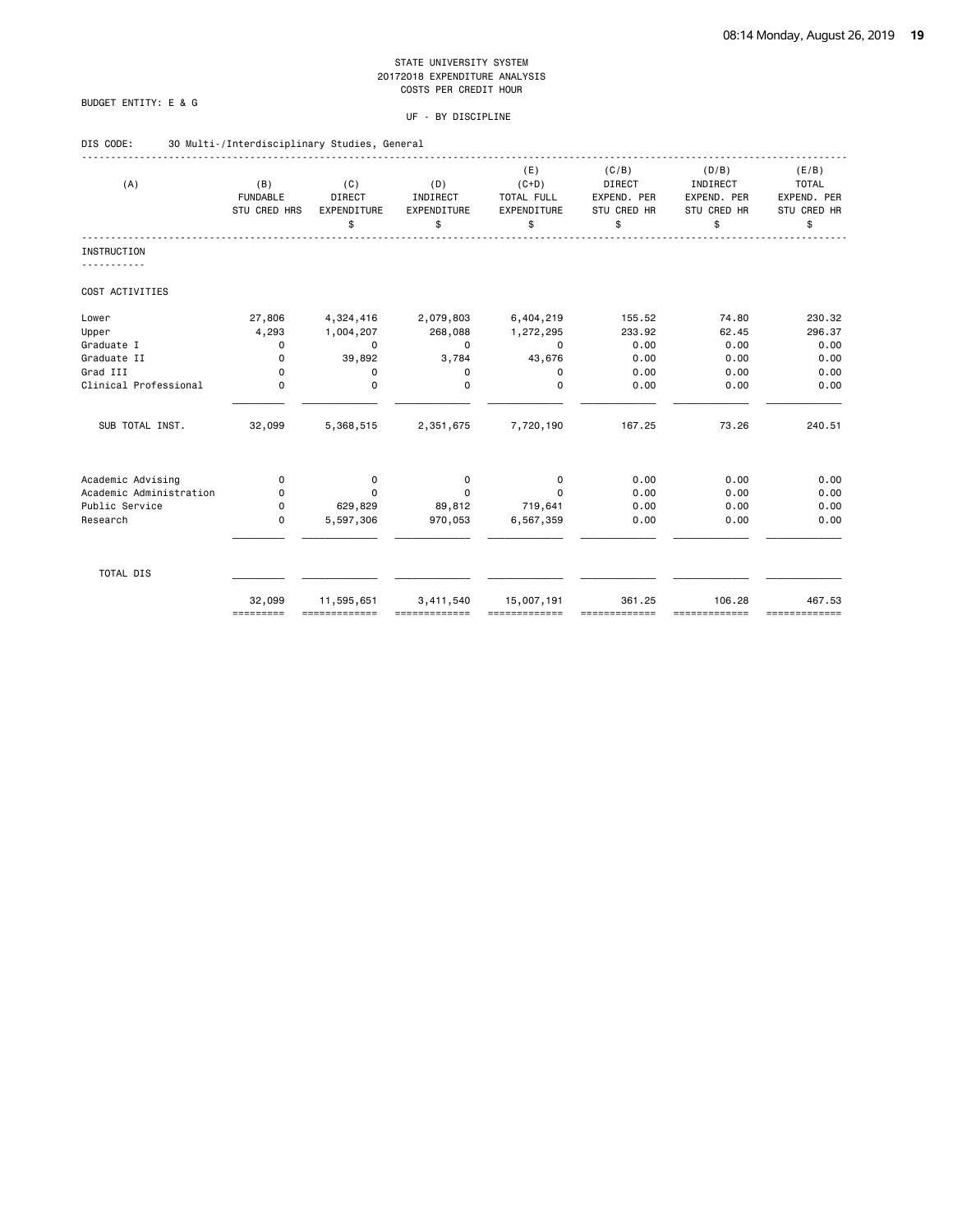# BUDGET ENTITY: E & G

# UF - BY DISCIPLINE

# DIS CODE: 31 Parks Recreation Leisure and Fitness

| (B)<br><b>FUNDABLE</b><br>STU CRED HRS<br>2,814 | (C)<br><b>DIRECT</b><br><b>EXPENDITURE</b><br>\$ | (D)<br>INDIRECT<br>EXPENDITURE<br>\$ | (E)<br>$(C+D)$<br>TOTAL FULL<br>EXPENDITURE<br>\$ | (C/B)<br><b>DIRECT</b><br>EXPEND. PER<br>STU CRED HR<br>\$ | (D/B)<br>INDIRECT<br>EXPEND. PER<br>STU CRED HR<br>\$ | (E/B)<br><b>TOTAL</b><br>EXPEND. PER<br>STU CRED HR<br>\$ |
|-------------------------------------------------|--------------------------------------------------|--------------------------------------|---------------------------------------------------|------------------------------------------------------------|-------------------------------------------------------|-----------------------------------------------------------|
|                                                 |                                                  |                                      |                                                   |                                                            |                                                       |                                                           |
|                                                 |                                                  |                                      |                                                   |                                                            |                                                       |                                                           |
|                                                 |                                                  |                                      |                                                   |                                                            |                                                       |                                                           |
|                                                 | 310,676                                          | 251,816                              | 562,492                                           | 110.40                                                     | 89.49                                                 | 199.89                                                    |
| 30,366                                          | 3,476,281                                        | 3,130,881                            | 6,607,162                                         | 114.48                                                     | 103.10                                                | 217.58                                                    |
| 2,264                                           | 1,640,378                                        | 783,769                              | 2,424,147                                         | 724.55                                                     | 346.19                                                | 1,070.74                                                  |
| 781                                             | 996,732                                          | 418,117                              | 1,414,849                                         | 1,276.23                                                   | 535.36                                                | 1,811.59                                                  |
| $\mathbf 0$                                     | 0                                                | 0                                    | 0                                                 | 0.00                                                       | 0.00                                                  | 0.00                                                      |
| $\mathbf 0$                                     | $\mathbf 0$                                      | $\Omega$                             | $\Omega$                                          | 0.00                                                       | 0.00                                                  | 0.00                                                      |
| 36,225                                          | 6,424,068                                        | 4,584,583                            | 11,008,651                                        | 177.34                                                     | 126.56                                                | 303.90                                                    |
| 0                                               | 0                                                | 0                                    | 0                                                 | 0.00                                                       | 0.00                                                  | 0.00                                                      |
| 0                                               | $\Omega$                                         | 0                                    | $\Omega$                                          | 0.00                                                       | 0.00                                                  | 0.00                                                      |
| 0                                               | 297,273                                          | 97,257                               | 394,530                                           | 0.00                                                       | 0.00                                                  | 0.00                                                      |
| $\mathbf 0$                                     | 1,312,175                                        | 439,178                              | 1,751,353                                         | 0.00                                                       | 0.00                                                  | 0.00                                                      |
|                                                 |                                                  |                                      |                                                   |                                                            |                                                       |                                                           |
|                                                 | 8,033,516                                        | 5,121,018                            | 13, 154, 534                                      | 221.77                                                     | 141.37                                                | 363.13<br>=============                                   |
|                                                 | 36,225                                           |                                      |                                                   |                                                            |                                                       | =========<br>=============<br>==========                  |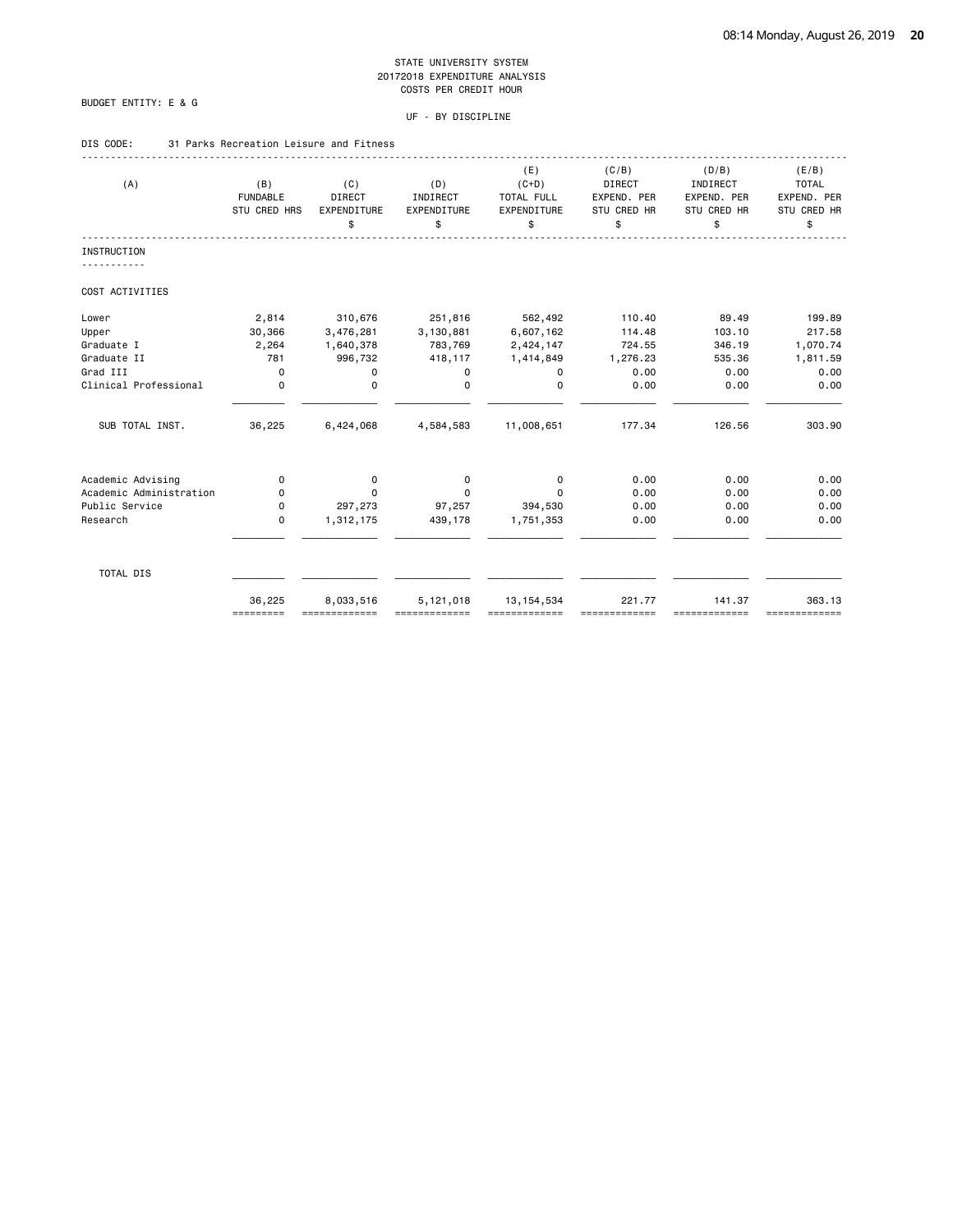# BUDGET ENTITY: E & G

| DIS CODE: |  | 38 Philosophy and Religious Studies, General |  |  |  |
|-----------|--|----------------------------------------------|--|--|--|
|-----------|--|----------------------------------------------|--|--|--|

| (A)                     | (B)<br><b>FUNDABLE</b><br>STU CRED HRS | (C)<br><b>DIRECT</b><br>EXPENDITURE<br>\$ | (D)<br>INDIRECT<br>EXPENDITURE<br>\$ | (E)<br>$(C+D)$<br>TOTAL FULL<br>EXPENDITURE<br>\$ | (C/B)<br><b>DIRECT</b><br>EXPEND. PER<br>STU CRED HR<br>\$ | (D/B)<br>INDIRECT<br>EXPEND. PER<br>STU CRED HR<br>\$ | (E/B)<br><b>TOTAL</b><br>EXPEND. PER<br>STU CRED HR<br>\$ |
|-------------------------|----------------------------------------|-------------------------------------------|--------------------------------------|---------------------------------------------------|------------------------------------------------------------|-------------------------------------------------------|-----------------------------------------------------------|
| <b>INSTRUCTION</b>      |                                        |                                           |                                      |                                                   |                                                            |                                                       |                                                           |
| COST ACTIVITIES         |                                        |                                           |                                      |                                                   |                                                            |                                                       |                                                           |
| Lower                   | 5,687                                  | 899,904                                   | 657,105                              | 1,557,009                                         | 158.24                                                     | 115.55                                                | 273.78                                                    |
| Upper                   | 5,024                                  | 1,565,886                                 | 1,258,576                            | 2,824,462                                         | 311.68                                                     | 250.51                                                | 562.19                                                    |
| Graduate I              | 280                                    | 406,375                                   | 165,729                              | 572,104                                           | 1,451.34                                                   | 591.89                                                | 2,043.23                                                  |
| Graduate II             | 310                                    | 394,644                                   | 198,550                              | 593,194                                           | 1,273.04                                                   | 640.48                                                | 1,913.53                                                  |
| Grad III                | $\mathbf 0$                            | 0                                         | 0                                    | 0                                                 | 0.00                                                       | 0.00                                                  | 0.00                                                      |
| Clinical Professional   | $\mathbf 0$                            | $\mathbf 0$                               | $\Omega$                             | $\Omega$                                          | 0.00                                                       | 0.00                                                  | 0.00                                                      |
| SUB TOTAL INST.         | 11,301                                 | 3,266,808                                 | 2,279,960                            | 5,546,768                                         | 289.07                                                     | 201.75                                                | 490.82                                                    |
| Academic Advising       | 0                                      | 0                                         | 0                                    | 0                                                 | 0.00                                                       | 0.00                                                  | 0.00                                                      |
| Academic Administration | 0                                      | $\Omega$                                  | $\Omega$                             | $\Omega$                                          | 0.00                                                       | 0.00                                                  | 0.00                                                      |
| Public Service          | 0                                      | 123,670                                   | 43,656                               | 167,326                                           | 0.00                                                       | 0.00                                                  | 0.00                                                      |
| Research                | $\mathbf 0$                            | 1,187,721                                 | 461,142                              | 1,648,863                                         | 0.00                                                       | 0.00                                                  | 0.00                                                      |
| TOTAL DIS               |                                        |                                           |                                      |                                                   |                                                            |                                                       |                                                           |
|                         | 11,301<br>=========                    | 4,578,199                                 | 2,784,758                            | 7,362,957                                         | 405.11                                                     | 246.42<br>==========                                  | 651.53<br>=============                                   |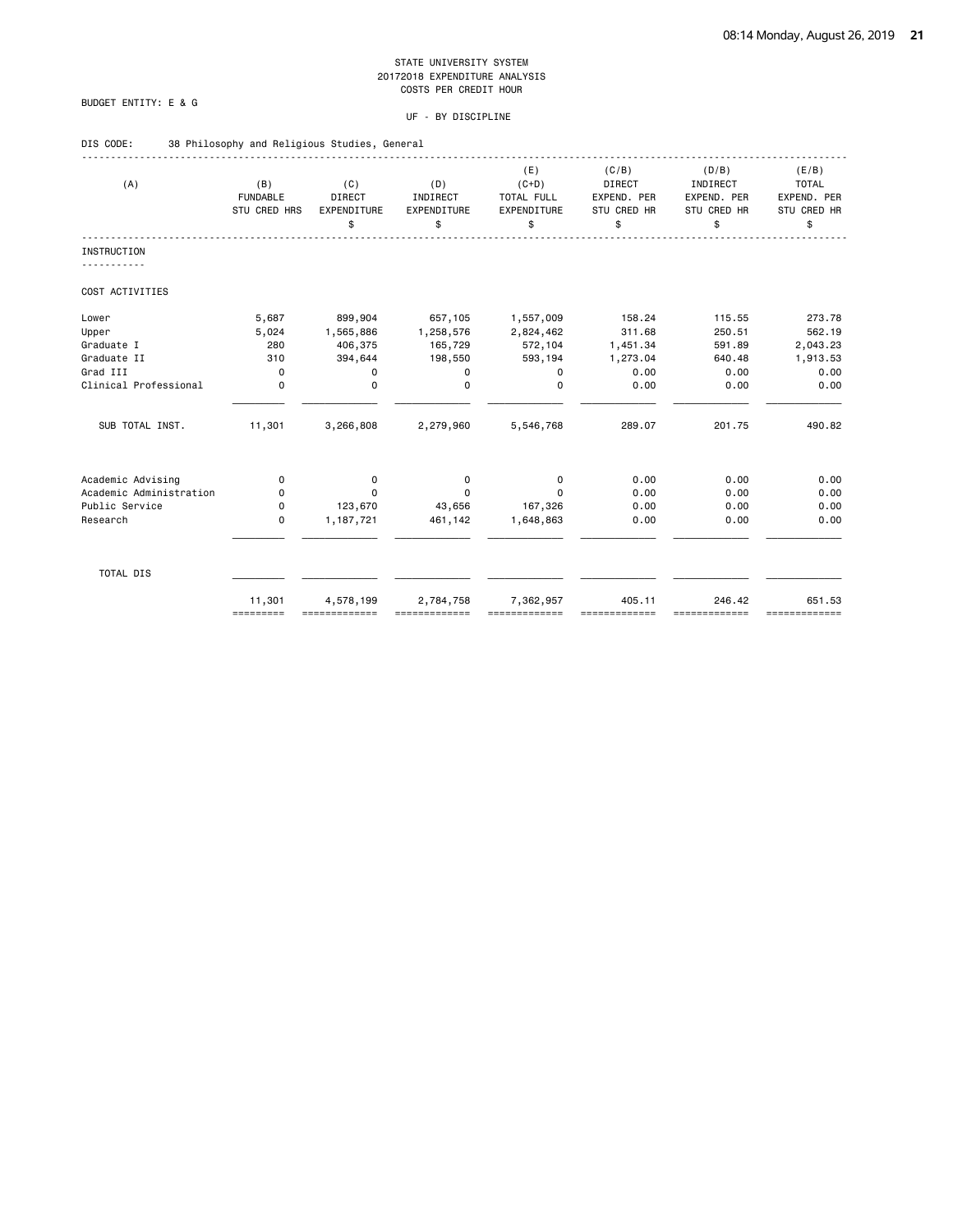# BUDGET ENTITY: E & G

| DIS CODE: | 40 Physical Sciences |  |
|-----------|----------------------|--|
|           |                      |  |

| (A)                     | (B)<br><b>FUNDABLE</b><br>STU CRED HRS | (C)<br>DIRECT<br>EXPENDITURE<br>\$ | (D)<br>INDIRECT<br>EXPENDITURE<br>\$ | (E)<br>$(C+D)$<br>TOTAL FULL<br>EXPENDITURE<br>\$ | (C/B)<br>DIRECT<br>EXPEND. PER<br>STU CRED HR<br>\$ | (D/B)<br>INDIRECT<br>EXPEND. PER<br>STU CRED HR<br>\$ | (E/B)<br><b>TOTAL</b><br>EXPEND. PER<br>STU CRED HR<br>\$ |
|-------------------------|----------------------------------------|------------------------------------|--------------------------------------|---------------------------------------------------|-----------------------------------------------------|-------------------------------------------------------|-----------------------------------------------------------|
| <b>INSTRUCTION</b>      |                                        |                                    |                                      |                                                   |                                                     |                                                       |                                                           |
|                         |                                        |                                    |                                      |                                                   |                                                     |                                                       |                                                           |
| COST ACTIVITIES         |                                        |                                    |                                      |                                                   |                                                     |                                                       |                                                           |
| Lower                   | 84,777                                 | 12,391,575                         | 11,160,182                           | 23,551,757                                        | 146.17                                              | 131.64                                                | 277.81                                                    |
| Upper                   | 11,769                                 | 5,839,460                          | 2,392,606                            | 8,232,066                                         | 496.17                                              | 203.30                                                | 699.47                                                    |
| Graduate I              | 409                                    | 853,803                            | 303,312                              | 1, 157, 115                                       | 2,087.54                                            | 741.59                                                | 2,829.13                                                  |
| Graduate II             | 9,156                                  | 7,506,812                          | 2,731,959                            | 10,238,771                                        | 819.88                                              | 298.38                                                | 1,118.26                                                  |
| Grad III                | 0                                      | 0                                  | 0                                    | 0                                                 | 0.00                                                | 0.00                                                  | 0.00                                                      |
| Clinical Professional   | $\mathbf 0$                            | 0                                  | $\mathbf 0$                          | $\mathbf 0$                                       | 0.00                                                | 0.00                                                  | 0.00                                                      |
| SUB TOTAL INST.         | 106,111                                | 26,591,650                         | 16,588,059                           | 43, 179, 709                                      | 250.60                                              | 156.33                                                | 406.93                                                    |
| Academic Advising       | $\mathbf 0$                            | 0                                  | 0                                    | 0                                                 | 0.00                                                | 0.00                                                  | 0.00                                                      |
| Academic Administration | 0                                      | $\Omega$                           | 0                                    | $\Omega$                                          | 0.00                                                | 0.00                                                  | 0.00                                                      |
| Public Service          | $\mathbf 0$                            | 1,173,158                          | 362,886                              | 1,536,044                                         | 0.00                                                | 0.00                                                  | 0.00                                                      |
| Research                | $\mathbf 0$                            | 12,614,603                         | 4,210,165                            | 16,824,768                                        | 0.00                                                | 0.00                                                  | 0.00                                                      |
|                         |                                        |                                    |                                      |                                                   |                                                     |                                                       |                                                           |
| TOTAL DIS               |                                        |                                    |                                      |                                                   |                                                     |                                                       |                                                           |
|                         | 106,111<br>=========                   | 40,379,411<br>=============        | 21, 161, 110                         | 61,540,521<br>-------------                       | 380.54                                              | 199.42<br>=============                               | 579.96<br>=============                                   |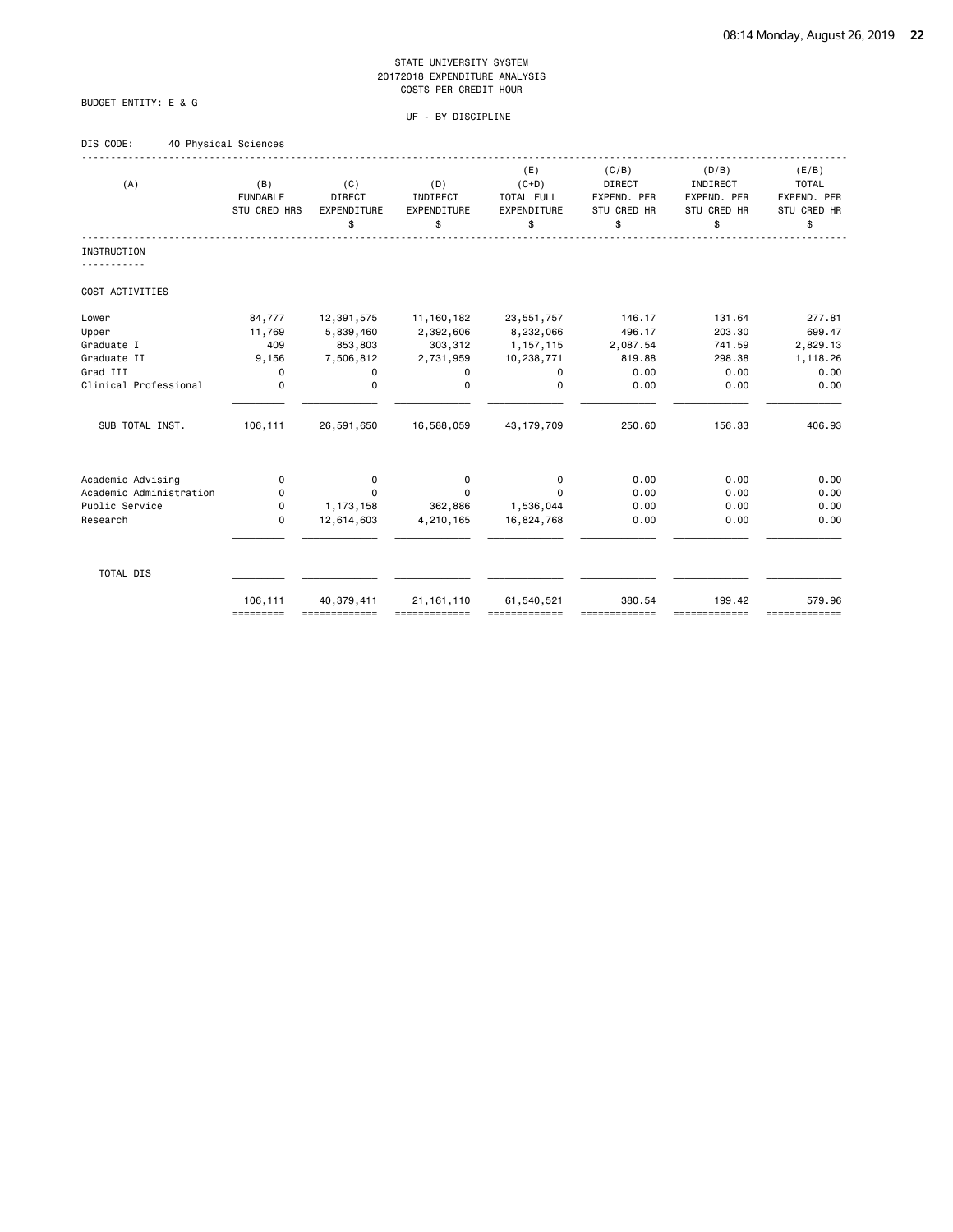UF - BY DISCIPLINE

BUDGET ENTITY: E & G

# DIS CODE: 42 Psychology

| (A)                     | (B)<br><b>FUNDABLE</b><br>STU CRED HRS | (C)<br>DIRECT<br>EXPENDITURE<br>\$ | (D)<br>INDIRECT<br>EXPENDITURE<br>\$ | (E)<br>$(C+D)$<br>TOTAL FULL<br>EXPENDITURE<br>\$ | (C/B)<br><b>DIRECT</b><br>EXPEND. PER<br>STU CRED HR<br>\$ | (D/B)<br>INDIRECT<br>EXPEND. PER<br>STU CRED HR<br>\$ | (E/B)<br><b>TOTAL</b><br>EXPEND. PER<br>STU CRED HR<br>\$ |
|-------------------------|----------------------------------------|------------------------------------|--------------------------------------|---------------------------------------------------|------------------------------------------------------------|-------------------------------------------------------|-----------------------------------------------------------|
| <b>INSTRUCTION</b>      |                                        |                                    |                                      |                                                   |                                                            |                                                       |                                                           |
|                         |                                        |                                    |                                      |                                                   |                                                            |                                                       |                                                           |
| COST ACTIVITIES         |                                        |                                    |                                      |                                                   |                                                            |                                                       |                                                           |
| Lower                   | 5,658                                  | 261,609                            | 365,693                              | 627,302                                           | 46.24                                                      | 64.63                                                 | 110.87                                                    |
| Upper                   | 29,221                                 | 3,409,725                          | 2,688,351                            | 6,098,076                                         | 116.69                                                     | 92.00                                                 | 208.69                                                    |
| Graduate I              | 66                                     | 45,105                             | 20,397                               | 65,502                                            | 683.41                                                     | 309.05                                                | 992.46                                                    |
| Graduate II             | 3,836                                  | 3,914,725                          | 2,822,616                            | 6,737,341                                         | 1,020.52                                                   | 735.82                                                | 1,756.35                                                  |
| Grad III                | 0                                      | 0                                  | 0                                    | 0                                                 | 0.00                                                       | 0.00                                                  | 0.00                                                      |
| Clinical Professional   | $\mathbf 0$                            | $\mathbf 0$                        | $\mathbf 0$                          | $\mathbf 0$                                       | 0.00                                                       | 0.00                                                  | 0.00                                                      |
| SUB TOTAL INST.         | 38,781                                 | 7,631,164                          | 5,897,057                            | 13,528,221                                        | 196.78                                                     | 152.06                                                | 348.84                                                    |
| Academic Advising       | $\Omega$                               | 0                                  | 0                                    | 0                                                 | 0.00                                                       | 0.00                                                  | 0.00                                                      |
| Academic Administration | 0                                      | 0                                  | 0                                    | $\Omega$                                          | 0.00                                                       | 0.00                                                  | 0.00                                                      |
| Public Service          | 0                                      | 1,137,828                          | 485,695                              | 1,623,523                                         | 0.00                                                       | 0.00                                                  | 0.00                                                      |
| Research                | $\mathbf 0$                            | 1,848,172                          | 692,144                              | 2,540,316                                         | 0.00                                                       | 0.00                                                  | 0.00                                                      |
|                         |                                        |                                    |                                      |                                                   |                                                            |                                                       |                                                           |
| TOTAL DIS               |                                        |                                    |                                      |                                                   |                                                            |                                                       |                                                           |
|                         | 38,781<br>=========                    | 10,617,164<br>=============        | 7,074,896                            | 17,692,060                                        | 273.77                                                     | 182.43<br>-------------                               | 456.20<br>=============                                   |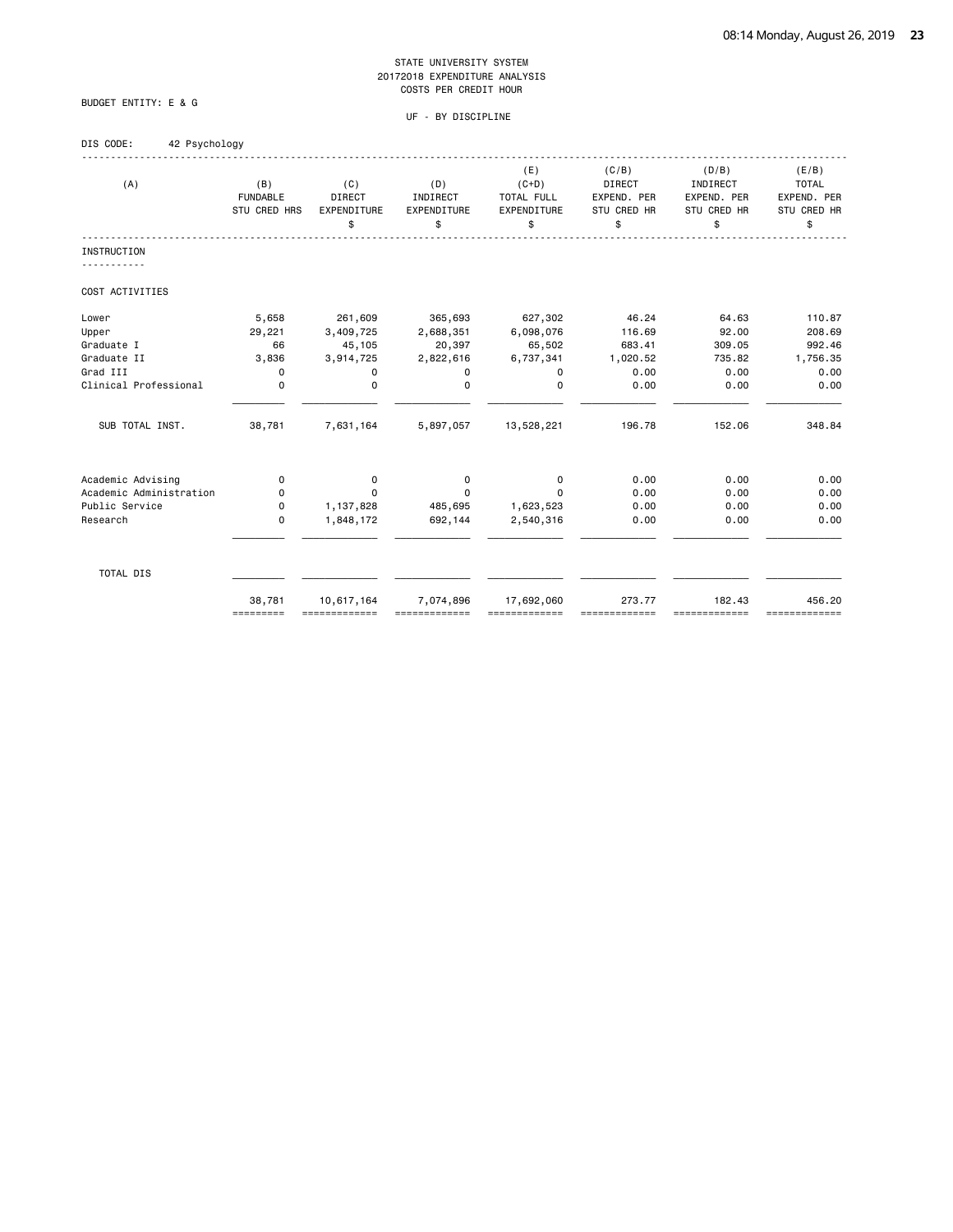# BUDGET ENTITY: E & G

# UF - BY DISCIPLINE

# DIS CODE: 45 Social Sciences

| (A)                     | (B)<br><b>FUNDABLE</b><br>STU CRED HRS | (C)<br>DIRECT<br>EXPENDITURE<br>\$ | (D)<br>INDIRECT<br>EXPENDITURE<br>\$ | (E)<br>$(C+D)$<br>TOTAL FULL<br>EXPENDITURE<br>\$ | (C/B)<br><b>DIRECT</b><br>EXPEND. PER<br>STU CRED HR<br>\$ | (D/B)<br>INDIRECT<br>EXPEND. PER<br><b>STU CRED HR</b><br>\$ | (E/B)<br><b>TOTAL</b><br>EXPEND. PER<br>STU CRED HR<br>\$ |
|-------------------------|----------------------------------------|------------------------------------|--------------------------------------|---------------------------------------------------|------------------------------------------------------------|--------------------------------------------------------------|-----------------------------------------------------------|
| <b>INSTRUCTION</b>      |                                        |                                    |                                      |                                                   |                                                            |                                                              |                                                           |
| COST ACTIVITIES         |                                        |                                    |                                      |                                                   |                                                            |                                                              |                                                           |
| Lower                   | 47,047                                 | 2,292,201                          | 3,148,430                            | 5,440,631                                         | 48.72                                                      | 66.92                                                        | 115.64                                                    |
| Upper                   | 45,674                                 | 7,638,290                          | 7,745,663                            | 15,383,953                                        | 167.23                                                     | 169.59                                                       | 336.82                                                    |
| Graduate I              | 2,011                                  | 1,205,580                          | 602,205                              | 1,807,785                                         | 599.49                                                     | 299.46                                                       | 898.95                                                    |
| Graduate II             | 5,662                                  | 4,530,207                          | 2,431,345                            | 6,961,552                                         | 800.11                                                     | 429.41                                                       | 1,229.52                                                  |
| Grad III                | 0                                      | 0                                  | 0                                    | 0                                                 | 0.00                                                       | 0.00                                                         | 0.00                                                      |
| Clinical Professional   | $\mathbf 0$                            | $\mathbf 0$                        | $\Omega$                             | $\Omega$                                          | 0.00                                                       | 0.00                                                         | 0.00                                                      |
| SUB TOTAL INST.         | 100,394                                | 15,666,278                         | 13,927,643                           | 29,593,921                                        | 156.05                                                     | 138.73                                                       | 294.78                                                    |
| Academic Advising       | 0                                      | 0                                  | 0                                    | 0                                                 | 0.00                                                       | 0.00                                                         | 0.00                                                      |
| Academic Administration | 0                                      | $\Omega$                           | $\Omega$                             | $\Omega$                                          | 0.00                                                       | 0.00                                                         | 0.00                                                      |
| Public Service          | 0                                      | 1,033,929                          | 423,708                              | 1,457,637                                         | 0.00                                                       | 0.00                                                         | 0.00                                                      |
| Research                | 0                                      | 5,575,147                          | 2,128,751                            | 7,703,898                                         | 0.00                                                       | 0.00                                                         | 0.00                                                      |
| TOTAL DIS               |                                        |                                    |                                      |                                                   |                                                            |                                                              |                                                           |
|                         | 100,394<br>=========                   | 22, 275, 354                       | 16,480,102                           | 38,755,456                                        | 221.88                                                     | 164.15<br>==========                                         | 386.03<br>=============                                   |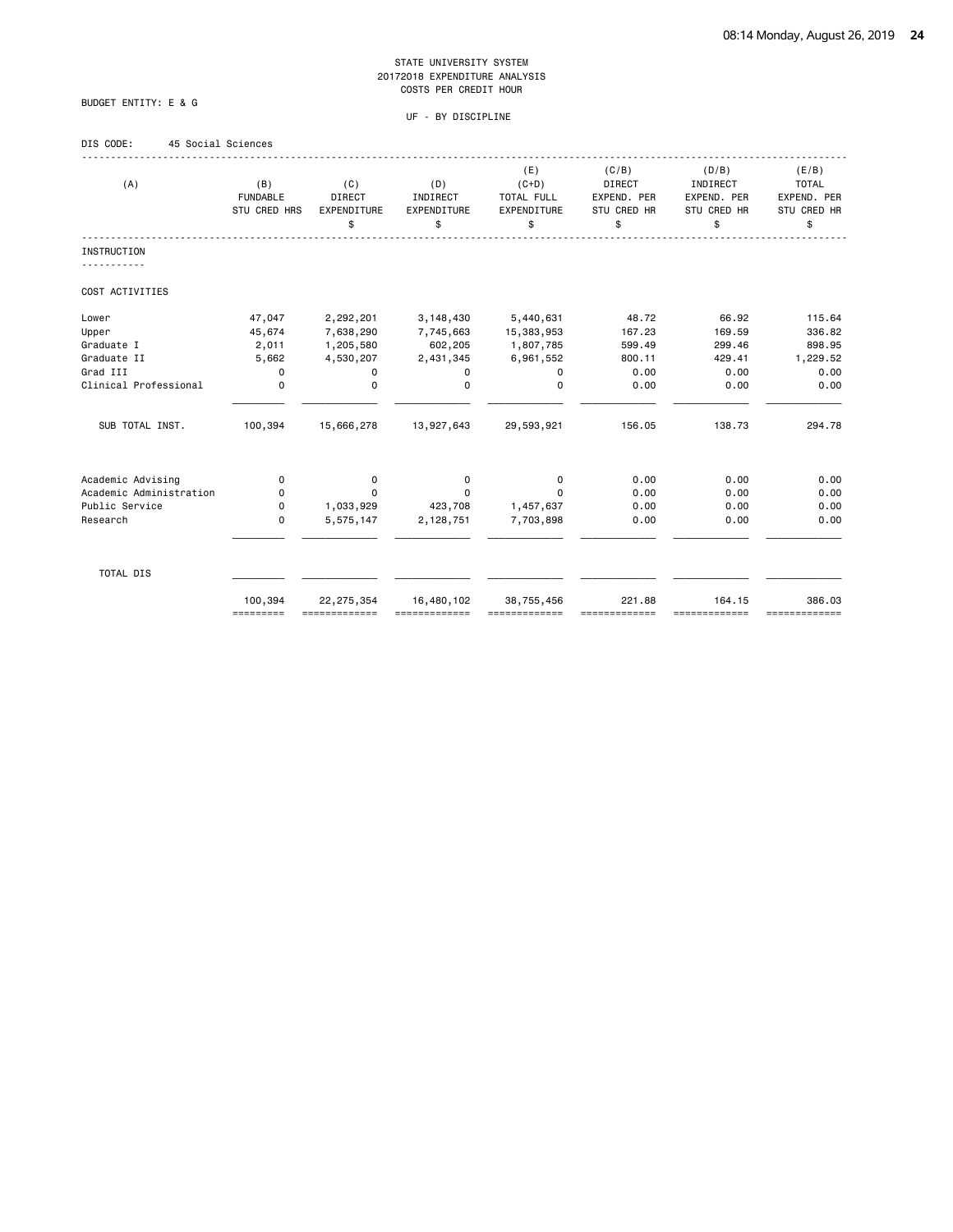# BUDGET ENTITY: E & G

|  | DIS CODE: |  |  |  | 50 Visual and Performing Arts |  |
|--|-----------|--|--|--|-------------------------------|--|
|--|-----------|--|--|--|-------------------------------|--|

| (A)                     | (B)<br><b>FUNDABLE</b><br>STU CRED HRS | (C)<br><b>DIRECT</b><br>EXPENDITURE<br>\$ | (D)<br>INDIRECT<br>EXPENDITURE<br>\$ | (E)<br>$(C+D)$<br>TOTAL FULL<br>EXPENDITURE<br>\$ | (C/B)<br><b>DIRECT</b><br>EXPEND. PER<br>STU CRED HR<br>\$ | (D/B)<br>INDIRECT<br>EXPEND. PER<br><b>STU CRED HR</b><br>\$ | (E/B)<br><b>TOTAL</b><br>EXPEND. PER<br>STU CRED HR<br>\$ |
|-------------------------|----------------------------------------|-------------------------------------------|--------------------------------------|---------------------------------------------------|------------------------------------------------------------|--------------------------------------------------------------|-----------------------------------------------------------|
| <b>INSTRUCTION</b>      |                                        |                                           |                                      |                                                   |                                                            |                                                              |                                                           |
| COST ACTIVITIES         |                                        |                                           |                                      |                                                   |                                                            |                                                              |                                                           |
| Lower                   | 31,025                                 | 5,798,189                                 | 4,360,191                            | 10, 158, 380                                      | 186.89                                                     | 140.54                                                       | 327.43                                                    |
| Upper                   | 20,520                                 | 9,671,300                                 | 7,461,961                            | 17, 133, 261                                      | 471.31                                                     | 363.64                                                       | 834.95                                                    |
| Graduate I              | 3,195                                  | 4, 102, 327                               | 2,021,831                            | 6, 124, 158                                       | 1,283.98                                                   | 632.81                                                       | 1,916.79                                                  |
| Graduate II             | 929                                    | 1,128,111                                 | 562,338                              | 1,690,449                                         | 1,214.33                                                   | 605.32                                                       | 1,819.64                                                  |
| Grad III                | $\mathbf 0$                            | 0                                         | 0                                    | 0                                                 | 0.00                                                       | 0.00                                                         | 0.00                                                      |
| Clinical Professional   | $\mathbf 0$                            | $\mathbf 0$                               | $\Omega$                             | $\Omega$                                          | 0.00                                                       | 0.00                                                         | 0.00                                                      |
| SUB TOTAL INST.         | 55,669                                 | 20,699,927                                | 14,406,321                           | 35, 106, 248                                      | 371.84                                                     | 258.79                                                       | 630.62                                                    |
| Academic Advising       | 0                                      | 0                                         | 0                                    | 0                                                 | 0.00                                                       | 0.00                                                         | 0.00                                                      |
| Academic Administration | 0                                      | $\Omega$                                  | 0                                    | $\Omega$                                          | 0.00                                                       | 0.00                                                         | 0.00                                                      |
| Public Service          | 0                                      | 586,600                                   | 244,941                              | 831,541                                           | 0.00                                                       | 0.00                                                         | 0.00                                                      |
| Research                | $\mathbf 0$                            | 2,408,850                                 | 1,034,046                            | 3,442,896                                         | 0.00                                                       | 0.00                                                         | 0.00                                                      |
| TOTAL DIS               |                                        |                                           |                                      |                                                   |                                                            |                                                              |                                                           |
|                         | 55,669<br>=========                    | 23,695,377                                | 15,685,308                           | 39,380,685<br>============                        | 425.65                                                     | 281.76<br>==========                                         | 707.41<br>===========                                     |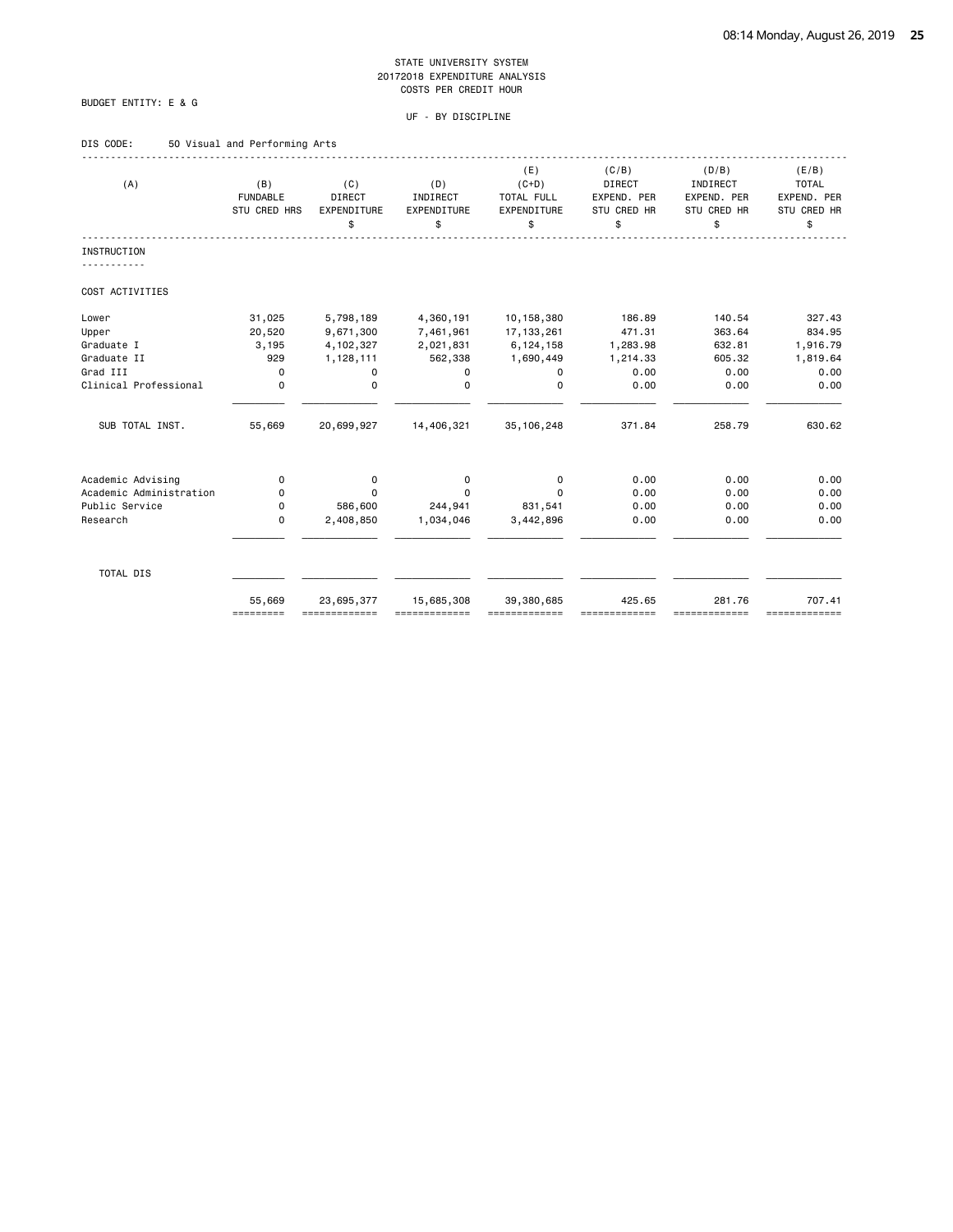# BUDGET ENTITY: E & G

# UF - BY DISCIPLINE

# DIS CODE: 51 Health Professions and Related Programs

| (A)                     | (B)<br><b>FUNDABLE</b><br>STU CRED HRS | (C)<br>DIRECT<br>EXPENDITURE<br>\$ | (D)<br>INDIRECT<br>EXPENDITURE<br>\$ | (E)<br>$(C+D)$<br>TOTAL FULL<br>EXPENDITURE<br>\$ | (C/B)<br>DIRECT<br>EXPEND. PER<br>STU CRED HR<br>\$ | (D/B)<br>INDIRECT<br>EXPEND. PER<br>STU CRED HR<br>\$ | (E/B)<br><b>TOTAL</b><br>EXPEND. PER<br>STU CRED HR<br>\$ |
|-------------------------|----------------------------------------|------------------------------------|--------------------------------------|---------------------------------------------------|-----------------------------------------------------|-------------------------------------------------------|-----------------------------------------------------------|
| <b>INSTRUCTION</b>      |                                        |                                    |                                      |                                                   |                                                     |                                                       |                                                           |
| COST ACTIVITIES         |                                        |                                    |                                      |                                                   |                                                     |                                                       |                                                           |
| Lower                   | 2,157                                  | 341,876                            | 217,107                              | 558,983                                           | 158.50                                              | 100.65                                                | 259.15                                                    |
| Upper                   | 37,033                                 | 8,362,896                          | 4,100,353                            | 12,463,249                                        | 225.82                                              | 110.72                                                | 336.54                                                    |
| Graduate I              | 16,379                                 | 11,609,620                         | 4,752,528                            | 16,362,148                                        | 708.81                                              | 290.16                                                | 998.97                                                    |
| Graduate II             | 57,832                                 | 23,809,467                         | 14, 128, 595                         | 37,938,062                                        | 411.70                                              | 244.30                                                | 656.00                                                    |
| Grad III                | 0                                      | 0                                  | 0                                    | 0                                                 | 0.00                                                | 0.00                                                  | 0.00                                                      |
| Clinical Professional   | $\mathbf 0$                            | 0                                  | $\Omega$                             | $\Omega$                                          | 0.00                                                | 0.00                                                  | 0.00                                                      |
| SUB TOTAL INST.         | 113,401                                | 44, 123, 859                       | 23, 198, 583                         | 67, 322, 442                                      | 389.10                                              | 204.57                                                | 593.67                                                    |
| Academic Advising       | 0                                      | 0                                  | 0                                    | 0                                                 | 0.00                                                | 0.00                                                  | 0.00                                                      |
| Academic Administration | 0                                      | 0                                  | $\Omega$                             | $\Omega$                                          | 0.00                                                | 0.00                                                  | 0.00                                                      |
| Public Service          | 0                                      | 3,660,851                          | 1,216,979                            | 4,877,830                                         | 0.00                                                | 0.00                                                  | 0.00                                                      |
| Research                | $\Omega$                               | 14,010,599                         | 4,920,611                            | 18,931,210                                        | 0.00                                                | 0.00                                                  | 0.00                                                      |
| TOTAL DIS               |                                        |                                    |                                      |                                                   |                                                     |                                                       |                                                           |
|                         | 113,401<br>=========                   | 61,795,309                         | 29,336,173                           | 91, 131, 482                                      | 544.93                                              | 258.69<br>-------------                               | 803.62<br>=============                                   |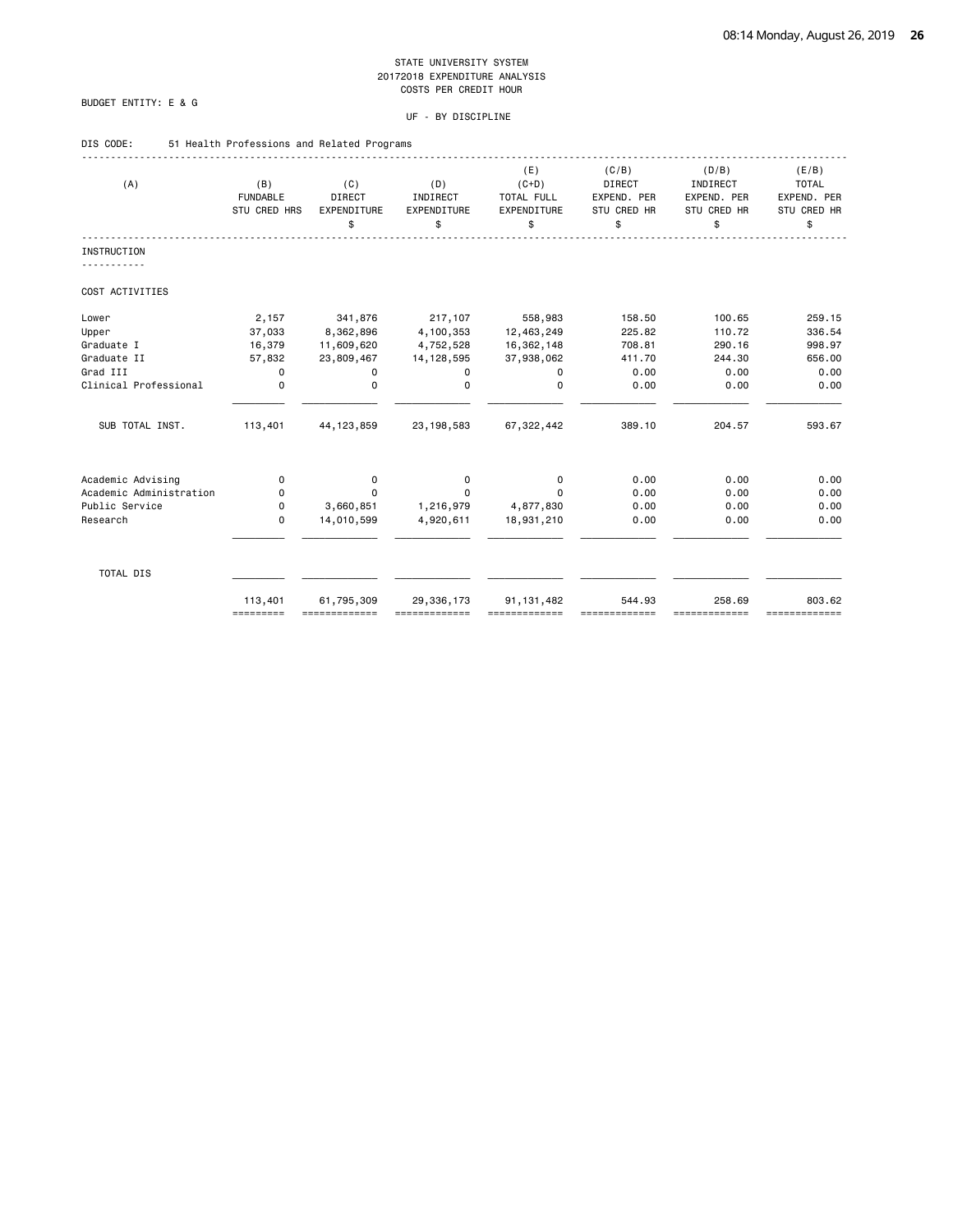# BUDGET ENTITY: E & G

# UF - BY DISCIPLINE

# DIS CODE: 52 Business and Management

| (A)                     | (B)<br><b>FUNDABLE</b><br>STU CRED HRS | (C)<br>DIRECT<br>EXPENDITURE<br>\$ | (D)<br>INDIRECT<br>EXPENDITURE<br>\$ | (E)<br>$(C+D)$<br>TOTAL FULL<br>EXPENDITURE<br>\$ | (C/B)<br><b>DIRECT</b><br>EXPEND. PER<br>STU CRED HR<br>\$ | (D/B)<br>INDIRECT<br>EXPEND. PER<br>STU CRED HR<br>\$ | (E/B)<br><b>TOTAL</b><br>EXPEND. PER<br>STU CRED HR<br>\$ |
|-------------------------|----------------------------------------|------------------------------------|--------------------------------------|---------------------------------------------------|------------------------------------------------------------|-------------------------------------------------------|-----------------------------------------------------------|
| <b>INSTRUCTION</b>      |                                        |                                    |                                      |                                                   |                                                            |                                                       |                                                           |
| COST ACTIVITIES         |                                        |                                    |                                      |                                                   |                                                            |                                                       |                                                           |
| Lower                   | 11,837                                 | 566,872                            | 629,304                              | 1,196,176                                         | 47.89                                                      | 53.16                                                 | 101.05                                                    |
| Upper                   | 88,888                                 | 7,312,804                          | 5,778,670                            | 13,091,474                                        | 82.27                                                      | 65.01                                                 | 147.28                                                    |
| Graduate I              | 22,448                                 | 11,341,049                         | 5,225,535                            | 16,566,584                                        | 505.21                                                     | 232.78                                                | 738.00                                                    |
| Graduate II             | 1,193                                  | 4,231,846                          | 1,023,962                            | 5,255,808                                         | 3,547.23                                                   | 858.31                                                | 4,405.54                                                  |
| Grad III                | $\mathbf 0$                            | 0                                  | 0                                    | 0                                                 | 0.00                                                       | 0.00                                                  | 0.00                                                      |
| Clinical Professional   | $\mathbf 0$                            | $\mathbf 0$                        | $\Omega$                             | $\Omega$                                          | 0.00                                                       | 0.00                                                  | 0.00                                                      |
| SUB TOTAL INST.         | 124,366                                | 23, 452, 571                       | 12,657,471                           | 36, 110, 042                                      | 188.58                                                     | 101.78                                                | 290.35                                                    |
| Academic Advising       | 0                                      |                                    | 0                                    | 0                                                 | 0.00                                                       | 0.00                                                  | 0.00                                                      |
| Academic Administration | 0                                      | 0<br>$\Omega$                      | $\Omega$                             | $\Omega$                                          | 0.00                                                       | 0.00                                                  | 0.00                                                      |
| Public Service          | 0                                      | 481,900                            | 117,299                              | 599,199                                           | 0.00                                                       | 0.00                                                  | 0.00                                                      |
| Research                | 0                                      | 7,401,964                          | 1,412,211                            | 8,814,175                                         | 0.00                                                       | 0.00                                                  | 0.00                                                      |
|                         |                                        |                                    |                                      |                                                   |                                                            |                                                       |                                                           |
| TOTAL DIS               |                                        |                                    |                                      |                                                   |                                                            |                                                       |                                                           |
|                         | 124,366<br>=========                   | 31,336,434<br>=============        | 14, 186, 981                         | 45,523,415                                        | 251.97                                                     | 114.07<br>==========                                  | 366.04<br>=============                                   |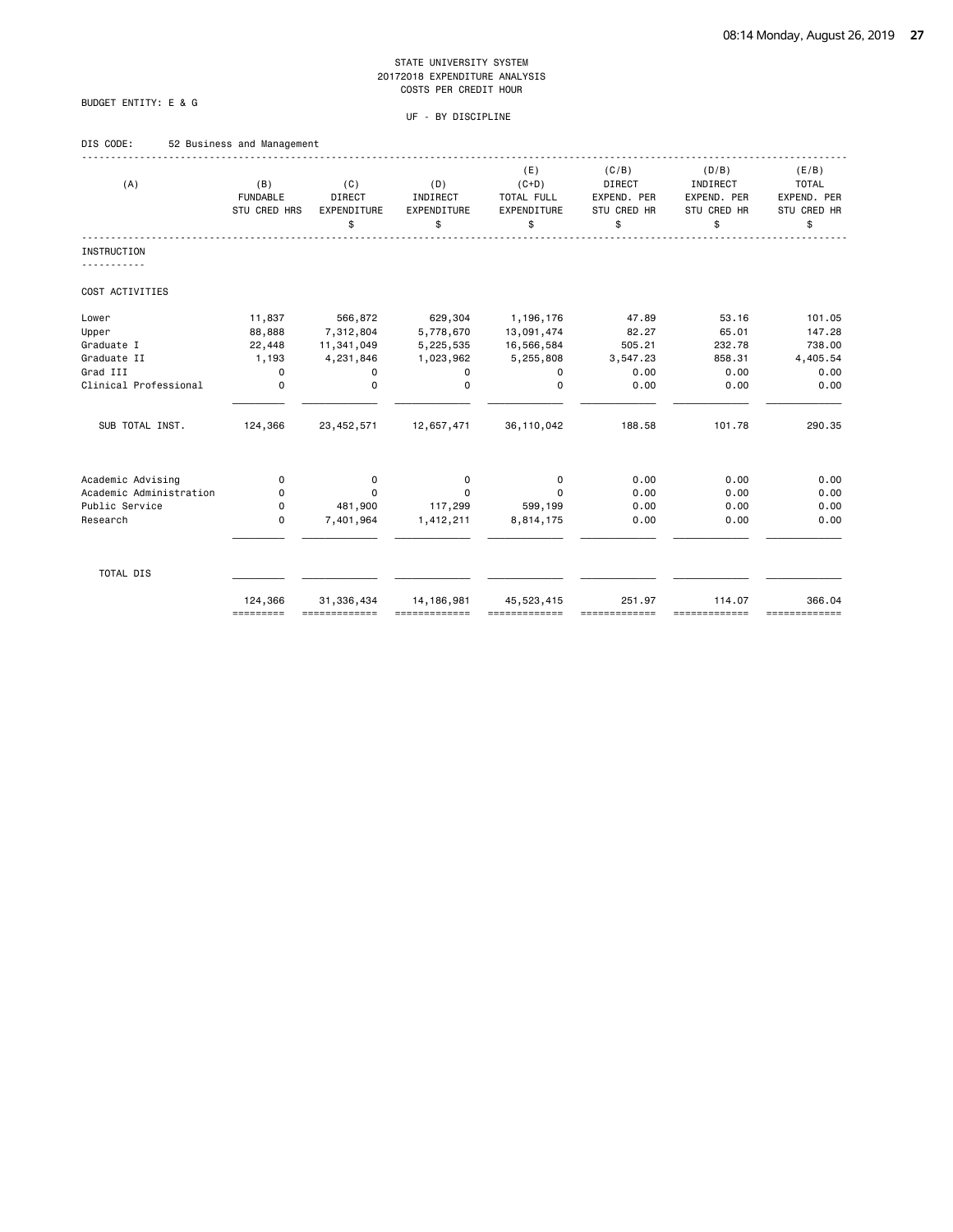BUDGET ENTITY: E & G

| DIS CODE: | 54 History |
|-----------|------------|
|-----------|------------|

| (A)                     | (B)<br><b>FUNDABLE</b><br>STU CRED HRS | (C)<br>DIRECT<br>EXPENDITURE<br>\$ | (D)<br>INDIRECT<br>EXPENDITURE<br>\$ | (E)<br>$(C+D)$<br>TOTAL FULL<br>EXPENDITURE<br>\$ | (C/B)<br><b>DIRECT</b><br>EXPEND. PER<br>STU CRED HR<br>\$ | (D/B)<br>INDIRECT<br>EXPEND. PER<br>STU CRED HR<br>\$ | (E/B)<br><b>TOTAL</b><br>EXPEND. PER<br>STU CRED HR<br>\$ |
|-------------------------|----------------------------------------|------------------------------------|--------------------------------------|---------------------------------------------------|------------------------------------------------------------|-------------------------------------------------------|-----------------------------------------------------------|
| <b>INSTRUCTION</b>      |                                        |                                    |                                      |                                                   |                                                            |                                                       |                                                           |
| COST ACTIVITIES         |                                        |                                    |                                      |                                                   |                                                            |                                                       |                                                           |
| Lower                   | 2,922                                  | 554,695                            | 357,815                              | 912,510                                           | 189.83                                                     | 122.46                                                | 312.29                                                    |
| Upper                   | 8,140                                  | 2,581,989                          | 1,916,092                            | 4,498,081                                         | 317.20                                                     | 235.39                                                | 552.59                                                    |
| Graduate I              | 115                                    | 134,538                            | 55,486                               | 190,024                                           | 1,169.90                                                   | 482.49                                                | 1,652.39                                                  |
| Graduate II             | 878                                    | 841,307                            | 415,498                              | 1,256,805                                         | 958.21                                                     | 473.23                                                | 1,431.44                                                  |
| Grad III                | $\mathbf 0$                            | 0                                  | 0                                    | 0                                                 | 0.00                                                       | 0.00                                                  | 0.00                                                      |
| Clinical Professional   | 0                                      | $\mathbf 0$                        | $\Omega$                             | $\mathbf 0$                                       | 0.00                                                       | 0.00                                                  | 0.00                                                      |
| SUB TOTAL INST.         | 12,055                                 | 4, 112, 530                        | 2,744,891                            | 6,857,421                                         | 341.15                                                     | 227.70                                                | 568.84                                                    |
| Academic Advising       | 0                                      | 0                                  | 0                                    | $\mathbf 0$                                       | 0.00                                                       | 0.00                                                  | 0.00                                                      |
| Academic Administration | 0                                      | $\Omega$                           | $\Omega$                             | $\Omega$                                          | 0.00                                                       | 0.00                                                  | 0.00                                                      |
| Public Service          | 0                                      | 329,406                            | 149,007                              | 478,413                                           | 0.00                                                       | 0.00                                                  | 0.00                                                      |
| Research                | 0                                      | 1,472,569                          | 551,327                              | 2,023,896                                         | 0.00                                                       | 0.00                                                  | 0.00                                                      |
| TOTAL DIS               |                                        |                                    |                                      |                                                   |                                                            |                                                       |                                                           |
|                         | 12,055<br>=========                    | 5,914,505                          | 3,445,225                            | 9,359,730                                         | 490.63                                                     | 285.79<br>==========                                  | 776.42<br>=============                                   |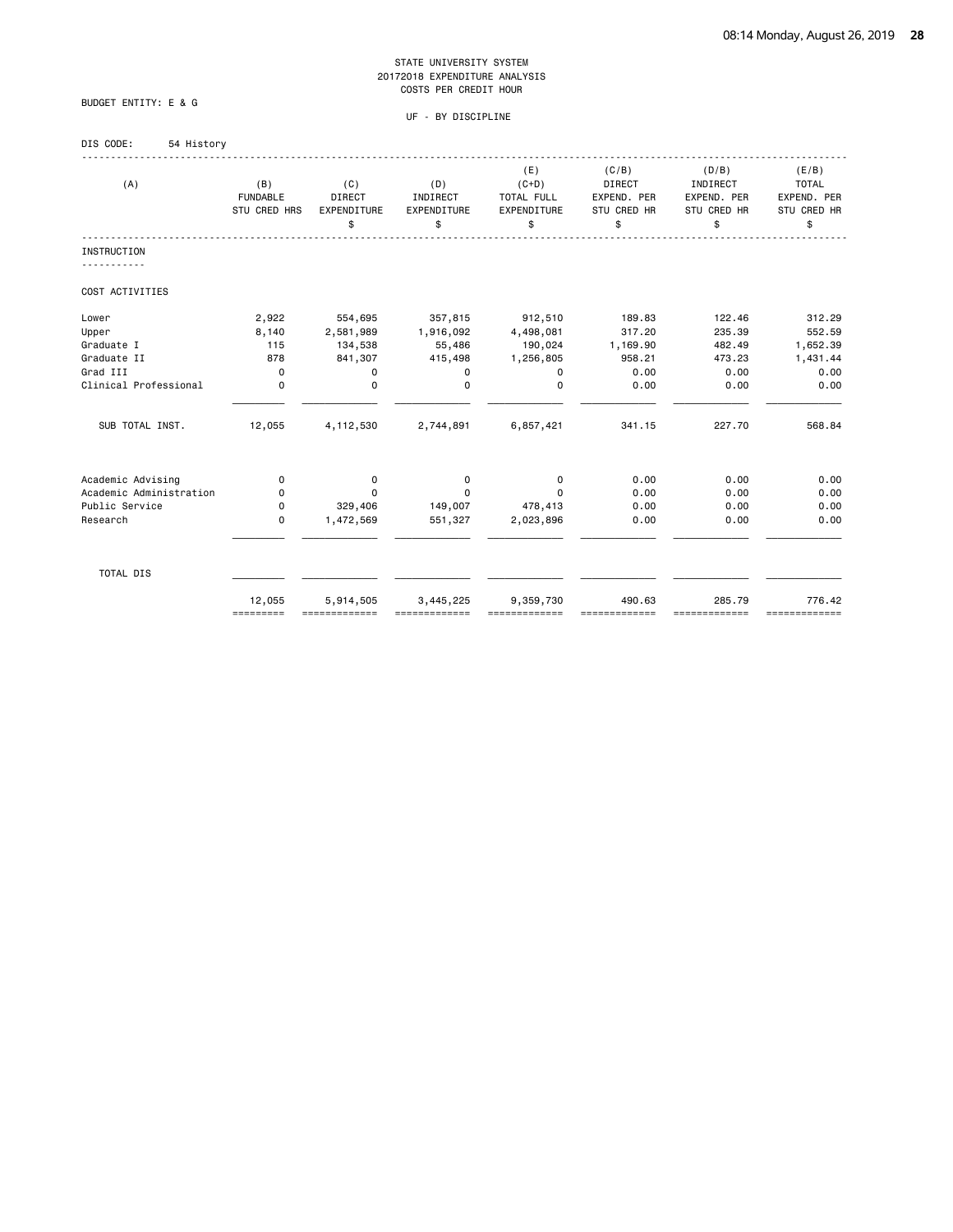# BUDGET ENTITY: E & G

| DIS CODE: | 60 Residency Programs |  |
|-----------|-----------------------|--|

|                         |                 |               |             | (E)         | (C/B)         | (D/B)       | (E/B)        |
|-------------------------|-----------------|---------------|-------------|-------------|---------------|-------------|--------------|
| (A)                     | (B)             | (C)           | (D)         | $(C+D)$     | <b>DIRECT</b> | INDIRECT    | <b>TOTAL</b> |
|                         | <b>FUNDABLE</b> | DIRECT        | INDIRECT    | TOTAL FULL  | EXPEND. PER   | EXPEND. PER | EXPEND. PER  |
|                         | STU CRED HRS    | EXPENDITURE   | EXPENDITURE | EXPENDITURE | STU CRED HR   | STU CRED HR | STU CRED HR  |
|                         |                 | \$            | \$          | \$          | \$            | \$          | \$           |
| <b>INSTRUCTION</b>      |                 |               |             |             |               |             |              |
| COST ACTIVITIES         |                 |               |             |             |               |             |              |
|                         |                 |               |             |             |               |             |              |
| Lower                   | 0               | 0             | 0           | 0           | 0.00          | 0.00        | 0.00         |
| Upper                   | 0               | $\Omega$      | $\Omega$    | $\Omega$    | 0.00          | 0.00        | 0.00         |
| Graduate I              | 0               | 166,742       | 65,586      | 232,328     | 0.00          | 0.00        | 0.00         |
| Graduate II             | 0               | 20,615        | 2,825       | 23,440      | 0.00          | 0.00        | 0.00         |
| Grad III                | 0               | 0             | $\mathbf 0$ | 0           | 0.00          | 0.00        | 0.00         |
| Clinical Professional   | 0               | $\mathbf 0$   | $\Omega$    | $\mathbf 0$ | 0.00          | 0.00        | 0.00         |
| SUB TOTAL INST.         | 0               | 187,357       | 68,411      | 255,768     | 0.00          | 0.00        | 0.00         |
| Academic Advising       | 0               |               | 0           | $\mathbf 0$ | 0.00          | 0.00        | 0.00         |
| Academic Administration | 0               | 0<br>$\Omega$ | $\Omega$    | $\Omega$    | 0.00          | 0.00        | 0.00         |
| Public Service          | 0               | 139,170       | 29,920      | 169,090     | 0.00          | 0.00        | 0.00         |
| Research                | 0               | 323,080       | 83,662      | 406,742     | 0.00          | 0.00        | 0.00         |
|                         |                 |               |             |             |               |             |              |
| TOTAL DIS               |                 |               |             |             |               |             |              |
|                         | 0               | 649,608       | 181,993     | 831,601     | 0.00          | 0.00        | 0.00         |
|                         | =========       | ==========    |             |             |               |             | ==========   |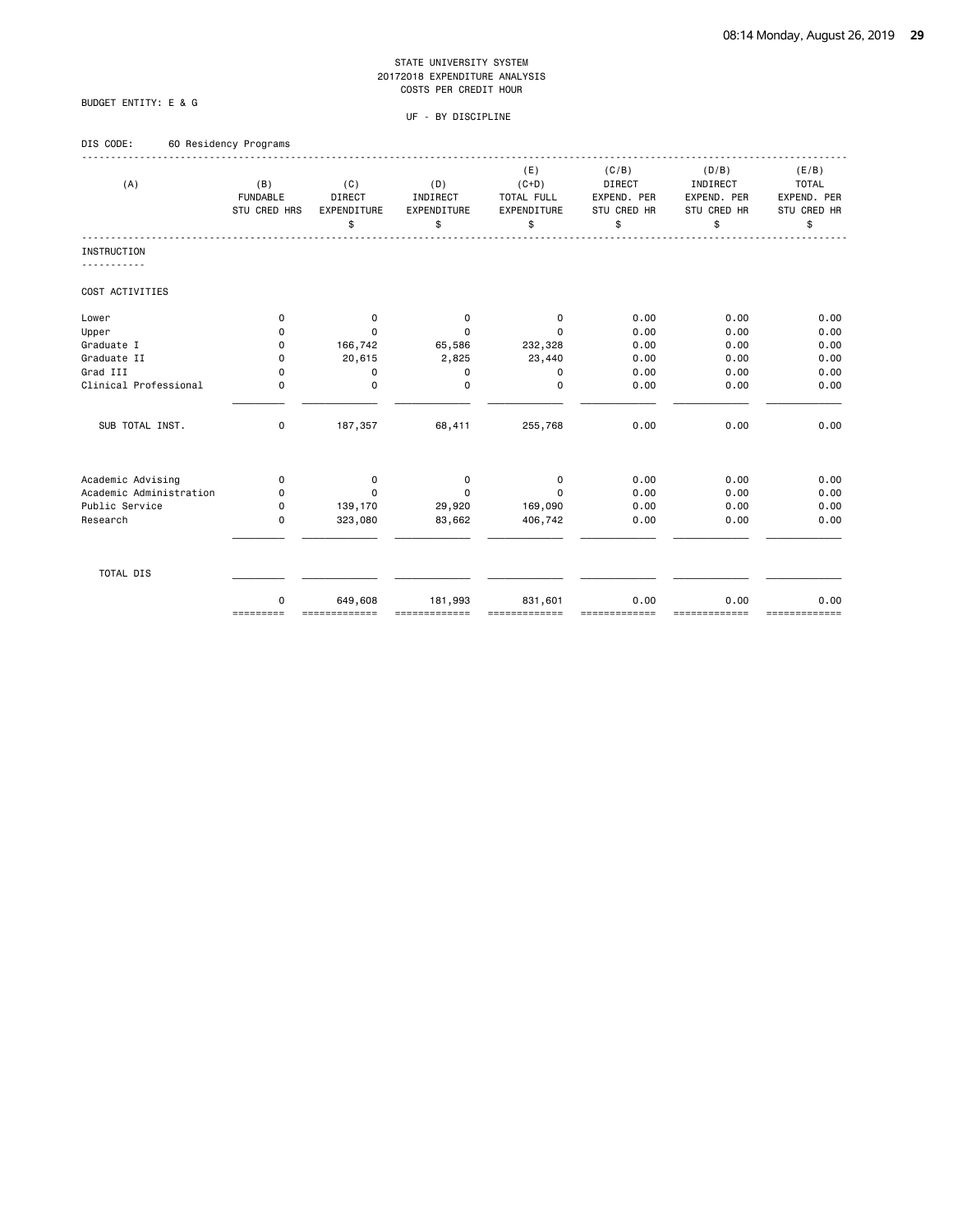# BUDGET ENTITY: E & G

#### **UF UF**

| COLL SUB:<br>Not coded by college  |                                             |                               |                                 |                                   |
|------------------------------------|---------------------------------------------|-------------------------------|---------------------------------|-----------------------------------|
| (A)<br>COST ACTIVITIES             | (B)<br>TOTAL EXPENDITURES<br>PER ACTIVITIES | (C)<br>DIRECT<br>EXPENDITURES | (D)<br>INDIRECT<br>EXPENDITURES | (E)<br>TOTAL FULL<br>EXPENDITURES |
|                                    |                                             |                               |                                 |                                   |
| <b>INSTRUCTION</b>                 |                                             |                               |                                 |                                   |
| Lower                              | 52,208,580                                  | 52,208,580                    | 49,032,341                      | 101,240,921                       |
| Upper                              | 121,293,203                                 | 121,293,203                   | 92,963,279                      | 214, 256, 482                     |
| Graduate I                         | 67,621,011                                  | 67,621,011                    | 28,942,377                      | 96,563,388                        |
| Graduate II                        | 117,279,027                                 | 117,279,027                   | 58,205,993                      | 175,485,020                       |
| Grad III                           | $\mathbf 0$                                 | $\mathbf 0$                   | 0                               | $\mathbf 0$                       |
| Clinical Professional              | $\mathbf 0$                                 | $\mathbf 0$                   | $\Omega$                        | $\mathbf 0$                       |
| SUB TOTAL INST.                    | 358,401,821                                 | 358,401,821                   | 229, 143, 990                   | 587,545,811                       |
|                                    |                                             |                               |                                 |                                   |
| OTHER ACADEMIC AREAS               |                                             |                               |                                 |                                   |
| Academic Advising                  | 4,639,091                                   | 0                             | 0                               | 0                                 |
| Academic Administration            | 73, 221, 259                                | $\Omega$                      | $\Omega$                        | $\Omega$                          |
| Public Service                     | 17,908,859                                  | 17,908,859                    | 6,065,165                       | 23, 974, 024                      |
| Research                           | 126,573,241                                 | 126,573,241                   | 44, 442, 329                    | 171,015,570                       |
| TOTAL I&R EXPEND                   | 580,744,271                                 | 502,883,921                   | 279,651,484                     | 782, 535, 405                     |
| ENROLLMENT-RELATED ACTIVITIES      |                                             |                               |                                 |                                   |
| Library Resources                  | 14,068,852                                  | $\mathbf 0$                   | $\mathbf 0$                     | $\mathbf 0$                       |
| Library Staffing                   | 20,381,114                                  | $\mathbf 0$                   | $\Omega$                        | $\mathbf 0$                       |
| University Support                 | 55,831,455                                  | 0                             | $\mathbf 0$                     | $\mathbf 0$                       |
| Financial Aid                      | 8,337,381                                   | $\Omega$                      | $\Omega$                        | $\Omega$                          |
| Student Services, Other            | 39, 183, 108                                | $\Omega$                      | $\Omega$                        | $\Omega$                          |
| OTHER FORMULA ACTIVITIES           |                                             |                               |                                 |                                   |
| Plant Operations & Maintenance     | 71,876,787                                  | $\mathbf 0$                   | 0                               | $\mathbf 0$                       |
| STAND-ALONE ACTIVITIES             |                                             |                               |                                 |                                   |
| I&R Centers                        | 6,847,774                                   | 6,847,774                     | 2,248,797                       | 9,096,571                         |
| Radio & TV                         | 1,197,094                                   | 1,197,094                     | 607,400                         | 1,804,494                         |
| Museums & Galleries                | 13,536,870                                  | 13,536,870                    | 5,031,373                       | 18,568,243                        |
| UF-HC O&M UF-HC Incidental         | $\Omega$                                    | $\Omega$                      | $\Omega$                        | $\mathbf 0$                       |
| Extension                          | $\mathbf 0$                                 | $\mathbf 0$                   | $\Omega$                        | $\mathbf 0$                       |
| ADSS-IFAS                          | $\mathbf 0$                                 | $\mathbf 0$                   | $\mathbf 0$                     | $\mathbf 0$                       |
| Teaching Hospitals & Allied Clinic | $\mathbf 0$                                 | $\Omega$                      | $\mathbf 0$                     | $\mathbf 0$                       |
| Academic Infrastructure Support Or | 726,828                                     | 726,828                       | 0                               | 726,828                           |
| Shands & Moffit                    | $\mathbf 0$                                 | 0                             | 0                               | $\mathbf 0$                       |
| Jacksonville                       | 0                                           | $\mathbf 0$                   | 0                               | 0                                 |
| Phosphate Research - FPU           | $\mathbf 0$                                 | $\Omega$                      | $\Omega$                        | $\Omega$                          |
|                                    |                                             |                               |                                 |                                   |

 TOTAL EXPENDITURES 812,731,534 525,192,487 287,539,054 812,731,541 ================= ================= ================= =================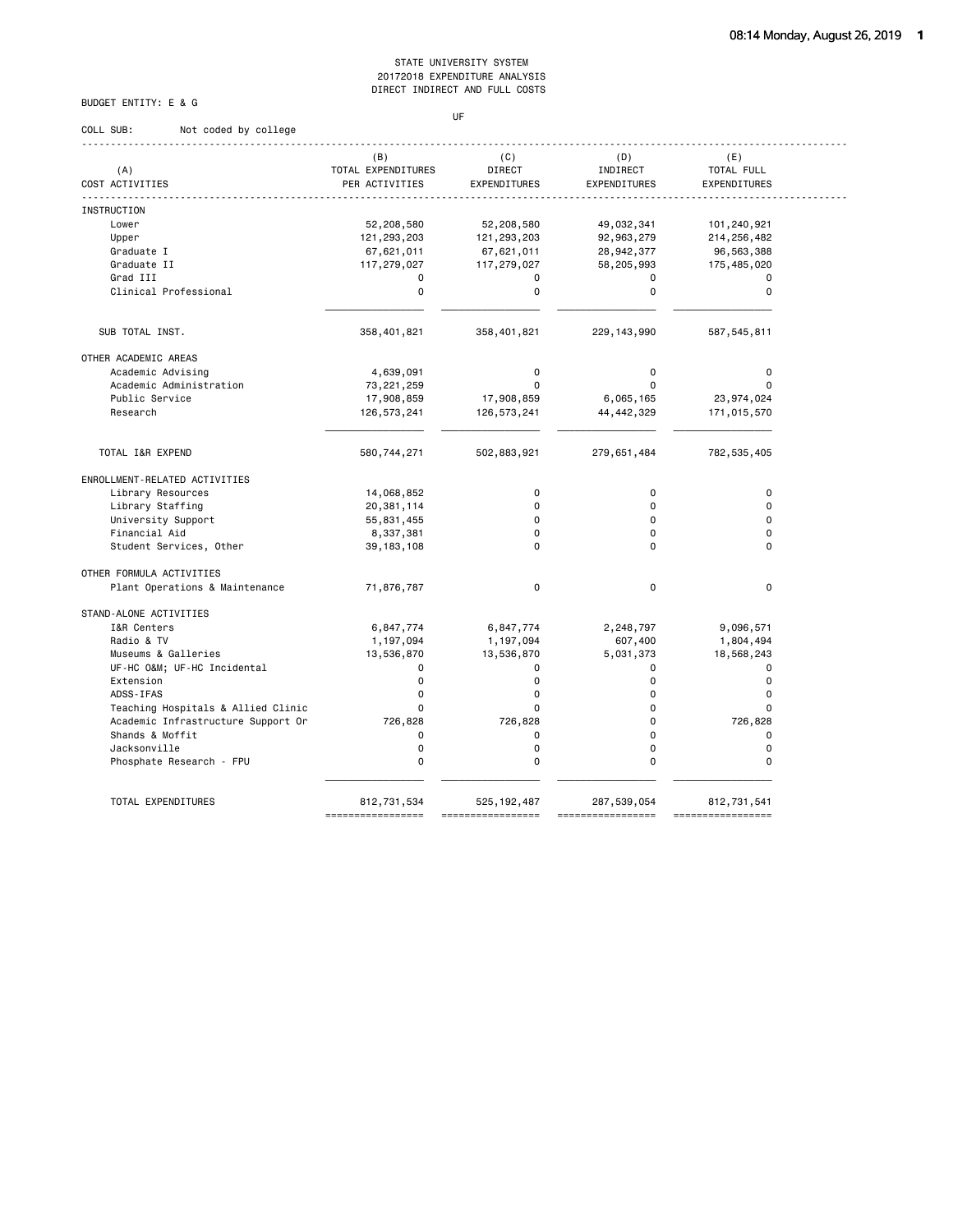# BUDGET ENTITY: UF Health Center - E&G

#### BUDGET ENTITY SUMMARY

| (A)                     | (B)<br><b>FUNDABLE</b><br>STU CRED HRS | (C)<br>DIRECT<br>EXPENDITURE<br>\$ | (D)<br>INDIRECT<br>EXPENDITURE<br>\$ | (E)<br>$(C+D)$<br>TOTAL FULL<br>EXPENDITURE<br>\$ | (C/B)<br>DIRECT<br>EXPEND. PER<br>STU CRED HR<br>\$ | (D/B)<br>INDIRECT<br>EXPEND. PER<br>STU CRED HR<br>\$ | (E/B)<br><b>TOTAL</b><br>EXPEND. PER<br>STU CRED HR<br>\$ |
|-------------------------|----------------------------------------|------------------------------------|--------------------------------------|---------------------------------------------------|-----------------------------------------------------|-------------------------------------------------------|-----------------------------------------------------------|
| <b>INSTRUCTION</b>      |                                        |                                    |                                      |                                                   |                                                     |                                                       |                                                           |
| COST ACTIVITIES         |                                        |                                    |                                      |                                                   |                                                     |                                                       |                                                           |
| Lower                   | 0                                      | 20,100                             | 6,836                                | 26,936                                            | 0.00                                                | 0.00                                                  | 0.00                                                      |
| Upper                   | $\Omega$                               | 20,132                             | 10,328                               | 30,460                                            | 0.00                                                | 0.00                                                  | 0.00                                                      |
| Graduate I              | 0                                      | 20,132                             | 6,849                                | 26,981                                            | 0.00                                                | 0.00                                                  | 0.00                                                      |
| Graduate II             | $\Omega$                               | 20,132                             | 6,849                                | 26,981                                            | 0.00                                                | 0.00                                                  | 0.00                                                      |
| Grad III                | 58,506                                 | 31, 130, 582                       | 28, 183, 661                         | 59, 314, 243                                      | 532.09                                              | 481.72                                                | 1,013.81                                                  |
| Clinical Professional   | 0                                      | 15,512,953                         | 4,013,160                            | 19,526,113                                        | 0.00                                                | 0.00                                                  | 0.00                                                      |
| SUB TOTAL INST.         | 58,506                                 | 46,724,031                         | 32,227,683                           | 78,951,714                                        | 798.62                                              | 550.84                                                | 1,349.46                                                  |
| Academic Advising       | 0                                      | 0                                  | 0                                    | 0                                                 | 0.00                                                | 0.00                                                  | 0.00                                                      |
| Academic Administration | 0                                      | $\Omega$                           | $\Omega$                             | $\Omega$                                          | 0.00                                                | 0.00                                                  | 0.00                                                      |
| Public Service          | 0                                      | 24,578,666                         | 9,617,874                            | 34, 196, 540                                      | 0.00                                                | 0.00                                                  | 0.00                                                      |
| Research                | $\Omega$                               | 16,838,861                         | 10,292,532                           | 27, 131, 393                                      | 0.00                                                | 0.00                                                  | 0.00                                                      |
| TOTAL BE                |                                        |                                    |                                      |                                                   |                                                     |                                                       |                                                           |
|                         | 58,506<br>=========                    | 88, 141, 559<br>=============      | 52, 138, 089                         | 140,279,648                                       | 1,506.54                                            | 891.16                                                | 2,397.70<br>=============                                 |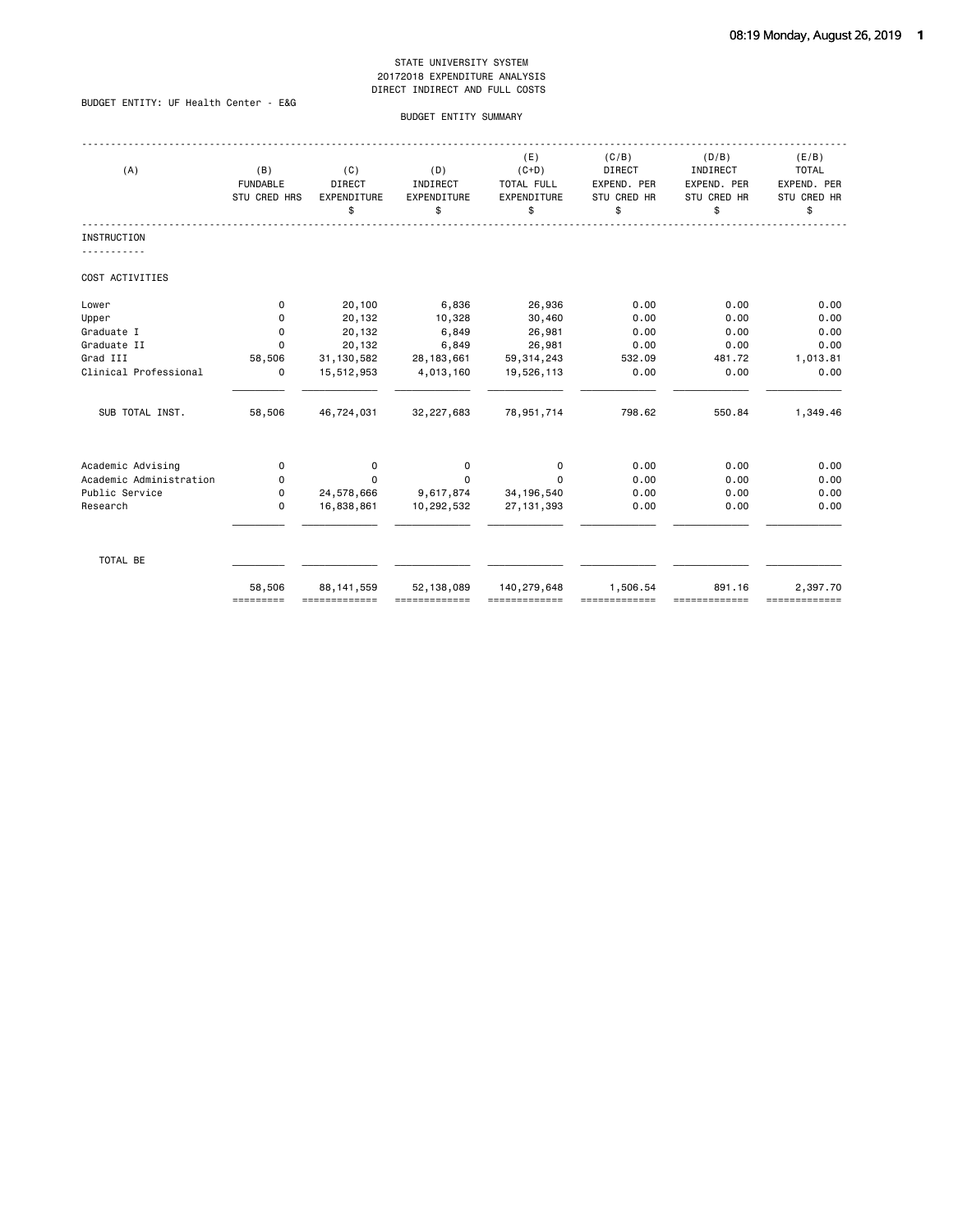# BUDGET ENTITY: UF Health Center - E&G

COLLEGE SUB: 01 Medical (Medical & Health)

| DIS CODE:<br>$0.00000$ . |                                        |                                           |                                      |                                                   |                                                     |                                                       |                                                           |
|--------------------------|----------------------------------------|-------------------------------------------|--------------------------------------|---------------------------------------------------|-----------------------------------------------------|-------------------------------------------------------|-----------------------------------------------------------|
| (A)                      | (B)<br><b>FUNDABLE</b><br>STU CRED HRS | (C)<br><b>DIRECT</b><br>EXPENDITURE<br>\$ | (D)<br>INDIRECT<br>EXPENDITURE<br>\$ | (E)<br>$(C+D)$<br>TOTAL FULL<br>EXPENDITURE<br>\$ | (C/B)<br>DIRECT<br>EXPEND. PER<br>STU CRED HR<br>\$ | (D/B)<br>INDIRECT<br>EXPEND. PER<br>STU CRED HR<br>\$ | (E/B)<br><b>TOTAL</b><br>EXPEND. PER<br>STU CRED HR<br>\$ |
| <b>INSTRUCTION</b>       |                                        |                                           |                                      |                                                   |                                                     |                                                       |                                                           |
| COST ACTIVITIES          |                                        |                                           |                                      |                                                   |                                                     |                                                       |                                                           |
| Lower                    | $\mathbf 0$                            | 0                                         | 0                                    | 0                                                 | 0.00                                                | 0.00                                                  | 0.00                                                      |
| Upper                    | 0                                      | $\mathbf 0$                               | 0                                    | $\mathbf 0$                                       | 0.00                                                | 0.00                                                  | 0.00                                                      |
| Graduate I               | $\mathbf 0$                            | 0                                         | $\mathbf 0$                          | $\mathbf 0$                                       | 0.00                                                | 0.00                                                  | 0.00                                                      |
| Graduate II              | $\mathbf 0$                            | $\mathbf 0$                               | 0                                    | $\mathbf 0$                                       | 0.00                                                | 0.00                                                  | 0.00                                                      |
| Grad III                 | $\Omega$                               | 0                                         | $\Omega$                             | $\mathbf 0$                                       | 0.00                                                | 0.00                                                  | 0.00                                                      |
| Clinical Professional    | $\mathbf 0$                            | 628                                       | 7,563                                | 8,191                                             | 0.00                                                | 0.00                                                  | 0.00                                                      |
| SUB TOTAL INST.          | 0                                      | 628                                       | 7,563                                | 8,191                                             | 0.00                                                | 0.00                                                  | 0.00                                                      |
| Academic Advising        | 0                                      | $\mathbf 0$                               | 0                                    | 0                                                 | 0.00                                                | 0.00                                                  | 0.00                                                      |
| Academic Administration  | $\mathbf 0$                            | 0                                         | $\mathbf 0$                          | $\mathbf 0$                                       | 0.00                                                | 0.00                                                  | 0.00                                                      |
| Public Service           | $\Omega$                               | $-384$                                    | 17,884                               | 17,500                                            | 0.00                                                | 0.00                                                  | 0.00                                                      |
| Research                 | $\mathbf 0$                            | 407                                       | 3,213                                | 3,620                                             | 0.00                                                | 0.00                                                  | 0.00                                                      |
| TOTAL DIS                |                                        |                                           |                                      |                                                   |                                                     |                                                       |                                                           |
|                          | $\Omega$<br>=========                  | 651<br>=============                      | 28,660<br>=============              | 29,311<br>-------------                           | 0.00<br>==========                                  | 0.00<br>-------------                                 | 0.00<br>=============                                     |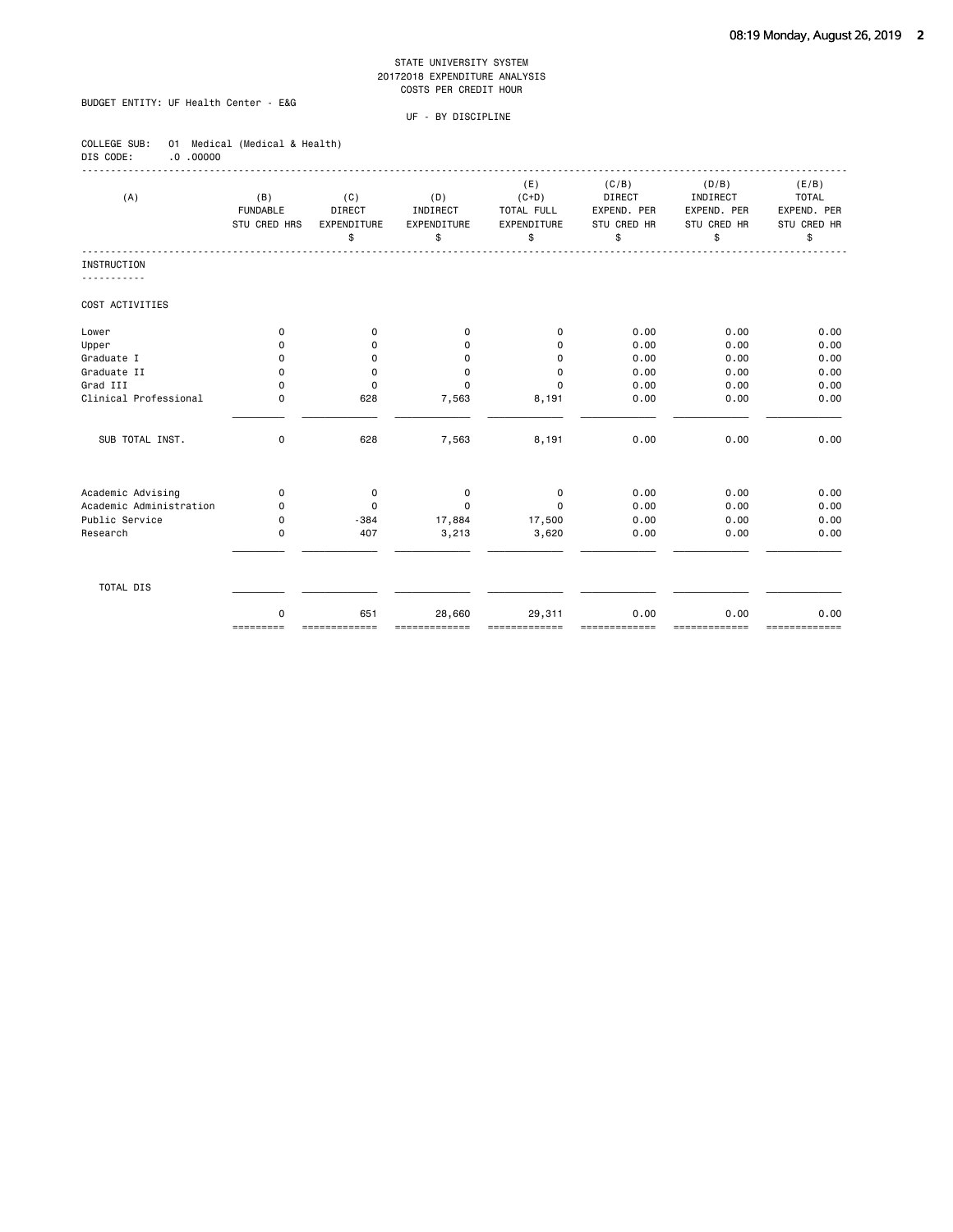# BUDGET ENTITY: UF Health Center - E&G

| COLLEGE SUB: |                  | 01 Medical (Medical & Health) |
|--------------|------------------|-------------------------------|
| DIS CODE:    | 26 Life Sciences |                               |

| (A)                     | (B)<br><b>FUNDABLE</b><br><b>STU CRED HRS</b> | (C)<br><b>DIRECT</b><br>EXPENDITURE<br>\$ | (D)<br>INDIRECT<br>EXPENDITURE<br>\$ | (E)<br>$(C+D)$<br><b>TOTAL FULL</b><br>EXPENDITURE<br>\$ | (C/B)<br>DIRECT<br>EXPEND, PER<br><b>STU CRED HR</b><br>\$ | (D/B)<br>INDIRECT<br>EXPEND, PER<br>STU CRED HR<br>\$ | (E/B)<br><b>TOTAL</b><br>EXPEND, PER<br>STU CRED HR<br>\$ |
|-------------------------|-----------------------------------------------|-------------------------------------------|--------------------------------------|----------------------------------------------------------|------------------------------------------------------------|-------------------------------------------------------|-----------------------------------------------------------|
| INSTRUCTION             |                                               |                                           |                                      |                                                          |                                                            |                                                       |                                                           |
| COST ACTIVITIES         |                                               |                                           |                                      |                                                          |                                                            |                                                       |                                                           |
| Lower                   | $\mathbf 0$                                   | $\mathbf 0$                               | $\mathbf 0$                          | $\mathbf 0$                                              | 0.00                                                       | 0.00                                                  | 0.00                                                      |
| Upper                   | 0                                             | 0                                         | $\mathbf 0$                          | $\Omega$                                                 | 0.00                                                       | 0.00                                                  | 0.00                                                      |
| Graduate I              | 0                                             | 0                                         | 0                                    | $\Omega$                                                 | 0.00                                                       | 0.00                                                  | 0.00                                                      |
| Graduate II             | 0                                             | $\Omega$                                  | $\Omega$                             | $\Omega$                                                 | 0.00                                                       | 0.00                                                  | 0.00                                                      |
| Grad III                | 9,529                                         | 78,526                                    | 1,111,792                            | 1,190,318                                                | 8.24                                                       | 116.67                                                | 124.92                                                    |
| Clinical Professional   | 0                                             | 1,803                                     | 890                                  | 2,693                                                    | 0.00                                                       | 0.00                                                  | 0.00                                                      |
| SUB TOTAL INST.         | 9,529                                         | 80,329                                    | 1,112,682                            | 1,193,011                                                | 8.43                                                       | 116.77                                                | 125.20                                                    |
| Academic Advising       | $\mathbf 0$                                   | $\mathbf 0$                               | $\mathbf 0$                          | $\mathbf 0$                                              | 0.00                                                       | 0.00                                                  | 0.00                                                      |
| Academic Administration | 0                                             | $\Omega$                                  | $\mathbf 0$                          | $\Omega$                                                 | 0.00                                                       | 0.00                                                  | 0.00                                                      |
| Public Service          | $\mathbf 0$                                   | 21,282                                    | 25,394                               | 46,676                                                   | 0.00                                                       | 0.00                                                  | 0.00                                                      |
| Research                | $\mathbf 0$                                   | 1,145,578                                 | 1,592,433                            | 2,738,011                                                | 0.00                                                       | 0.00                                                  | 0.00                                                      |
| TOTAL DIS               |                                               |                                           |                                      |                                                          |                                                            |                                                       |                                                           |
|                         | 9,529<br>=========                            | 1,247,188                                 | 2,730,509                            | 3,977,697                                                | 130.88                                                     | 286.55<br>===========                                 | 417.43<br>-------------                                   |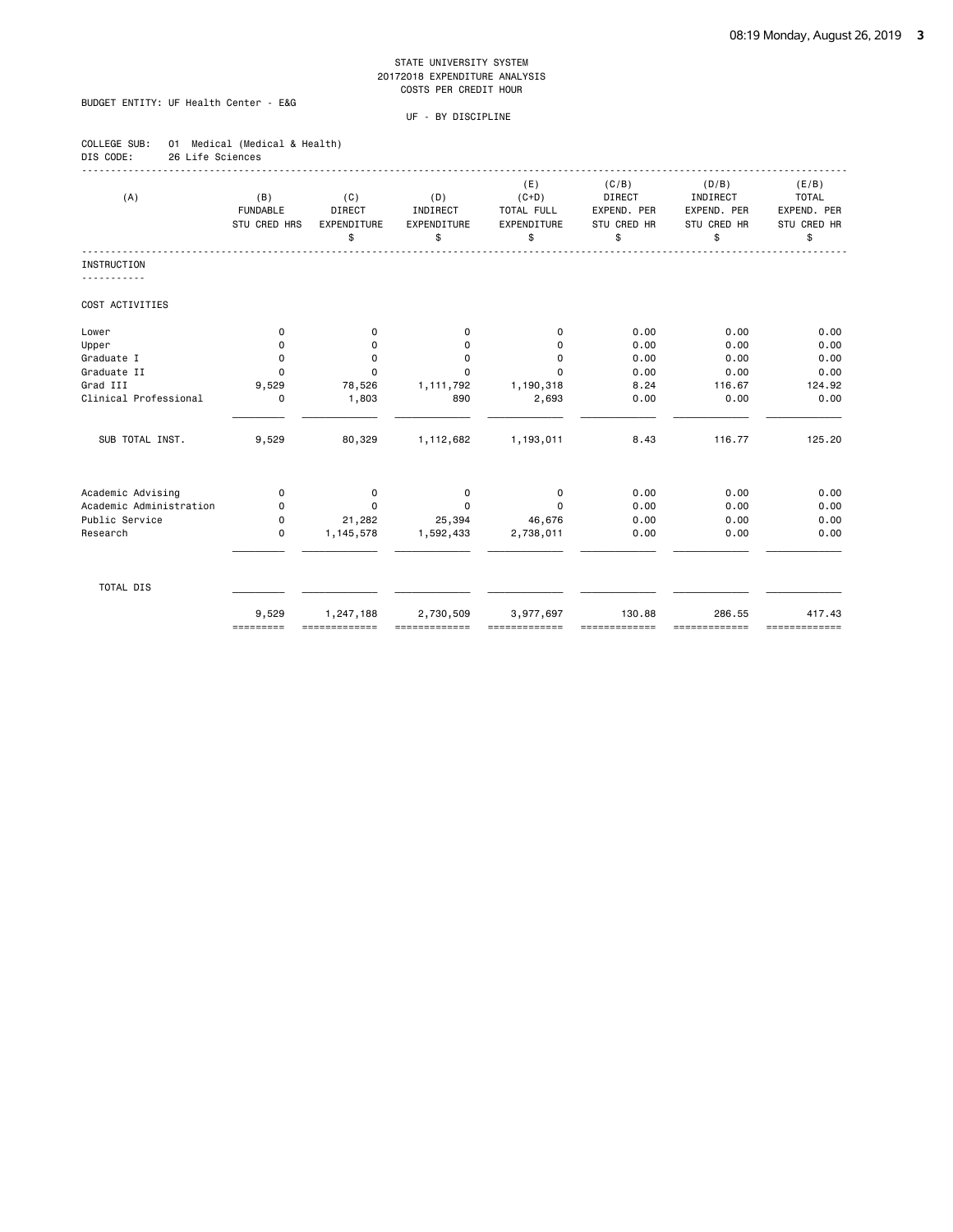# BUDGET ENTITY: UF Health Center - E&G

| COLLEGE SUB:<br>DIS CODE: | 01 Medical (Medical & Health)<br>51 Health Professions and Related Programs |                                           |                                      |                                                   |                                                     |                                                       |                                                           |
|---------------------------|-----------------------------------------------------------------------------|-------------------------------------------|--------------------------------------|---------------------------------------------------|-----------------------------------------------------|-------------------------------------------------------|-----------------------------------------------------------|
| (A)                       | (B)<br><b>FUNDABLE</b><br><b>STU CRED HRS</b>                               | (C)<br><b>DIRECT</b><br>EXPENDITURE<br>\$ | (D)<br>INDIRECT<br>EXPENDITURE<br>\$ | (E)<br>$(C+D)$<br>TOTAL FULL<br>EXPENDITURE<br>\$ | (C/B)<br>DIRECT<br>EXPEND. PER<br>STU CRED HR<br>\$ | (D/B)<br>INDIRECT<br>EXPEND. PER<br>STU CRED HR<br>\$ | (E/B)<br><b>TOTAL</b><br>EXPEND. PER<br>STU CRED HR<br>\$ |
| <b>INSTRUCTION</b>        |                                                                             |                                           |                                      |                                                   |                                                     |                                                       |                                                           |
| <u>.</u>                  |                                                                             |                                           |                                      |                                                   |                                                     |                                                       |                                                           |
| COST ACTIVITIES           |                                                                             |                                           |                                      |                                                   |                                                     |                                                       |                                                           |
| Lower                     | 0                                                                           | 0                                         | 0                                    | 0                                                 | 0.00                                                | 0.00                                                  | 0.00                                                      |
| Upper                     | 0                                                                           | 0                                         | 0                                    | $\Omega$                                          | 0.00                                                | 0.00                                                  | 0.00                                                      |
| Graduate I                | 0                                                                           | 0                                         | 0                                    | $\mathbf 0$                                       | 0.00                                                | 0.00                                                  | 0.00                                                      |
| Graduate II               | $\Omega$                                                                    | $\Omega$                                  | $\Omega$                             | $\Omega$                                          | 0.00                                                | 0.00                                                  | 0.00                                                      |
| Grad III                  | 14,621                                                                      | 5,780,350                                 | 3, 125, 716                          | 8,906,066                                         | 395.35                                              | 213.78                                                | 609.13                                                    |
| Clinical Professional     | 0                                                                           | 7,112,485                                 | 912,677                              | 8,025,162                                         | 0.00                                                | 0.00                                                  | 0.00                                                      |
| SUB TOTAL INST.           | 14,621                                                                      | 12,892,834                                | 4,038,393                            | 16,931,227                                        | 881.80                                              | 276.20                                                | 1,158.01                                                  |
| Academic Advising         | 0                                                                           | 0                                         | 0                                    | 0                                                 | 0.00                                                | 0.00                                                  | 0.00                                                      |
| Academic Administration   | $\Omega$                                                                    | $\Omega$                                  | $\Omega$                             | $\Omega$                                          | 0.00                                                | 0.00                                                  | 0.00                                                      |
| Public Service            | $\mathbf 0$                                                                 | 12,843,211                                | 3,399,858                            | 16,243,069                                        | 0.00                                                | 0.00                                                  | 0.00                                                      |
| Research                  | 0                                                                           | 3,404,230                                 | 1,052,903                            | 4,457,133                                         | 0.00                                                | 0.00                                                  | 0.00                                                      |
| TOTAL DIS                 |                                                                             |                                           |                                      |                                                   |                                                     |                                                       |                                                           |
|                           | 14,621<br>=========                                                         | 29, 140, 275                              | 8,491,154                            | 37,631,429                                        | 1,993.04                                            | 580.75                                                | 2,573.79<br>=============                                 |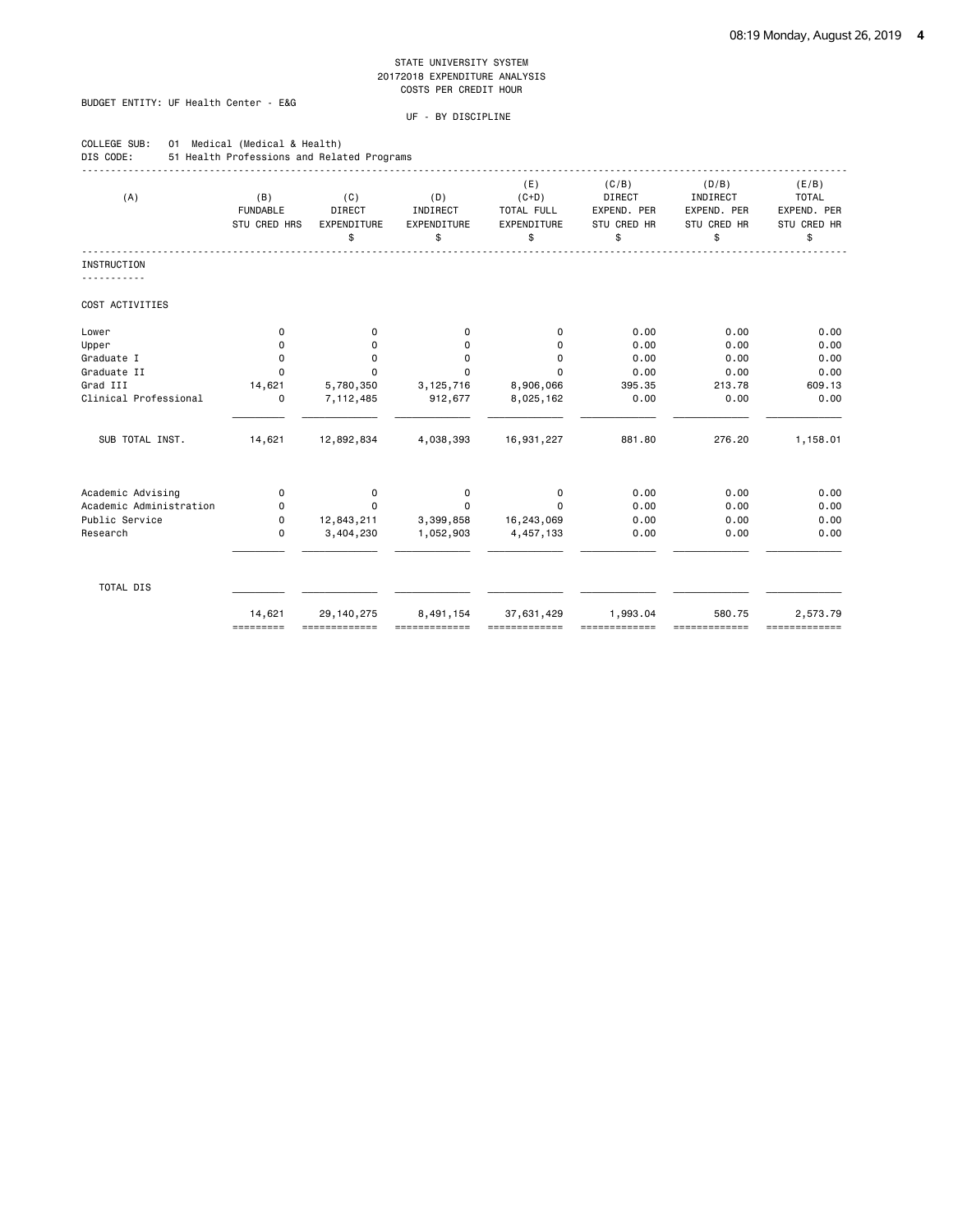# BUDGET ENTITY: UF Health Center - E&G

| COLLEGE SUB: |                       | 01 Medical (Medical & Health) |
|--------------|-----------------------|-------------------------------|
| DIS CODE:    | 60 Residency Programs |                               |

| (A)                     | (B)<br><b>FUNDABLE</b><br>STU CRED HRS | (C)<br>DIRECT<br>EXPENDITURE<br>\$ | (D)<br>INDIRECT<br>EXPENDITURE<br>\$ | (E)<br>$(C+D)$<br>TOTAL FULL<br>EXPENDITURE<br>\$ | (C/B)<br>DIRECT<br>EXPEND. PER<br>STU CRED HR<br>\$ | (D/B)<br>INDIRECT<br>EXPEND, PER<br>STU CRED HR<br>\$ | (E/B)<br><b>TOTAL</b><br>EXPEND. PER<br>STU CRED HR<br>\$ |
|-------------------------|----------------------------------------|------------------------------------|--------------------------------------|---------------------------------------------------|-----------------------------------------------------|-------------------------------------------------------|-----------------------------------------------------------|
| <b>INSTRUCTION</b>      |                                        |                                    |                                      |                                                   |                                                     |                                                       |                                                           |
| COST ACTIVITIES         |                                        |                                    |                                      |                                                   |                                                     |                                                       |                                                           |
| Lower                   | 0                                      | 0                                  | 221                                  | 221                                               | 0.00                                                | 0.00                                                  | 0.00                                                      |
| Upper                   | 0                                      | 0                                  | 221                                  | 221                                               | 0.00                                                | 0.00                                                  | 0.00                                                      |
| Graduate I              | 0                                      | 0                                  | 221                                  | 221                                               | 0.00                                                | 0.00                                                  | 0.00                                                      |
| Graduate II             | 0                                      | $\Omega$                           | 221                                  | 221                                               | 0.00                                                | 0.00                                                  | 0.00                                                      |
| Grad III                | 0                                      | 3,905,694                          | 6,902,150                            | 10,807,844                                        | 0.00                                                | 0.00                                                  | 0.00                                                      |
| Clinical Professional   | $\Omega$                               | 3,430,821                          | 892,678                              | 4,323,499                                         | 0.00                                                | 0.00                                                  | 0.00                                                      |
| SUB TOTAL INST.         | 0                                      | 7,336,516                          | 7,795,712                            | 15, 132, 228                                      | 0.00                                                | 0.00                                                  | 0.00                                                      |
| Academic Advising       | $\mathbf 0$                            | 0                                  | 0                                    | $\mathbf 0$                                       | 0.00                                                | 0.00                                                  | 0.00                                                      |
| Academic Administration | 0                                      | 0                                  | 0                                    | $\Omega$                                          | 0.00                                                | 0.00                                                  | 0.00                                                      |
| Public Service          | 0                                      | 8,464,511                          | 4,427,922                            | 12,892,433                                        | 0.00                                                | 0.00                                                  | 0.00                                                      |
| Research                | $\mathbf 0$                            | 3,806,450                          | 2,581,844                            | 6,388,294                                         | 0.00                                                | 0.00                                                  | 0.00                                                      |
| TOTAL DIS               |                                        |                                    |                                      |                                                   |                                                     |                                                       |                                                           |
|                         | $\mathbf 0$<br>=========               | 19,607,477                         | 14,805,478                           | 34,412,955                                        | 0.00                                                | 0.00<br>=======                                       | 0.00<br>=============                                     |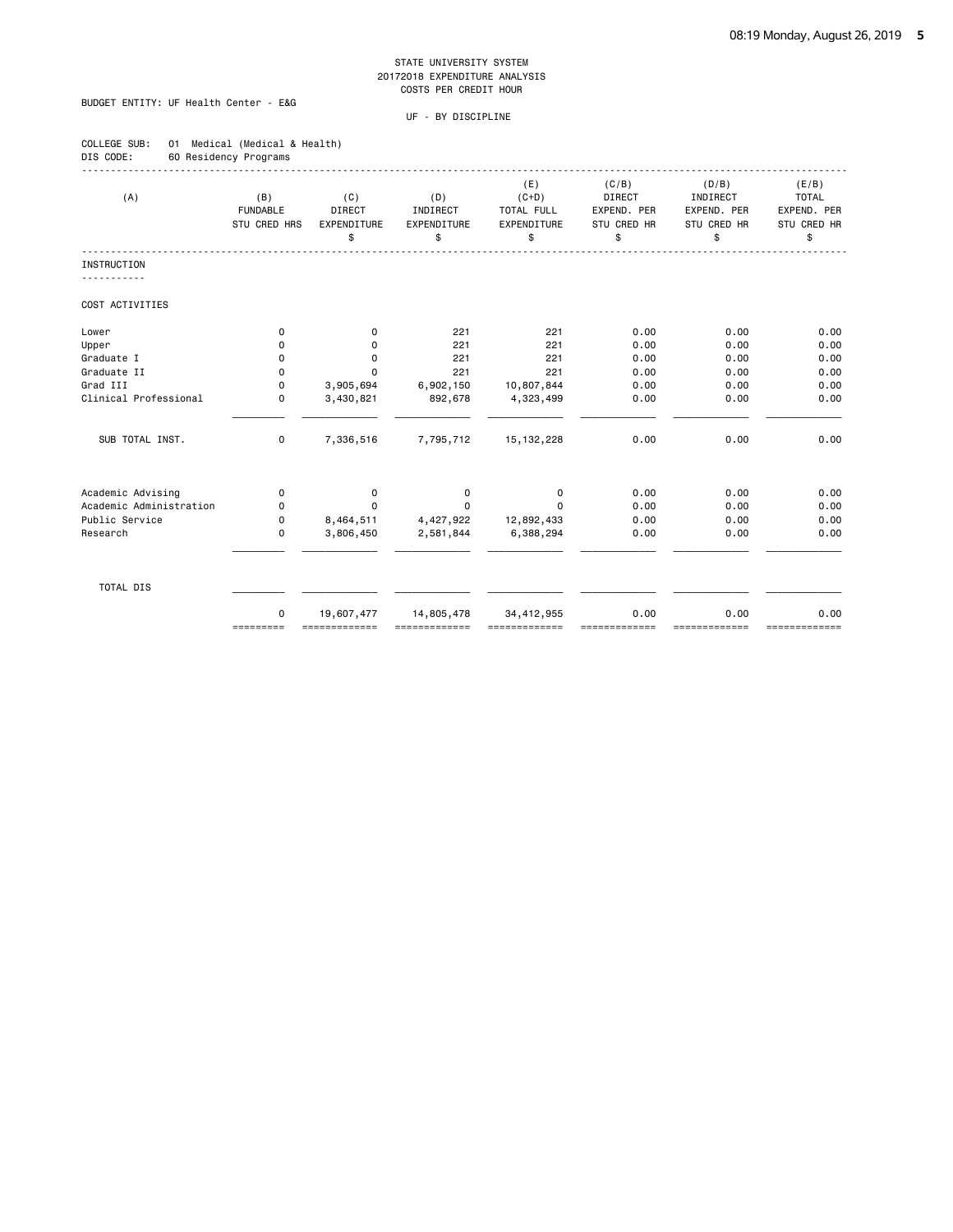# BUDGET ENTITY: UF Health Center - E&G

COLLEGE SUB: 03 Pharmacy (Medical & Health)

| DIS CODE:                                    | 51 Health Professions and Related Programs |                                           |                                      |                                                   |                                                            |                                                       |                                                           |
|----------------------------------------------|--------------------------------------------|-------------------------------------------|--------------------------------------|---------------------------------------------------|------------------------------------------------------------|-------------------------------------------------------|-----------------------------------------------------------|
| (A)                                          | (B)<br><b>FUNDABLE</b><br>STU CRED HRS     | (C)<br><b>DIRECT</b><br>EXPENDITURE<br>\$ | (D)<br>INDIRECT<br>EXPENDITURE<br>\$ | (E)<br>$(C+D)$<br>TOTAL FULL<br>EXPENDITURE<br>\$ | (C/B)<br><b>DIRECT</b><br>EXPEND. PER<br>STU CRED HR<br>\$ | (D/B)<br>INDIRECT<br>EXPEND. PER<br>STU CRED HR<br>\$ | (E/B)<br><b>TOTAL</b><br>EXPEND. PER<br>STU CRED HR<br>\$ |
| <b>INSTRUCTION</b>                           |                                            |                                           |                                      |                                                   |                                                            |                                                       |                                                           |
|                                              |                                            |                                           |                                      |                                                   |                                                            |                                                       |                                                           |
| COST ACTIVITIES                              |                                            |                                           |                                      |                                                   |                                                            |                                                       |                                                           |
| Lower                                        | 0                                          | 20,100                                    | 6,615                                | 26,715                                            | 0.00                                                       | 0.00                                                  | 0.00                                                      |
| Upper                                        | 0                                          | 20,132                                    | 10,107                               | 30,239                                            | 0.00                                                       | 0.00                                                  | 0.00                                                      |
| Graduate I                                   | 0                                          | 20,132                                    | 6,628                                | 26,760                                            | 0.00                                                       | 0.00                                                  | 0.00                                                      |
| Graduate II                                  | 0                                          | 20,132                                    | 6,628                                | 26,760                                            | 0.00                                                       | 0.00                                                  | 0.00                                                      |
| Grad III                                     | 0                                          | 20,132                                    | 6,628                                | 26,760                                            | 0.00                                                       | 0.00                                                  | 0.00                                                      |
| Clinical Professional                        | 0                                          | 20,132                                    | 6,628                                | 26,760                                            | 0.00                                                       | 0.00                                                  | 0.00                                                      |
| SUB TOTAL INST.                              | $\mathbf 0$                                | 120,760                                   | 43,234                               | 163,994                                           | 0.00                                                       | 0.00                                                  | 0.00                                                      |
|                                              |                                            |                                           |                                      |                                                   |                                                            |                                                       |                                                           |
| Academic Advising<br>Academic Administration | 0<br>0                                     | $\mathbf 0$<br>$\mathbf 0$                | $\mathbf 0$<br>$\mathbf 0$           | $\mathbf 0$<br>$\mathbf 0$                        | 0.00<br>0.00                                               | 0.00<br>0.00                                          | 0.00<br>0.00                                              |
| Public Service                               | 0                                          | 4,852                                     | 1,246                                | 6,098                                             | 0.00                                                       | 0.00                                                  | 0.00                                                      |
| Research                                     | 0                                          | 10,348                                    | 2,535                                | 12,883                                            | 0.00                                                       | 0.00                                                  | 0.00                                                      |
|                                              |                                            |                                           |                                      |                                                   |                                                            |                                                       |                                                           |
| TOTAL DIS                                    |                                            |                                           |                                      |                                                   |                                                            |                                                       |                                                           |
|                                              | 0<br>=========                             | 135,960<br>=============                  | 47,015                               | 182,975<br>==========                             | 0.00                                                       | 0.00<br>============                                  | 0.00<br>=============                                     |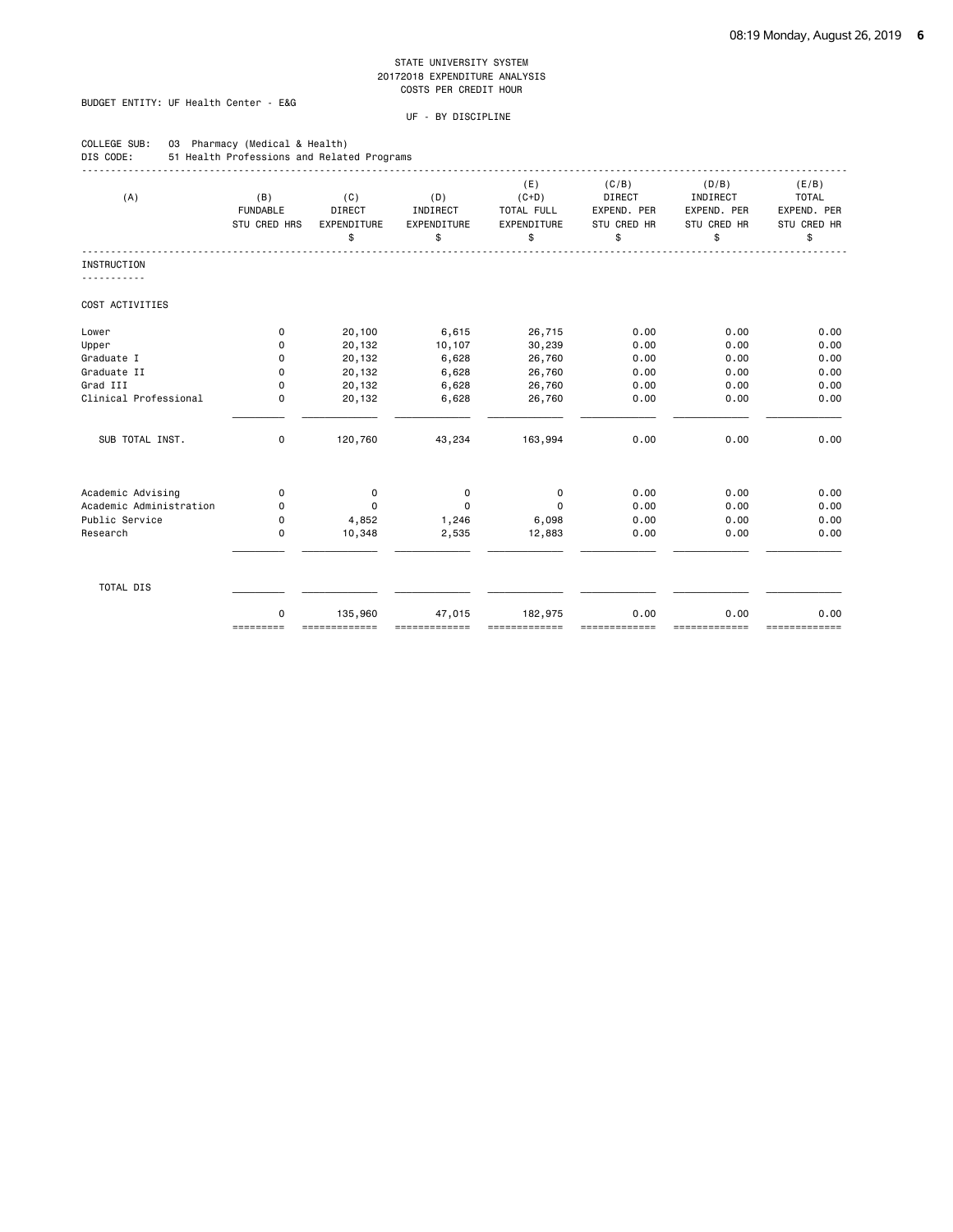# BUDGET ENTITY: UF Health Center - E&G

COLLEGE SUB: 05 Dentistry (Health)

| (A)                     | (B)             | (C)         | (D)         | (E)<br>$(C+D)$ | (C/B)<br><b>DIRECT</b> | (D/B)<br>INDIRECT | (E/B)<br><b>TOTAL</b> |
|-------------------------|-----------------|-------------|-------------|----------------|------------------------|-------------------|-----------------------|
|                         | <b>FUNDABLE</b> | DIRECT      | INDIRECT    | TOTAL FULL     | EXPEND. PER            | EXPEND. PER       | EXPEND. PER           |
|                         | STU CRED HRS    | EXPENDITURE | EXPENDITURE | EXPENDITURE    | STU CRED HR            | STU CRED HR       | STU CRED HR           |
|                         |                 | \$          | \$          | \$             | \$                     | \$                | \$                    |
| <b>INSTRUCTION</b>      |                 |             |             |                |                        |                   |                       |
| COST ACTIVITIES         |                 |             |             |                |                        |                   |                       |
| Lower                   | 0               | 0           | 0           | $\Omega$       | 0.00                   | 0.00              | 0.00                  |
| Upper                   | 0               | 0           | $\mathbf 0$ | 0              | 0.00                   | 0.00              | 0.00                  |
| Graduate I              | 0               | 0           | $\Omega$    | $\mathbf 0$    | 0.00                   | 0.00              | 0.00                  |
| Graduate II             | $\Omega$        | $\mathbf 0$ | $\Omega$    | 0              | 0.00                   | 0.00              | 0.00                  |
| Grad III                | 15,540          | 8,650,102   | 8,413,686   | 17,063,788     | 556.63                 | 541.42            | 1,098.06              |
| Clinical Professional   | 0               | 1,597,198   | 675,321     | 2,272,519      | 0.00                   | 0.00              | 0.00                  |
| SUB TOTAL INST.         | 15,540          | 10,247,300  | 9,089,007   | 19,336,307     | 659.41                 | 584.88            | 1,244.29              |
| Academic Advising       | 0               | 0           | $\mathbf 0$ | $\mathsf 0$    | 0.00                   | 0.00              | 0.00                  |
| Academic Administration | 0               | $\Omega$    | $\Omega$    | $\Omega$       | 0.00                   | 0.00              | 0.00                  |
| Public Service          | 0               | 2,548,406   | 1,372,000   | 3,920,406      | 0.00                   | 0.00              | 0.00                  |
| Research                | 0               | 3,876,047   | 2,083,180   | 5,959,227      | 0.00                   | 0.00              | 0.00                  |
| TOTAL DIS               |                 |             |             |                |                        |                   |                       |
|                         | 15,540          | 16,671,753  | 12,544,187  | 29,215,940     | 1,072.83               | 807.22            | 1,880.05              |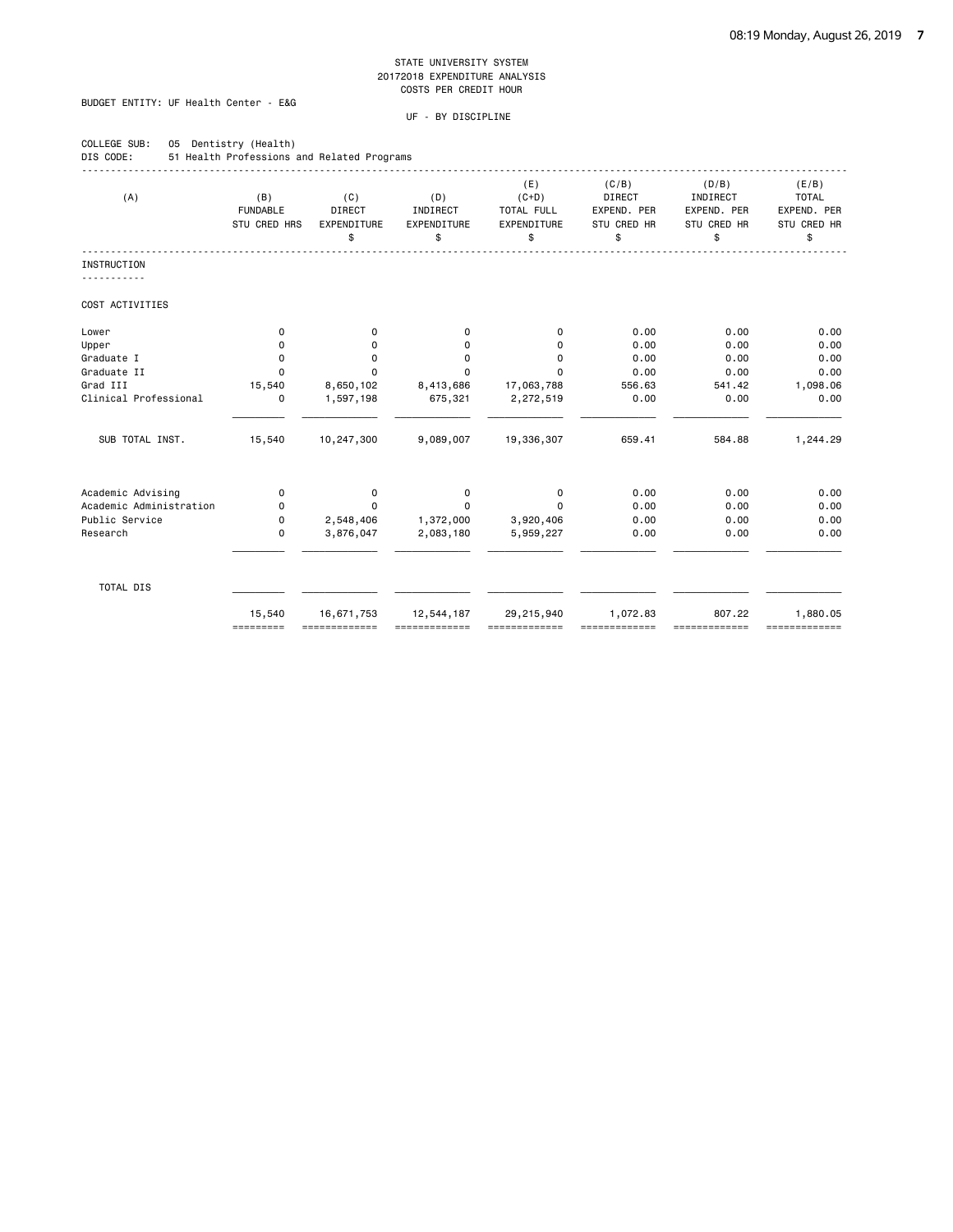# BUDGET ENTITY: UF Health Center - E&G

COLLEGE SUB: 06 Veterinary Medicine (Health)

| (A)                     | (B)<br><b>FUNDABLE</b><br>STU CRED HRS | (C)<br>DIRECT<br>EXPENDITURE<br>\$ | (D)<br>INDIRECT<br>EXPENDITURE<br>\$ | (E)<br>$(C+D)$<br>TOTAL FULL<br>EXPENDITURE<br>\$ | (C/B)<br>DIRECT<br>EXPEND. PER<br>STU CRED HR<br>\$ | (D/B)<br>INDIRECT<br>EXPEND. PER<br>STU CRED HR<br>\$ | (E/B)<br><b>TOTAL</b><br>EXPEND. PER<br>STU CRED HR<br>\$ |
|-------------------------|----------------------------------------|------------------------------------|--------------------------------------|---------------------------------------------------|-----------------------------------------------------|-------------------------------------------------------|-----------------------------------------------------------|
| <b>INSTRUCTION</b>      |                                        |                                    |                                      |                                                   |                                                     |                                                       |                                                           |
| COST ACTIVITIES         |                                        |                                    |                                      |                                                   |                                                     |                                                       |                                                           |
| Lower                   | 0                                      | 0                                  | 0                                    | 0                                                 | 0.00                                                | 0.00                                                  | 0.00                                                      |
| Upper                   | 0                                      | $\mathbf 0$                        | 0                                    | 0                                                 | 0.00                                                | 0.00                                                  | 0.00                                                      |
| Graduate I              | 0                                      | 0                                  | 0                                    | 0                                                 | 0.00                                                | 0.00                                                  | 0.00                                                      |
| Graduate II             | $\Omega$                               | 0                                  | 0                                    | $\Omega$                                          | 0.00                                                | 0.00                                                  | 0.00                                                      |
| Grad III                | 18,816                                 | 12,695,779                         | 8,623,689                            | 21,319,468                                        | 674.73                                              | 458.32                                                | 1,133.05                                                  |
| Clinical Professional   | $\mathbf 0$                            | 3,349,886                          | 1,517,403                            | 4,867,289                                         | 0.00                                                | 0.00                                                  | 0.00                                                      |
| SUB TOTAL INST.         | 18,816                                 | 16,045,665                         | 10, 141, 092                         | 26, 186, 757                                      | 852.77                                              | 538.96                                                | 1,391.73                                                  |
| Academic Advising       | 0                                      | $\mathbf 0$                        | $\mathbf 0$                          | 0                                                 | 0.00                                                | 0.00                                                  | 0.00                                                      |
| Academic Administration | 0                                      | $\Omega$                           | $\mathbf 0$                          | $\Omega$                                          | 0.00                                                | 0.00                                                  | 0.00                                                      |
| Public Service          | 0                                      | 696,787                            | 373,570                              | 1,070,357                                         | 0.00                                                | 0.00                                                  | 0.00                                                      |
| Research                | 0                                      | 4,595,801                          | 2,976,424                            | 7,572,225                                         | 0.00                                                | 0.00                                                  | 0.00                                                      |
| TOTAL DIS               |                                        |                                    |                                      |                                                   |                                                     |                                                       |                                                           |
|                         | 18,816<br>=========                    | 21,338,253<br>=============        | 13,491,086<br>=============          | 34,829,339<br>,,,,,,,,,,,,,,                      | 1,134.05<br>=============                           | 717.00<br>-------------                               | 1,851.05<br>-------------                                 |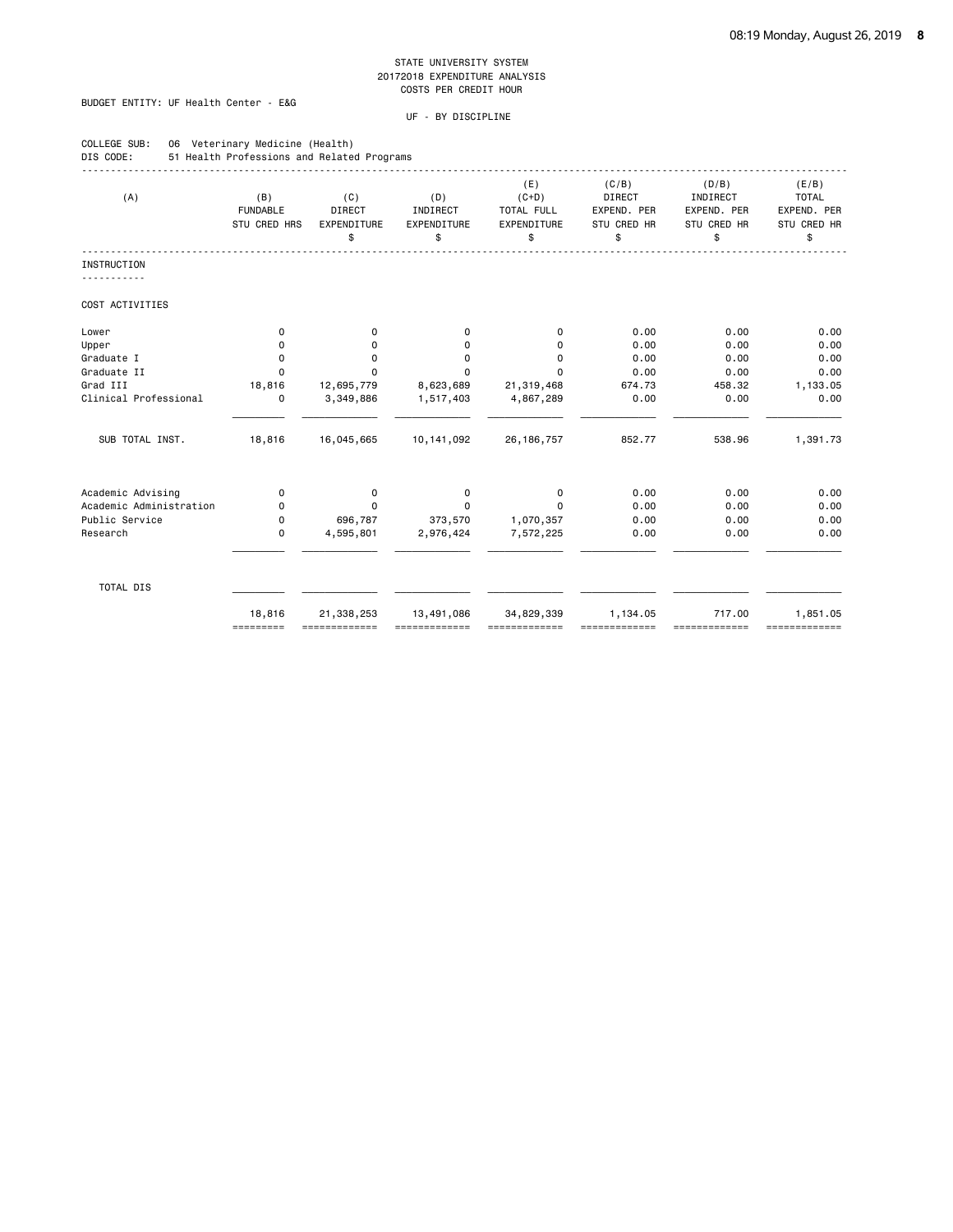#### BUDGET ENTITY: IFAS (UF only) COLL SUB: Not coded by college

| (A)                                | (B)<br>TOTAL EXPENDITURES | (C)<br><b>DIRECT</b> | (D)<br>INDIRECT     | (E)<br><b>TOTAL FULL</b> |
|------------------------------------|---------------------------|----------------------|---------------------|--------------------------|
| COST ACTIVITIES                    | PER ACTIVITIES            | <b>EXPENDITURES</b>  | <b>EXPENDITURES</b> | <b>EXPENDITURES</b>      |
| <b>INSTRUCTION</b>                 |                           |                      |                     |                          |
| Library Resources                  | 0                         | 0                    | ŋ                   | 0                        |
| Library Staffing                   |                           |                      |                     |                          |
| University Support                 |                           |                      |                     |                          |
| Financial Aid                      |                           |                      |                     |                          |
| Student Services, Other            | 0                         | $\Omega$             |                     | $\Omega$                 |
| OTHER FORMULA ACTIVITIES           |                           |                      |                     |                          |
| Plant Operations & Maintenance     | 27,683,894                | 0                    | <sup>0</sup>        | $\Omega$                 |
| STAND-ALONE ACTIVITIES             |                           |                      |                     |                          |
| I&R Centers                        | 103,625,809               | 103,625,809          | 16,012,364          | 119,638,173              |
| Radio & TV                         |                           |                      |                     |                          |
| Museums & Galleries                |                           |                      |                     |                          |
| UF-HC O&M UF-HC Incidental         |                           |                      |                     |                          |
| Extension                          | 57,090,982                | 57,090,982           | 11,671,530          | 68,762,512               |
| ADSS-IFAS                          | 19,885,492                | 19,885,492           |                     | 19,885,492               |
| Teaching Hospitals & Allied Clinic | O                         |                      |                     | n                        |
| Academic Infrastructure Support Or |                           |                      |                     |                          |
| Shands & Moffit                    |                           |                      |                     |                          |
| Jacksonville                       |                           |                      |                     |                          |
| Phosphate Research - FPU           | 0                         | 0                    |                     | O                        |
| TOTAL EXPENDITURES                 | 208, 286, 177             | 180,602,283          | 27,683,894          | 208, 286, 177            |
|                                    |                           |                      |                     |                          |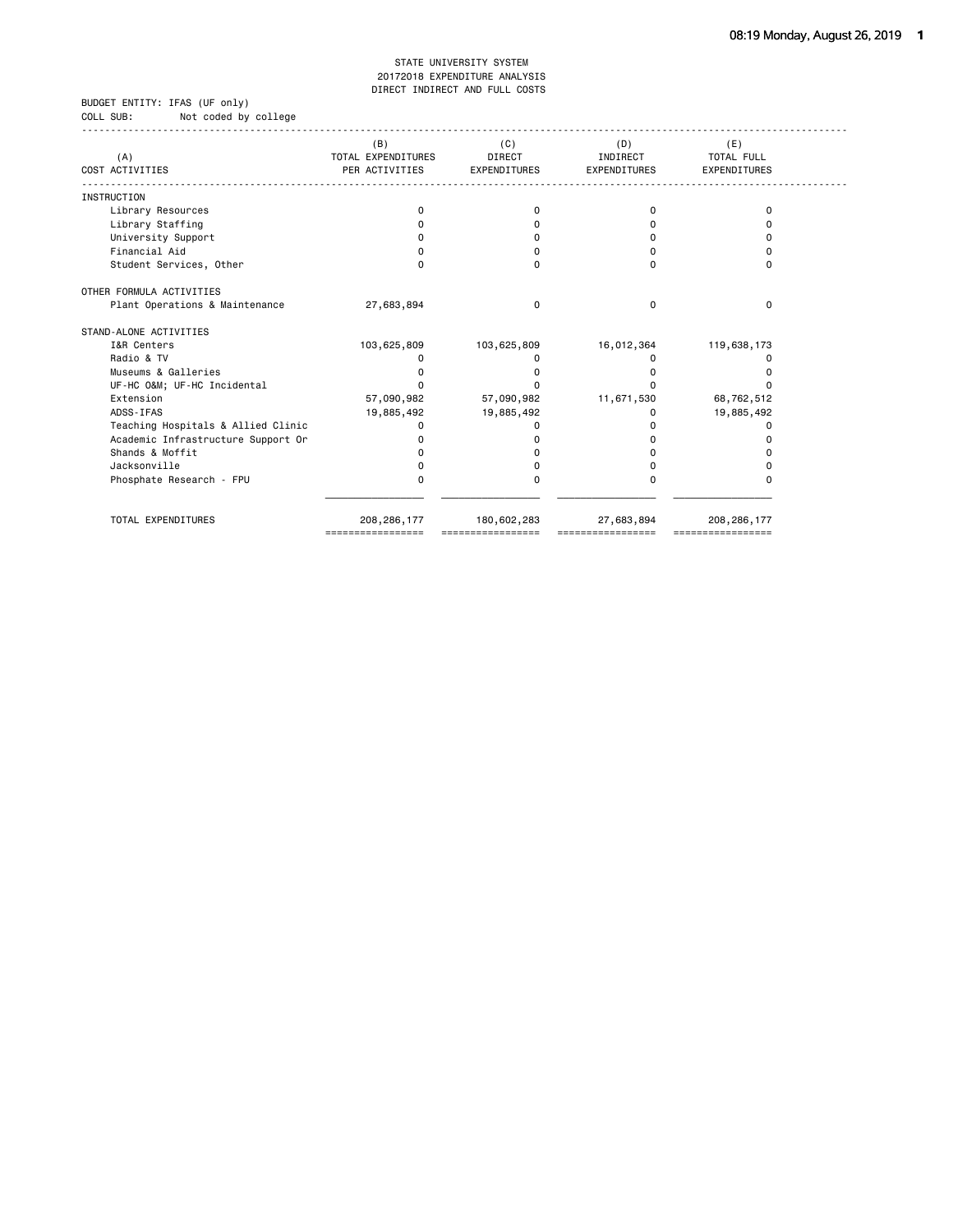BUDGET ENTITY: UF Health Center - E&G COLL SUB: Not coded by college

|                                    | (B)                          | (C)          | (D)          | (E)                         |
|------------------------------------|------------------------------|--------------|--------------|-----------------------------|
| (A)                                | TOTAL EXPENDITURES           | DIRECT       | INDIRECT     | TOTAL FULL                  |
| COST ACTIVITIES                    | PER ACTIVITIES               | EXPENDITURES | EXPENDITURES | EXPENDITURES                |
| INSTRUCTION                        |                              |              |              |                             |
| Lower                              | 20,100                       | 20,100       | 6,836        | 26,936                      |
| Upper                              | 20,132                       | 20,132       | 10,328       | 30,460                      |
| Graduate I                         | 20,132                       | 20,132       | 6,849        | 26,981                      |
| Graduate II                        | 20,132                       | 20,132       | 6,849        | 26,981                      |
| Grad III                           |                              |              |              |                             |
|                                    | 31, 130, 582                 | 31, 130, 582 | 28, 183, 661 | 59, 314, 243                |
| Clinical Professional              | 15,512,953                   | 15,512,953   | 4,013,160    | 19,526,113                  |
| SUB TOTAL INST.                    | 46,724,031                   | 46,724,031   | 32,227,683   | 78,951,714                  |
| OTHER ACADEMIC AREAS               |                              |              |              |                             |
| Academic Advising                  | 267,743                      | 0            | 0            | $\mathbf 0$                 |
| Academic Administration            | 9,915,368                    | $\mathbf 0$  | $\Omega$     | $\mathbf 0$                 |
| Public Service                     | 24,578,666                   | 24,578,666   | 9,617,874    | 34, 196, 540                |
| Research                           | 16,838,861                   | 16,838,861   | 10,292,532   | 27, 131, 393                |
|                                    |                              |              |              |                             |
| TOTAL I&R EXPEND                   | 98, 324, 670                 | 88, 141, 559 | 52, 138, 089 | 140,279,648                 |
| ENROLLMENT-RELATED ACTIVITIES      |                              |              |              |                             |
| Library Resources                  | 1,556,028                    | 0            | $\mathbf 0$  | $\mathbf 0$                 |
| Library Staffing                   | 2,165,012                    | 0            | $\Omega$     | $\mathbf 0$                 |
| University Support                 | 17,348,520                   | $\Omega$     | $\Omega$     | $\Omega$                    |
| Financial Aid                      | 0                            | 0            | $\Omega$     | $\mathbf 0$                 |
| Student Services, Other            | $\Omega$                     | $\Omega$     | $\Omega$     | $\Omega$                    |
| OTHER FORMULA ACTIVITIES           |                              |              |              |                             |
| Plant Operations & Maintenance     | 28,759,771                   | $\mathbf 0$  | 0            | $\mathbf 0$                 |
| STAND-ALONE ACTIVITIES             |                              |              |              |                             |
| I&R Centers                        | $\mathbf 0$                  | $\mathbf 0$  | $\mathbf 0$  | $\mathbf 0$                 |
| Radio & TV                         | 0                            | 0            | 0            | $\mathbf 0$                 |
| Museums & Galleries                | 0                            | $\Omega$     | 0            | $\Omega$                    |
| UF-HC O&M UF-HC Incidental         | 31, 312, 657                 | 31, 312, 657 | 0            | 31, 312, 657                |
| Extension                          | 0                            | 0            | $\Omega$     | $\Omega$                    |
| ADSS-IFAS                          | $\Omega$                     | $\Omega$     | $\Omega$     | $\Omega$                    |
| Teaching Hospitals & Allied Clinic | 4,820,548                    | 4,820,548    | 7,874,351    | 12,694,899                  |
| Academic Infrastructure Support Or | $\Omega$                     | 0            | $\Omega$     | $\mathbf 0$                 |
| Shands & Moffit                    | 0                            | $\mathbf 0$  | 0            | $\mathbf 0$                 |
| Jacksonville                       | 7,311,005                    | 7,311,005    | 0            | 7,311,005                   |
| Phosphate Research - FPU           | 0                            | 0            | 0            | $\mathbf 0$                 |
|                                    |                              |              |              |                             |
| TOTAL EXPENDITURES                 | 191,598,211<br>============= | 131,585,769  | 60,012,440   | 191,598,209<br>============ |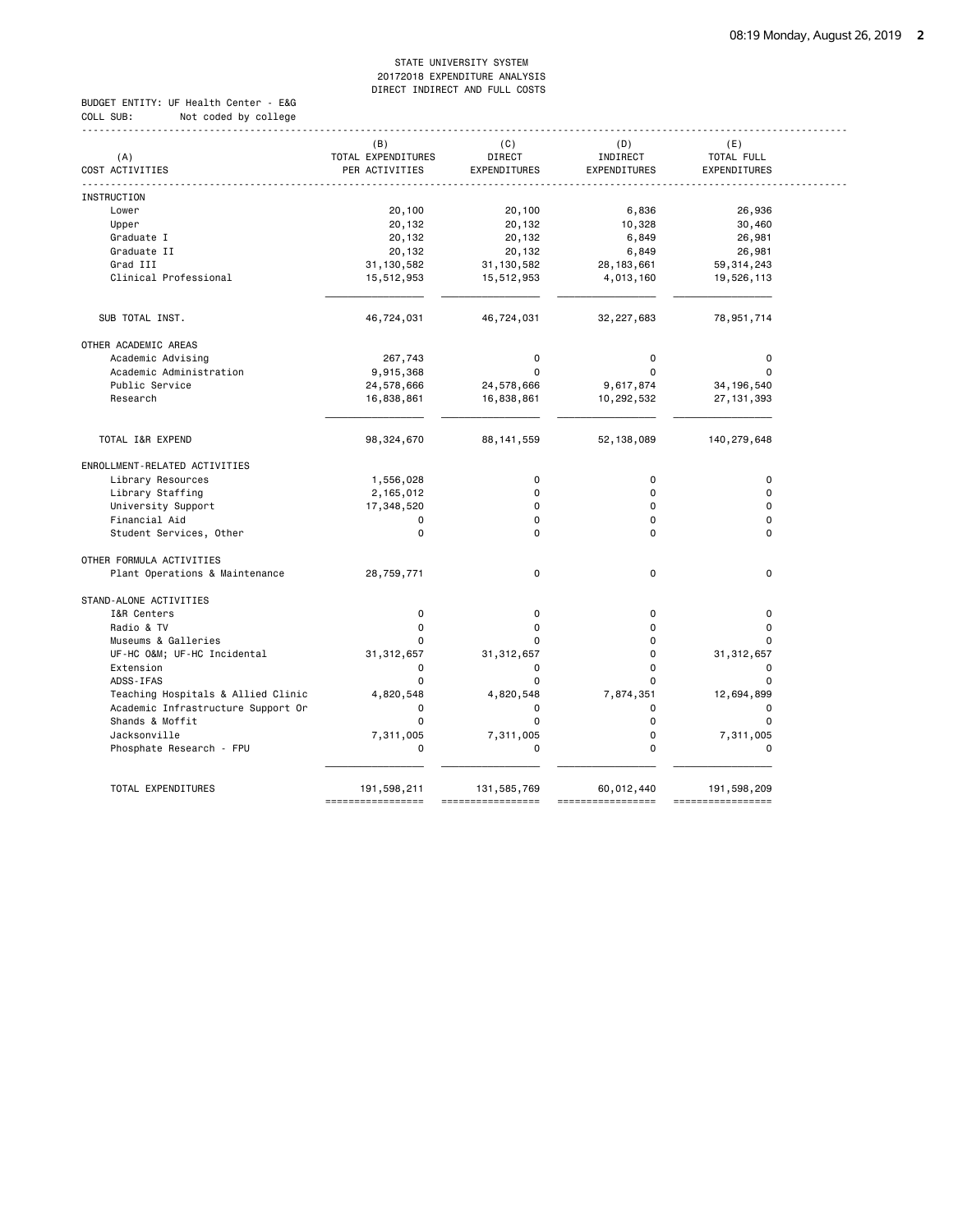BUDGET ENTITY: UF Health Center - E&G COLL SUB: 01 Medical (Medical & Health)

|                                    | (B)                | (C)          | (D)          | (E)          |
|------------------------------------|--------------------|--------------|--------------|--------------|
| (A)                                | TOTAL EXPENDITURES | DIRECT       | INDIRECT     | TOTAL FULL   |
| COST ACTIVITIES                    | PER ACTIVITIES     | EXPENDITURES | EXPENDITURES | EXPENDITURES |
| INSTRUCTION                        |                    |              |              |              |
| Lower                              | 0                  | $\mathbf 0$  | 221          | 221          |
| Upper                              | 0                  | $\mathbf 0$  | 221          | 221          |
| Graduate I                         | $\Omega$           | $\mathbf 0$  | 221          | 221          |
| Graduate II                        | 0                  | $\Omega$     | 221          | 221          |
| Grad III                           | 9,764,570          | 9,764,570    | 11, 139, 658 | 20,904,228   |
| Clinical Professional              | 10,545,737         | 10,545,737   | 1,813,808    | 12,359,545   |
|                                    |                    |              |              |              |
| SUB TOTAL INST.                    | 20,310,307         | 20,310,307   | 12,954,350   | 33,264,657   |
| OTHER ACADEMIC AREAS               |                    |              |              |              |
| Academic Advising                  | 1,326              | $\mathbf 0$  | 0            | 0            |
| Academic Administration            | 4,960,660          | $\Omega$     | $\Omega$     | $\Omega$     |
| Public Service                     | 21,328,620         | 21,328,620   | 7,871,058    | 29, 199, 678 |
| Research                           | 8,356,665          | 8,356,665    | 5,230,393    | 13,587,058   |
|                                    |                    |              |              |              |
| TOTAL I&R EXPEND                   | 54, 957, 578       | 49,995,592   | 26,055,801   | 76,051,393   |
| ENROLLMENT-RELATED ACTIVITIES      |                    |              |              |              |
| Library Resources                  | 1,556,028          | 0            | $\mathbf 0$  | $\pmb{0}$    |
| Library Staffing                   | 2,165,012          | $\Omega$     | $\Omega$     | $\Omega$     |
| University Support                 | 17,348,520         | $\Omega$     | $\mathbf 0$  | $\Omega$     |
| Financial Aid                      | 0                  | $\Omega$     | $\Omega$     | $\Omega$     |
| Student Services, Other            | 0                  | $\Omega$     | $\Omega$     | $\Omega$     |
| OTHER FORMULA ACTIVITIES           |                    |              |              |              |
| Plant Operations & Maintenance     | 28,759,771         | 0            | 0            | $\mathbf 0$  |
| STAND-ALONE ACTIVITIES             |                    |              |              |              |
| I&R Centers                        | $\mathbf 0$        | 0            | $\mathbf 0$  | $\pmb{0}$    |
| Radio & TV                         | $\Omega$           | $\Omega$     | $\Omega$     | $\Omega$     |
| Museums & Galleries                | 0                  | 0            | $\Omega$     | $\Omega$     |
| UF-HC O&M UF-HC Incidental         | 3,020,928          | 3,020,928    | 0            | 3,020,928    |
| Extension                          | 0                  | 0            | 0            | $\mathbf 0$  |
| ADSS-IFAS                          | $\Omega$           | $\mathbf 0$  | $\Omega$     | $\mathbf 0$  |
| Teaching Hospitals & Allied Clinic | 1,806,558          | 1,806,558    | 4,499,404    | 6,305,962    |
| Academic Infrastructure Support Or | $\Omega$           | 0            | $\Omega$     | $\mathbf 0$  |
| Shands & Moffit                    | 0                  | $\mathbf 0$  | 0            | $\mathbf 0$  |
| Jacksonville                       | 7,311,005          | 7,311,005    | 0            | 7,311,005    |
| Phosphate Research - FPU           | 0                  | 0            | 0            | $\mathbf 0$  |
| TOTAL EXPENDITURES                 |                    |              |              |              |
|                                    | 116,925,400        | 62,134,083   | 30,555,205   | 92,689,288   |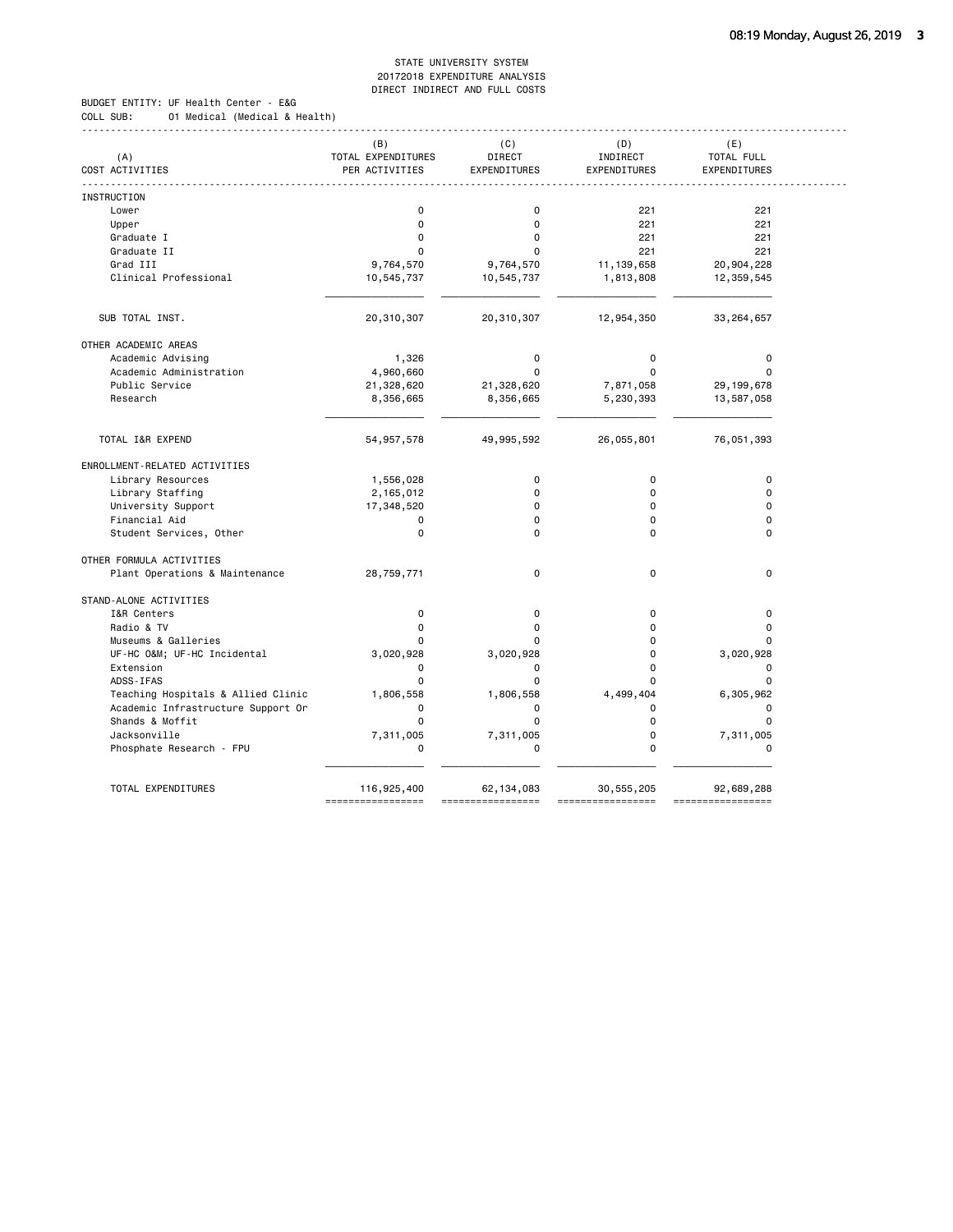------------------------------------------------------------------------------------------------------------------------------------

BUDGET ENTITY: UF Health Center - E&G COLL SUB: 03 Pharmacy (Medical & Health)

| (A)                                | (B)<br>TOTAL EXPENDITURES | (C)<br>DIRECT | (D)<br>INDIRECT | (E)<br>TOTAL FULL |
|------------------------------------|---------------------------|---------------|-----------------|-------------------|
| COST ACTIVITIES                    | PER ACTIVITIES            | EXPENDITURES  | EXPENDITURES    | EXPENDITURES      |
| INSTRUCTION                        |                           |               |                 |                   |
| Lower                              | 20,100                    | 20,100        | 6,615           | 26,715            |
| Upper                              | 20,132                    | 20,132        | 10,107          | 30,239            |
| Graduate I                         | 20,132                    | 20,132        | 6,628           | 26,760            |
| Graduate II                        | 20,132                    | 20,132        | 6,628           | 26,760            |
| Grad III                           | 20,132                    | 20,132        | 6,628           | 26,760            |
| Clinical Professional              | 20,132                    | 20,132        | 6,628           | 26,760            |
|                                    |                           |               |                 |                   |
| SUB TOTAL INST.                    | 120,760                   | 120,760       | 43,234          | 163,994           |
| OTHER ACADEMIC AREAS               |                           |               |                 |                   |
| Academic Advising                  | 333                       | 0             | 0               | 0                 |
| Academic Administration            | 59,472                    | $\mathbf 0$   | $\Omega$        | $\mathbf 0$       |
| Public Service                     | 4,852                     | 4,852         | 1,246           | 6,098             |
| Research                           | 10,348                    | 10,348        | 2,535           | 12,883            |
| TOTAL I&R EXPEND                   | 195,765                   | 135,960       | 47,015          | 182,975           |
| ENROLLMENT-RELATED ACTIVITIES      |                           |               |                 |                   |
| Library Resources                  | 0                         | $\mathbf 0$   | $\pmb{0}$       | $\pmb{0}$         |
| Library Staffing                   | 0                         | 0             | $\Omega$        | $\mathbf 0$       |
| University Support                 | 0                         | 0             | $\Omega$        | $\mathbf 0$       |
| Financial Aid                      | $\Omega$                  | 0             | $\Omega$        | $\mathbf 0$       |
| Student Services, Other            | $\Omega$                  | 0             | $\Omega$        | $\mathbf 0$       |
| OTHER FORMULA ACTIVITIES           |                           |               |                 |                   |
| Plant Operations & Maintenance     | $\mathbf 0$               | 0             | $\Omega$        | $\mathbf 0$       |
| STAND-ALONE ACTIVITIES             |                           |               |                 |                   |
| I&R Centers                        | $\mathbf 0$               | 0             | $\mathbf 0$     | $\pmb{0}$         |
| Radio & TV                         | 0                         | $\mathbf 0$   | $\Omega$        | $\mathbf 0$       |
| Museums & Galleries                | $\Omega$                  | 0             | $\Omega$        | $\Omega$          |
| UF-HC O&M UF-HC Incidental         | 2,856                     | 2,856         | $\Omega$        | 2,856             |
| Extension                          | 0                         | 0             | $\Omega$        | 0                 |
| ADSS-IFAS                          | 0                         | 0             | $\Omega$        | $\mathbf 0$       |
| Teaching Hospitals & Allied Clinic | 0                         | 0             | $\Omega$        | $\mathbf 0$       |
| Academic Infrastructure Support Or | $\Omega$                  | $\Omega$      | $\Omega$        | $\Omega$          |
| Shands & Moffit                    | $\Omega$                  | 0             | $\mathbf 0$     | $\Omega$          |
| Jacksonville                       | $\Omega$                  | 0             | $\mathbf 0$     | $\mathbf 0$       |
| Phosphate Research - FPU           | 0                         | 0             | 0               | $\mathbf 0$       |
| TOTAL EXPENDITURES                 | 198,621                   | 138,816       | 47,015          | 185,831           |
|                                    | -----------------         |               |                 | ========          |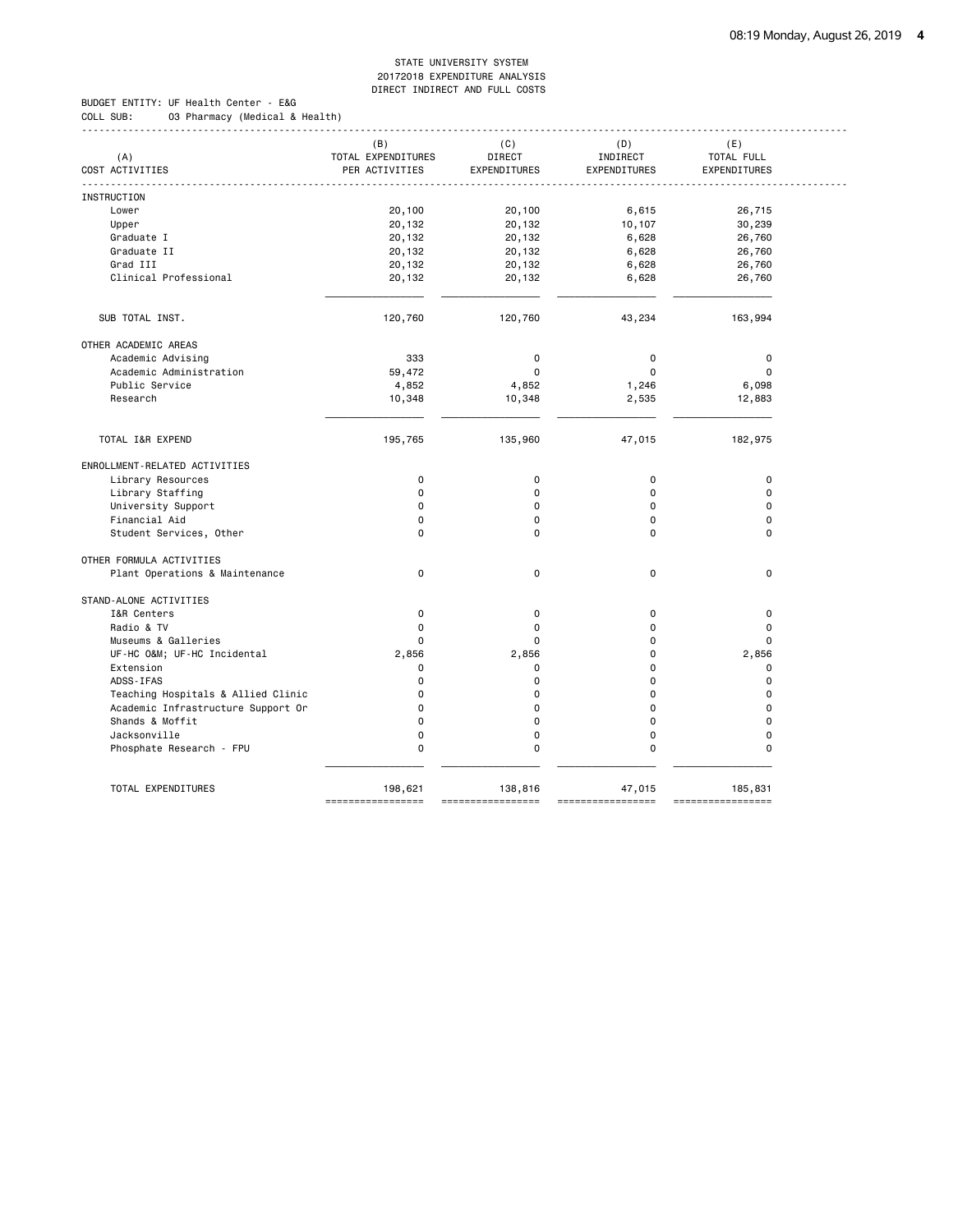BUDGET ENTITY: UF Health Center - E&G

COLL SUB: 04 Health Related Professions (Medical & Health)

| (A)<br>COST ACTIVITIES             | (B)<br>TOTAL EXPENDITURES<br>PER ACTIVITIES | (C)<br><b>DIRECT</b><br><b>EXPENDITURES</b> | (D)<br>INDIRECT<br><b>EXPENDITURES</b> | (E)<br><b>TOTAL FULL</b><br><b>EXPENDITURES</b> |  |
|------------------------------------|---------------------------------------------|---------------------------------------------|----------------------------------------|-------------------------------------------------|--|
|                                    |                                             |                                             |                                        |                                                 |  |
| <b>INSTRUCTION</b>                 |                                             |                                             |                                        |                                                 |  |
| Library Resources                  | 0                                           | 0                                           | <sup>0</sup>                           | $\Omega$                                        |  |
| Library Staffing                   | 0                                           | <sup>0</sup>                                |                                        | n                                               |  |
| University Support                 | 0                                           | O                                           |                                        |                                                 |  |
| Financial Aid                      | U                                           | n                                           |                                        | n                                               |  |
| Student Services, Other            | 0                                           | $\Omega$                                    |                                        | $\Omega$                                        |  |
| OTHER FORMULA ACTIVITIES           |                                             |                                             |                                        |                                                 |  |
| Plant Operations & Maintenance     | $\Omega$                                    | 0                                           | <sup>0</sup>                           | $\Omega$                                        |  |
| STAND-ALONE ACTIVITIES             |                                             |                                             |                                        |                                                 |  |
| I&R Centers                        | $\Omega$                                    | <sup>0</sup>                                |                                        | <sup>0</sup>                                    |  |
| Radio & TV                         | O                                           |                                             |                                        |                                                 |  |
| Museums & Galleries                | U                                           | n                                           |                                        | n                                               |  |
| UF-HC O&M UF-HC Incidental         | 40,524                                      | 40,524                                      |                                        | 40,524                                          |  |
| Extension                          | O                                           | O                                           |                                        | O                                               |  |
| ADSS-IFAS                          | $\Omega$                                    |                                             |                                        | n                                               |  |
| Teaching Hospitals & Allied Clinic | o                                           |                                             |                                        | n                                               |  |
| Academic Infrastructure Support Or | n                                           |                                             |                                        |                                                 |  |
| Shands & Moffit                    | o                                           |                                             |                                        |                                                 |  |
| Jacksonville                       | 0                                           | n                                           |                                        |                                                 |  |
| Phosphate Research - FPU           | 0                                           | 0                                           |                                        | O                                               |  |
|                                    |                                             |                                             |                                        |                                                 |  |
| TOTAL EXPENDITURES                 | 40,524                                      | 40,524                                      |                                        | 40,524                                          |  |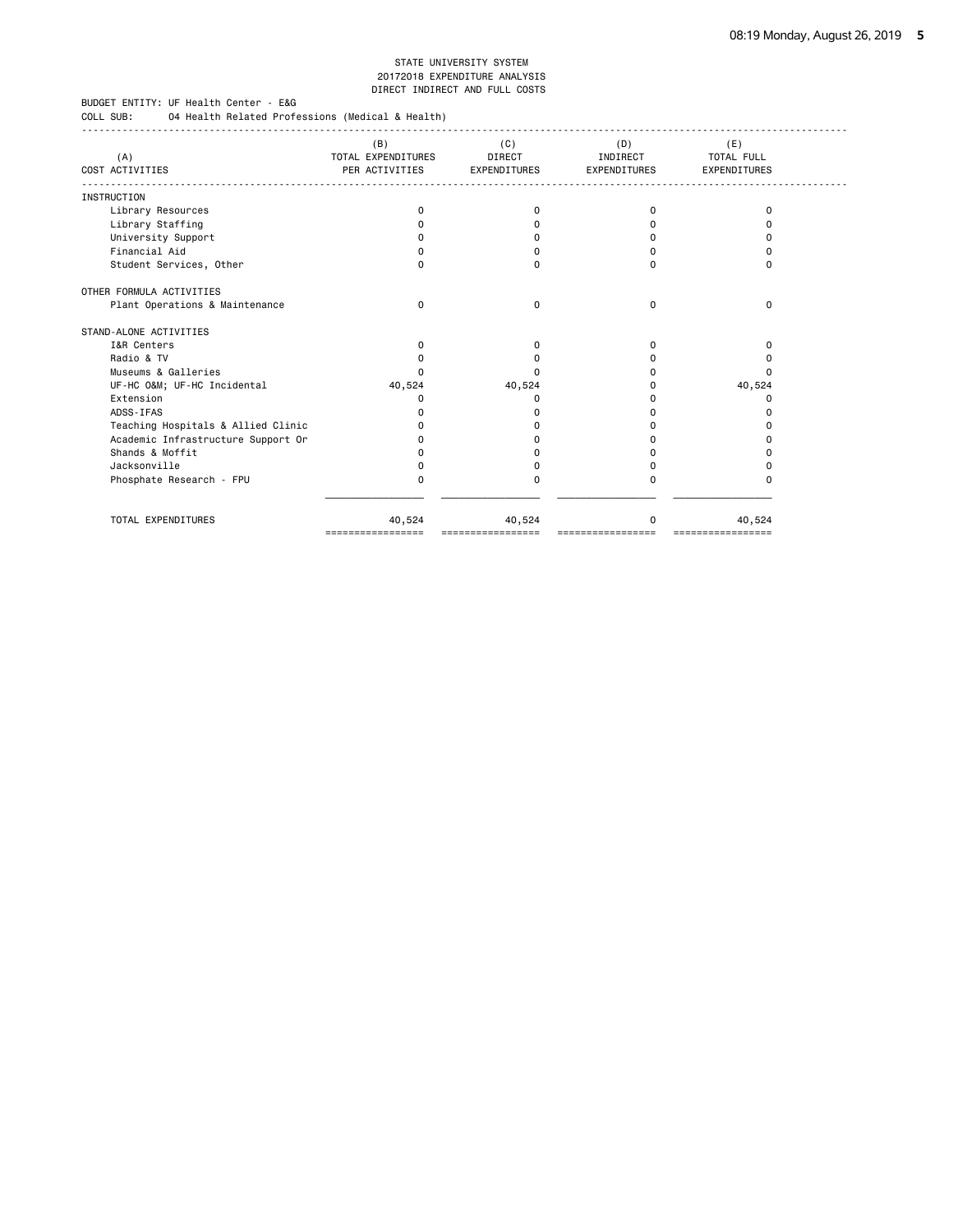BUDGET ENTITY: UF Health Center - E&G COLL SUB: 05 Dentistry (Health)

|                 |                                    | (B)                | (C)          | (D)          | (E)          |
|-----------------|------------------------------------|--------------------|--------------|--------------|--------------|
| (A)             |                                    | TOTAL EXPENDITURES | DIRECT       | INDIRECT     | TOTAL FULL   |
| COST ACTIVITIES |                                    | PER ACTIVITIES     | EXPENDITURES | EXPENDITURES | EXPENDITURES |
| INSTRUCTION     |                                    |                    |              |              |              |
| Lower           |                                    | $\mathbf 0$        | $\mathbf 0$  | $\mathbf 0$  | $\mathbf 0$  |
| Upper           |                                    | $\Omega$           | $\mathbf 0$  | $\Omega$     | $\Omega$     |
|                 | Graduate I                         | $\Omega$           | $\mathbf 0$  | $\Omega$     | $\Omega$     |
|                 | Graduate II                        | O                  | $\Omega$     |              | $\Omega$     |
|                 | Grad III                           | 8,650,102          | 8,650,102    | 8,413,686    | 17,063,788   |
|                 | Clinical Professional              | 1,597,198          | 1,597,198    | 675,321      | 2,272,519    |
|                 |                                    |                    |              |              |              |
|                 | SUB TOTAL INST.                    | 10,247,300         | 10,247,300   | 9,089,007    | 19,336,307   |
|                 | OTHER ACADEMIC AREAS               |                    |              |              |              |
|                 | Academic Advising                  | 261,288            | $\mathbf 0$  | 0            | $\pmb{0}$    |
|                 | Academic Administration            | 2,919,414          | $\Omega$     | $\Omega$     | $\Omega$     |
|                 | Public Service                     | 2,548,406          | 2,548,406    | 1,372,000    | 3,920,406    |
|                 | Research                           | 3,876,047          | 3,876,047    | 2,083,180    | 5,959,227    |
|                 |                                    |                    |              |              |              |
|                 | TOTAL I&R EXPEND                   | 19,852,455         | 16,671,753   | 12,544,187   | 29,215,940   |
|                 | ENROLLMENT-RELATED ACTIVITIES      |                    |              |              |              |
|                 | Library Resources                  | $\mathbf 0$        | $\mathbf 0$  | $\mathbf 0$  | $\mathbf 0$  |
|                 | Library Staffing                   | $\Omega$           | 0            | $\Omega$     | $\Omega$     |
|                 | University Support                 | $\Omega$           | 0            | $\Omega$     | $\Omega$     |
|                 | Financial Aid                      | $\Omega$           | 0            | $\Omega$     | $\Omega$     |
|                 | Student Services, Other            | $\Omega$           | $\Omega$     | $\Omega$     | $\Omega$     |
|                 | OTHER FORMULA ACTIVITIES           |                    |              |              |              |
|                 | Plant Operations & Maintenance     | $\mathbf 0$        | $\mathbf 0$  | $\mathbf 0$  | $\mathbf 0$  |
|                 | STAND-ALONE ACTIVITIES             |                    |              |              |              |
|                 | I&R Centers                        | $\mathbf 0$        | 0            | $\Omega$     | $\mathbf 0$  |
|                 | Radio & TV                         | $\mathbf 0$        | $\mathbf 0$  | 0            | $\mathbf 0$  |
|                 | Museums & Galleries                | $\Omega$           | 0            | $\Omega$     | $\mathbf 0$  |
|                 | UF-HC O&M UF-HC Incidental         | $\Omega$           | 0            | 0            | $\mathbf 0$  |
|                 | Extension                          | $\Omega$           | 0            | $\Omega$     | $\Omega$     |
|                 | ADSS-IFAS                          | $\mathbf 0$        | 0            | 0            | $\mathbf 0$  |
|                 | Teaching Hospitals & Allied Clinic | 2,431,439          | 2,431,439    | 1,763,067    | 4,194,506    |
|                 | Academic Infrastructure Support Or | $\mathbf 0$        | 0            | 0            | $\mathbf 0$  |
|                 | Shands & Moffit                    | $\mathbf 0$        | $\mathbf 0$  | $\mathbf 0$  | $\mathbf 0$  |
|                 | Jacksonville                       | $\Omega$           | $\mathbf 0$  | $\Omega$     | $\mathbf 0$  |
|                 | Phosphate Research - FPU           | $\mathbf 0$        | $\mathbf 0$  | 0            | $\mathbf 0$  |
|                 |                                    |                    |              |              |              |
|                 | TOTAL EXPENDITURES                 | 22, 283, 894       | 19, 103, 192 | 14,307,254   | 33,410,446   |